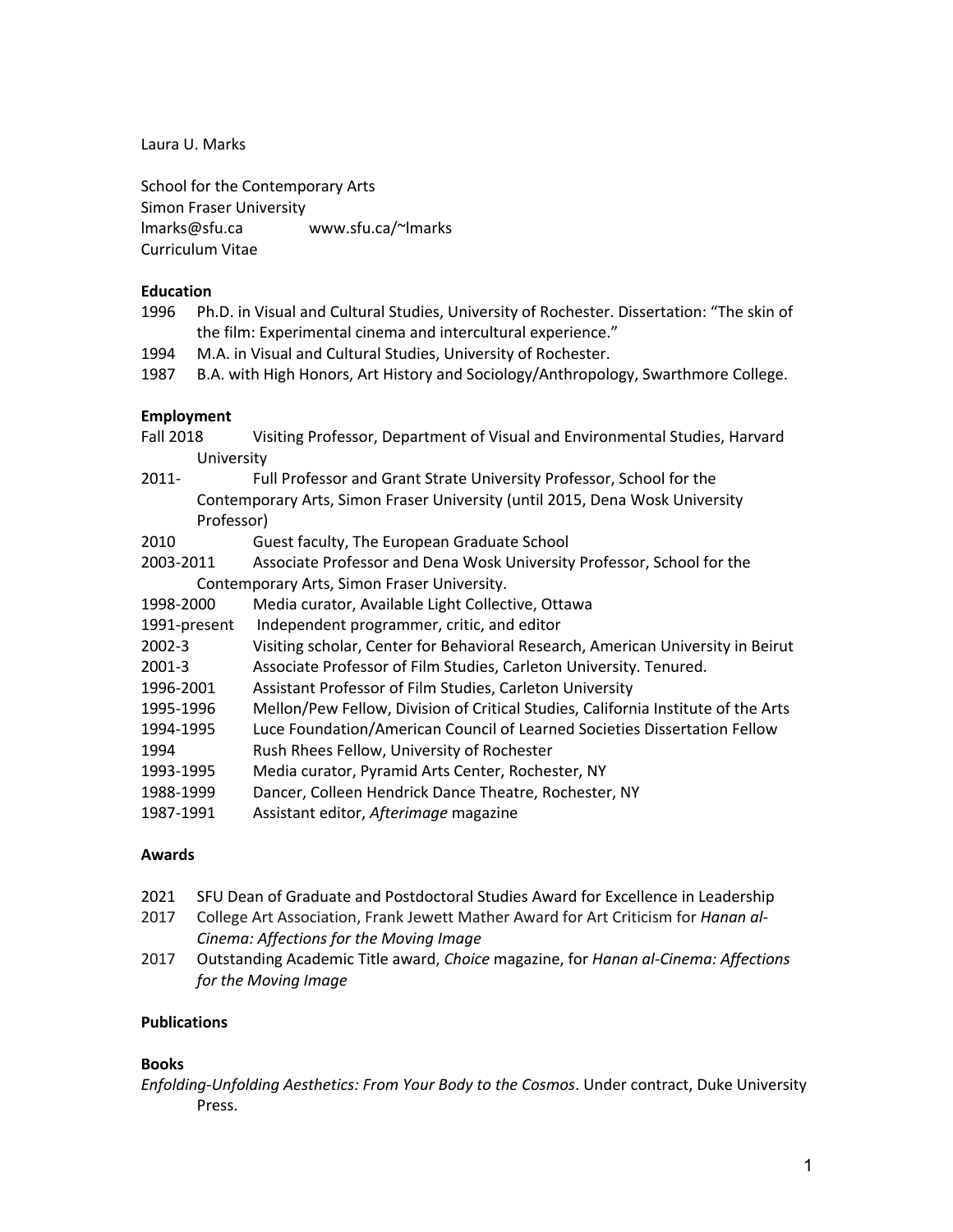*Hanan al-Cinema: Affections for the Moving Image.* Cambridge, MA: MIT Press, 2015.

- *Enfoldment and Infinity: An Islamic Genealogy of New Media Art*. Cambridge, MA: MIT Press, 2010.
- *Touch: Sensuous Theory and Multisensory Media*. Minneapolis: University of Minnesota Press, 2002.
- *The Skin of the Film: Intercultural Cinema, Embodiment, and the Senses*. Durham, NC: Duke University Press, 2000.

#### **Edited volumes**

- 2021 Co-editor (with Farshid Kazemi and Radek Przedpełski) "Under Evil Eye. Assassin Media Genealogies," special journal issue by members of Substantial Motion Research Network. In progress.
- 2004 Co-editor (with J. Christopher Horak), Dossier on Curating and Programming, *The Moving Image: Journal of the Association of Motion Picture Archivists* 4:1 (Spring). 5 essays plus introduction.
- 2001 Co-editor (with Robin Curtis), "Out of Time," catalogue section, Oberhausen Short Film Festival. 8 essays plus co-authored introduction.

### **Encyclopedia entries**

- 2014 "Haptic Aesthetics," *Oxford Encyclopedia of Aesthetics*, ed. Michael Kelly (Oxford University Press), 269-274.
- 2014 "Pixel/Cut/Vector," *The Routledge Encyclopedia of Film Theory*, ed. Edward Branigan and Warren Buckland (Routledge), 359-365.

#### **Book chapters**

- 2020 "Talisman-images: from the cosmos to your body." In *Deleuze, Guattari and the Arts of Multiplicity*, ed. Radek Przedpełski and S. E. Wilmer. Edinburgh University Press. 231- 259.
- 2020 "Which Came First, Fascism or Misogyny? Reading Klaus Theweleit's *Male Fantasies*," in *Spectres of Fascism*, ed. Samir Gandesha. Pluto Press. 109-119.
- 2020 "Flashes of Arab Communism," coda to *The Oxford Handbook of Communist Visual Cultures*, ed. Aga Skrodza, Kasia Marciniak, and Xiaoning Lu. Oxford University Press. 735-743.
- 2018 "We will exchange your likeness and recreate you in what you will not know": Cinema and intercultural process philosophy," in *The Anthem Handbook of Film Theory*, ed. Hunter Vaughn and Tom Conley (London: Anthem Press), 119-141.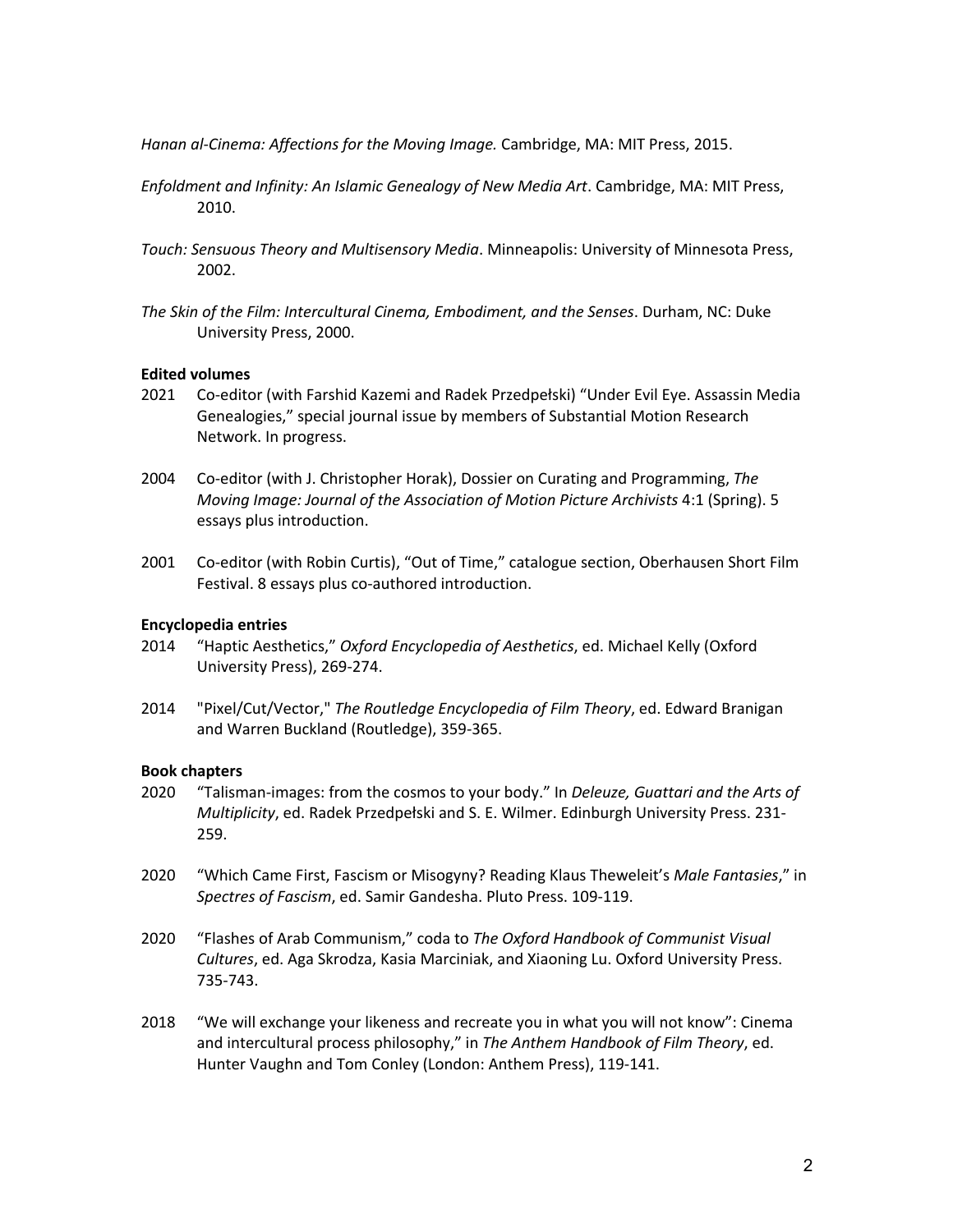- 2018 "Affective Analysis," in *Routledge Handbook of Interdisciplinary Research Methods*, ed. Celia Lury, Rachel Fersham, et al. (New York: Routledge), 152-157.
- 2017 "I Feel Like an Abstract Line," in *Mirror-Touch Synaesthesia: Thresholds of Empathy with Art*, ed. Daria Martin with Elinor Cleghorn (Oxford: Oxford University Press), 151-176.
- 2016 "Radical gestures of unfolding in films by Mohamed Soueid and The Otolith Group," *Gestures of Seeing in Film, Video and Drawing*, ed. Asbjørn Grønstad, Henrik Gustafsson, and Øyvind Vågnes (London: Routledge), 69-88.
- 2016 "The muteness of the gods," in *More than Meets the Eye: The Videos of Tran T. Kim-Trang*, ed. Jesse Lerner, Tran T. Kim-Trang, and Holly Willis http://scalar.usc.edu/works/more-than-meets-the-eye-the-videos-of-tran-t-kimtrang/the-muteness-of-the-gods
- 2015 "A vida em suas muitas dobras: Leibniz, Whitehead, Mulla Sadra," trans. Davina Marques, in *Conexões: Deleuze e Territórios e Fugas e…,* ed. Davina Marques, Gisele Girardi, and Wenceslao Machado de Oliveira Júnior (Petropolis, Brazil: DP et Alii Editora). 95-120.
- 2015 "Thinking like a carpet: embodied perception and individuation in algorithmic media," in *The Cinema of Sensations*, ed. Ágnes Pethö (Cambridge Scholars Press)
- 2014 "Arab Glitch," in *Uncommon Grounds: New Media and Visual Practice in the Middle East and North Africa*, ed. Anthony Downey (I.B. Tauris/Ibraaz Publishing), 257-271.
- 2014 "Arab media art: experiments in exhibition," in *Film Festival Yearbook 6: Film Festivals and the Middle East*, ed. Dina Iordanova and Stefanie Van de Peer (St. Andrews University Press)
- 2014 "Noise in Enfolding-Unfolding Aesthetics," in *The Oxford Handbook of Sound and Image in Digital Media*, ed. Amy Herzog, John Richardson and Carol Vernallis (Oxford University Press). 101-114.
- 2014 "Enfolding-Unfolding aesthetics, or the unthought at the heart of wood," in *Technology and Desire: The Transgressive Art of Moving Images*, ed. Rania Gaafar and Martin Schulz (Karlsruhe: ZKM and London: Intellect Books), 151-161.
- 2013 "From haptic to optical, performance to figuration: A history of representation at the bottom of a bowl," in *Islam and the Politics of Culture in Europe: Memory, Aesthetics, Art*, ed. Frank Peter, Sarah Dornhof, and Elena Arigita (Bielefeld: Transcript-Verlag Press), 237-263.
- 2013 "Thinking like a carpet: embodied perception and individuation in algorithmic media," in *Entautomatisierung* [Deautomatization], ed. Annette Brauerhoch et al. (Paderborn, Germany: Wilhelm Fink)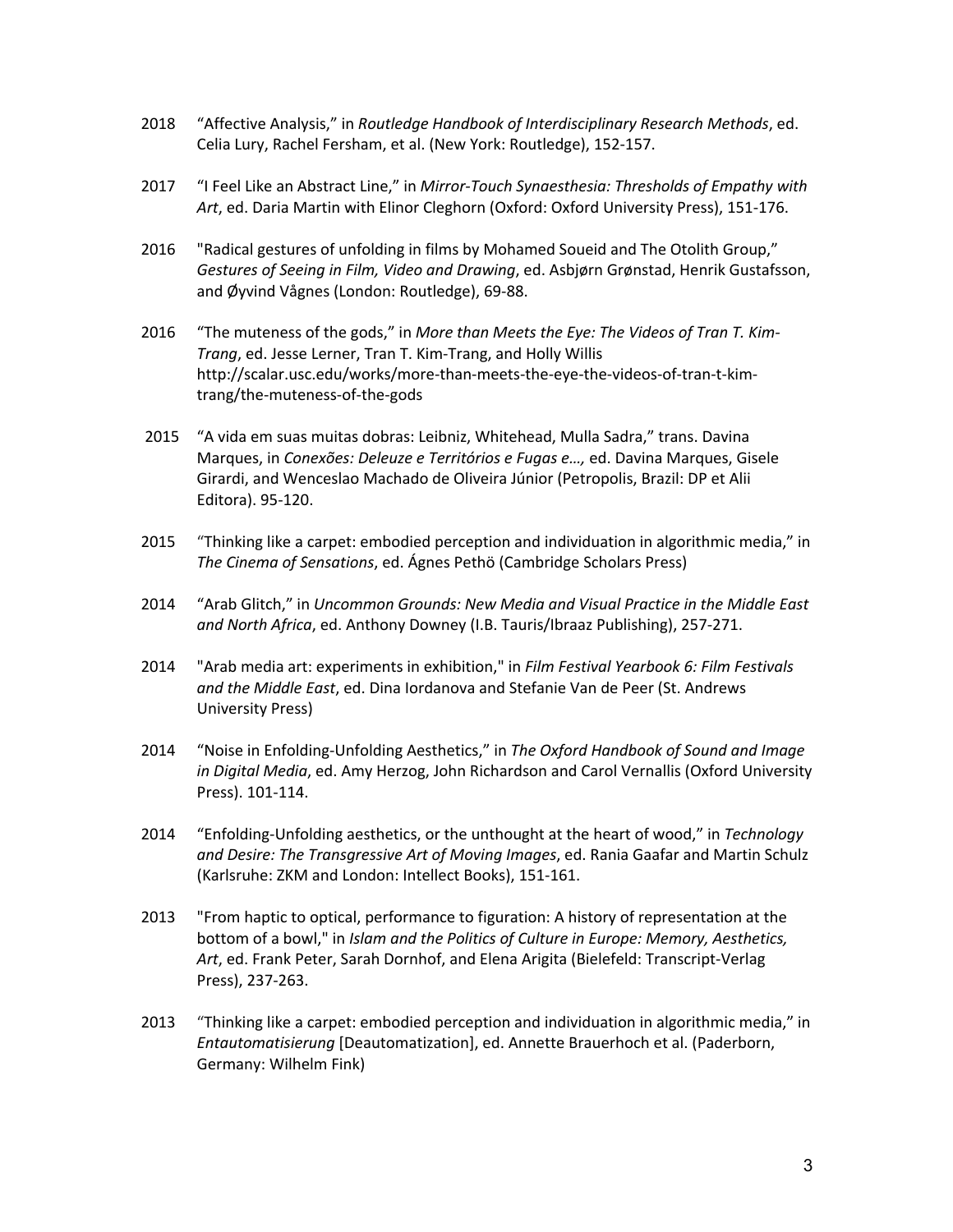- 2013 "Getting in Touch: Palestinian Video from Haptic Image to Networked Space," in *Palestinian Video Art; Constellation of the Moving Image*, ed. Bashir Makhoul (Jerusalem: Palestinian Art Court), 202-215.
- 2013 "A Deleuzian *Ijtihad*: Unfolding Deleuze's Islamic sources occulted in the ethnic cleansing of Spain," in *Deleuze and Race*, ed. Arun Saldhana and Jason Michael Adams (Edinburgh University Press), 51-72.
- 2012 "Vegetable Locomotion: A Deleuzian ethics/aesthetics of traveling plants," in *Revisiting Normativity with Deleuze*, ed. Rosi Braidotti and Patricia Pisters (London: Continuum)
- 2010 "Words dream of being flowers, ducks dream of being words: the becoming-world of foliated Kufic," in *Variantology 4*, ed. Siegfried Zielinski and Eckhard Fürlus (Köln: Walther König), 267-288.
- 2010 "Experience Information Image: A Historiography of Unfolding in Arab Cinema," in *Cinema at the Periphery*, ed. Dina Iordanova, David Martin-Jones and Belén Vidal (Detroit: Wayne State University Press), 232-253.
- 2009 "Aniconism: An Islamic Idea Blooms Anew in Contemporary Art," in *Now Is the Time: Art and Theory in the 21st Century*, ed. Jelle Bouwhis et al. (Amsterdam: NAi Publishers), 151-162.
- 2009 "Object Lesson: My Rock," in *The Object Reader*, ed. Fiona Candlin and Raiford Guins (New York: Routledge), 503-505.
- 2008 "Genetic Algorithms, Caucasian Carpets, and *Kunstwollen*," in *Place Studies in Art, Media, Science and Technology: Historical Investigations on the Sites and the Migration of Knowledge*, ed. Andrteas Broekmann and Gunalan Nadarajan (VDG-Weimar), 221- 241.
- 2007 "The Haptic Transfer and the Travels of the Abstract Line: Embodied perception from classical Islam to modern Europe," in *Verkörperungen/Embodiment*, ed. Christina Lammer and Kim Sawchuck (Vienna: Löcker Verlag), 269-284.
- 2007 "Immigrant semiosis," in *Fluid Screens, Expanded Cinema: Digital Futures*, ed. Susan Lord and Janine Marchessault (University of Toronto Press), 284-303.
- 2006 "Asphalt Nomadism: The new desert in contemporary Arab cinema," in *Landscape Cinema*, ed. Martin Lefebvre (New York: Routledge), 125-147.
- 2006 "Mémoire et implication: les origines islamiques des médias numériques," in *Mémoire et culture*, ed. Claude Filteau and Michel Beniamino (Presses Universitaire de Limoges), 305-311.
- 2003 "Invisible Media," in *New Media: Theories and Practices of Digitextuality*, ed. Anna Everett and John T. Caldwell (New York: Routledge), 33-46.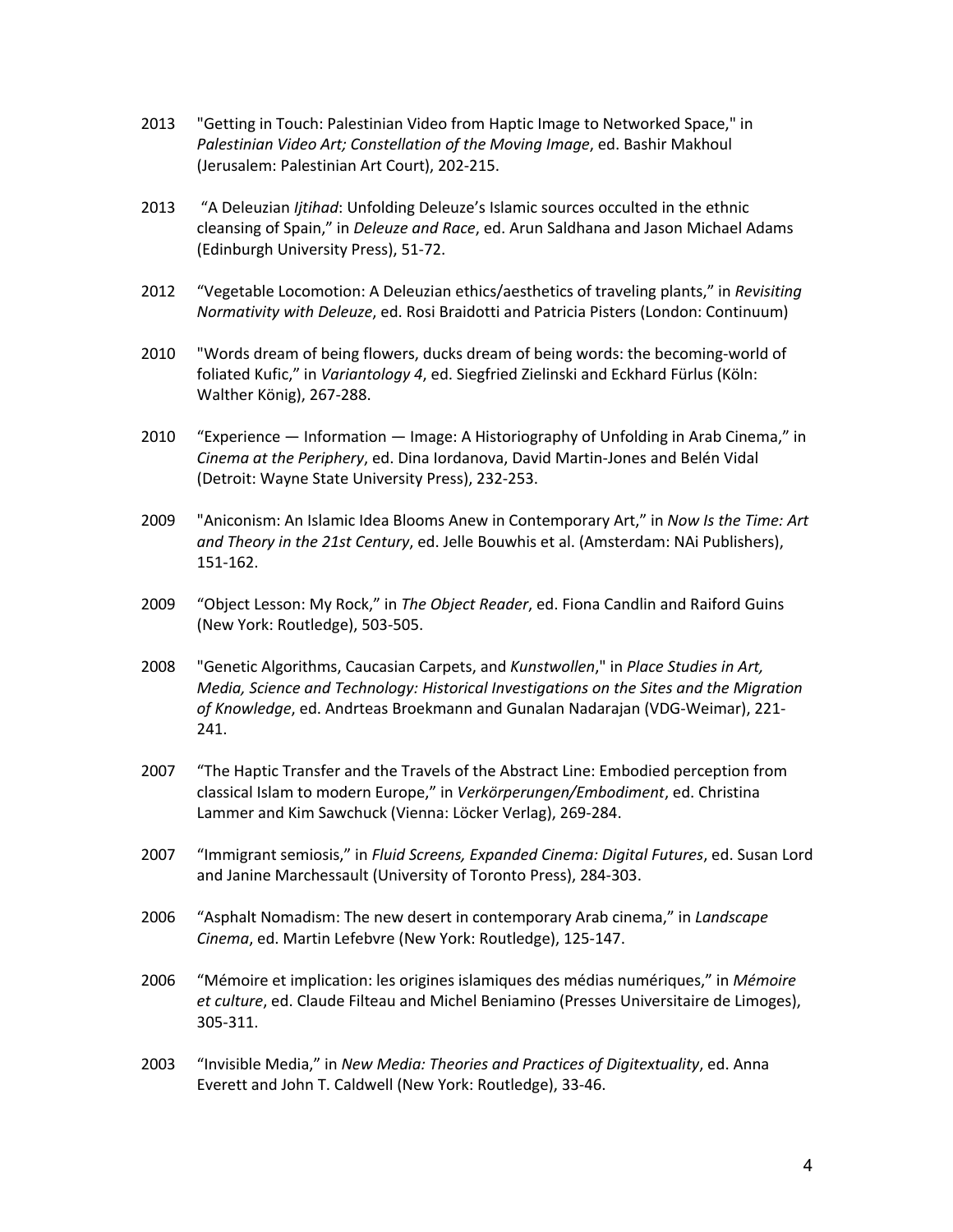- 2001 "Live Video," in *The End of Cinema as We Know It*, ed. Jon Lewis (New York: Routledge), 305-318.
- 2001 "Ten Years of Dreams About Art" (Canadian version), in *English Canadian Cinema: An Anthology*, ed. Jerry White and Bill Beard (Alberta: University of Alberta Press).
- 2000 "Signs of the time: Deleuze, Peirce and the documentary image," in *The Brain Is the Screen: Gilles Deleuze's Cinematic Philosophy*, ed. Gregory Flaxman (Minneapolis: Minnesota University Press). 193-214.
- 2000 "Ten Years of Dreams About Art," in *Lux: A Decade of Artist Film and Video*, ed. Steve Reinke and Tom Taylor (Toronto: YYZ Press). 15-33.
- 1998 "Hara Kazuo," with Scott MacDonald, in *A Critical Cinema 3*, by Scott MacDonald (Berkeley: University of California Press). 125-147.
- 1999 "Fetishes and fossils," in *Feminism and Documentary*, ed. Diane Waldman and Janet Walker (Minneapolis: Minnesota University Press). 224-243.

#### **Refereed articles**

- 2018 "Lively Up Your Ontology: Bringing Deleuze into Sadrā's Modulated Universe," *Qui Parle?* 27:2 (December): 321-354.
- 2017 "Poor Images, Ad Hoc Archives, Artists' Rights: The Scrappy Beauties of Handmade Digital Culture," *International Journal of Communication*, 11. 3899–3916.
- 2015 "Real Images Flow: Mulla Sadra Meets Film-Philosophy," *Film-Philosophy*, 20, "A World of Cinemas" special issue, ed. David Martin-Jones. 24-46.
- 2015 "The taming of the haptic space, from Málaga to Valencia to Florence," *Muqarnas*, 32, special issue, "Gazing Otherwise," ed. Olga Bush and Avinoam Shalem. 253-278.
- 2015 "Monad, Database, Remix: Manners of Unfolding in *The Last Angel of History*," *Black Camera* 6:2, special issue on John Akomfrah, ed. Matthias de Groof and Stephanie Symons. 112-134.
- 2015 "What can a body do? Answers from Trablus, Cairo, Beirut, and Algiers," *Paragraph*, 19:1, special issue, "Screening Embodiment," ed. Nicholas Chare and Liz Watkins
- 2013 "Arab Experiments: Creation, Exhibition, Distribution," in proceedings of Think: Film, International Experimental CInema Congress 2012, http://thinkfilm.de/panel/avantgarde-lost-time-and-space-laura-u-marks
- 2011 "Calligraphic Animation: Documenting the Invisible," in *Animation* 6:3, special issue on documentary (November): 245-262.
- 2009 "Information, Secrets, and Enigmas: An Enfolding-Unfolding Aesthetics for Cinema," *Screen* 50:1, 50th anniversary special issue (Spring): 86-98.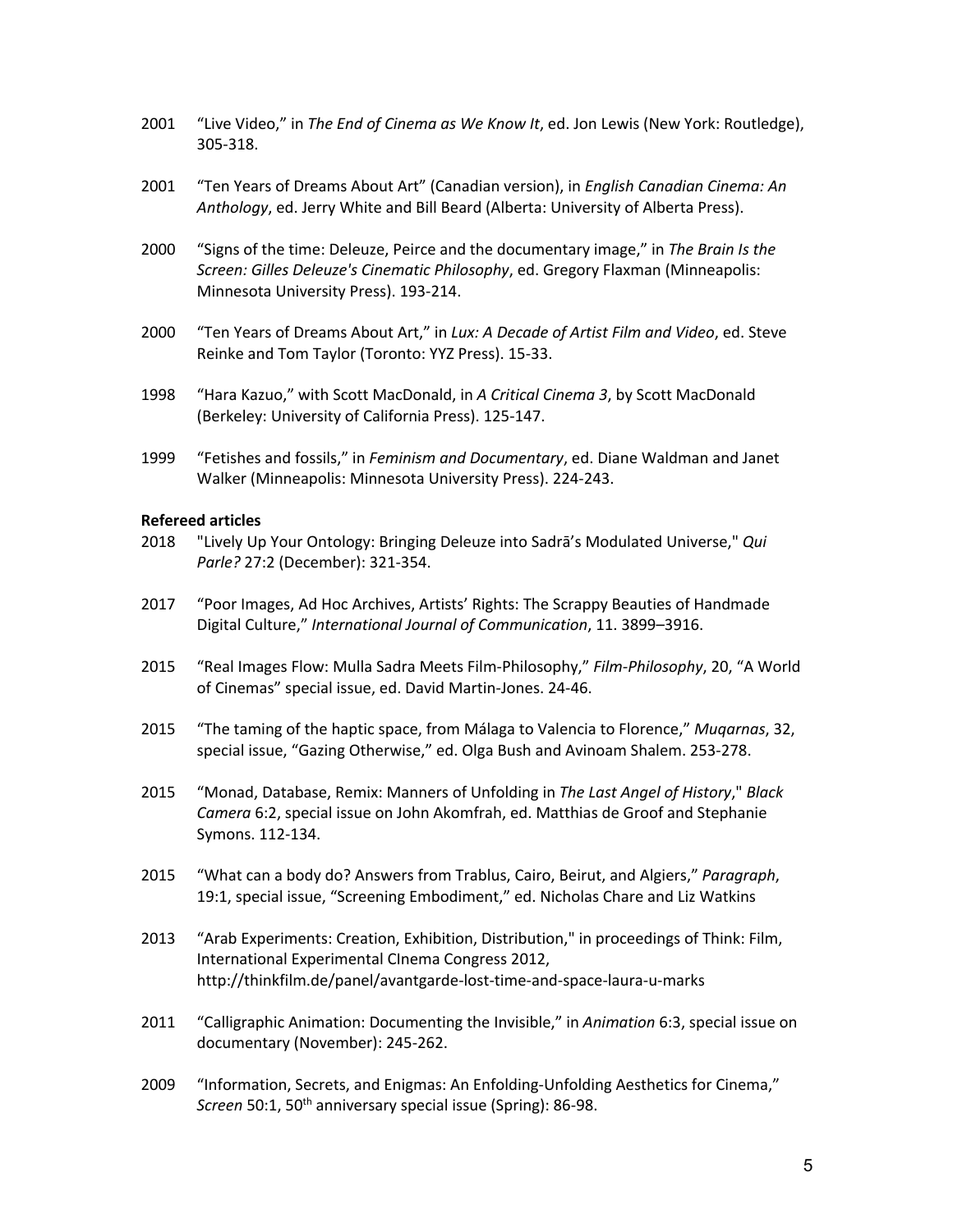- 2009 "'Taking a Line for a Walk' from the Abbasid Caliphate to Vector Graphics," *Third Text* 23:3 (May): 229-240.
- 2008 "Thinking Multisensory Culture," *Paragraph* 31:2, special issue on cinema and the senses, ed. Emma Wilson (July): 123-137.
- 2007 "Experience Information Image: a historiography of unfolding. Arab cinema as example," *Cultural Studies Review* 14:1, special issue on "History Experiments" (March): 85-98.
- 2006 "Enfolding and Unfolding: An Aesthetics for the Information Age," interactive essay produced in collaboration with designer Raegan Kelly, *Vectors: Journal of Culture and Technology in a Dynamic Vernacular* 1:3, www.vectorsjournal.org
- 2006 "Infinity and Accident: Strategies of Enfoldment in Islamic Art and Computer Art," *Leonardo* 39:1 (Winter): 37-42.
- 2005 "In the University's Ruins, Some Audiovisual Thoughts," *Intermedialités* 1:3 (Winter): 173-189.
- 2004 "The Ethical Presenter, or, How to have Good Arguments Over Dinner," *The Moving Image: Journal of the Association of Motion Picture Archivists* 4:1 (Spring)
- 2003 "What Is That 'And' between Arab Women and Video? The Case of Beirut," *Camera Obscura* 18:2 (December): 41-70.
- 1998 "Video haptics and erotics," *Screen* 39:4 (Winter): 331-348.
- 1997 "Loving a disappearing image," in "Cinéma et mélancholie," special issue of *Cinémas* (Fall), ed. Denise Pérusse and Denis Bellemare. 93-112.
- 1996 "The audience is revolting: coalition and transformation at the Flaherty Seminar," *Wide Angle* 17:1-4. 277-291.
- 1994 "A Deleuzian politics of hybrid cinema," *Screen* 34:3 (Autumn). 244-264.
- 1991 "Tie a yellow ribbon around me: masochism, militarism, and the Gulf war on TV," *Camera Obscura*, 27. 55-75.

#### **Major non-refereed articles**

- 2021 Laura U. Marks and Radek Przedpełski, "Bandwidth Imperialism and Small-File Media," in *Post-45*, special issue on "New Filmic Geographies" ed. Suzanne Enzerink. https://post45.org/2021/04/bandwidth-imperialism-and-small-file-media/
- 2020 Laura U. Marks, Joseph Clark, Jason Livingston, Denise Oleksijczuk, Lucas Hilderbrand, "Streaming Media's Environmental Impact," *Media + Environment*. https://mediaenviron.org/article/17242-streaming-media-s-environmental-impact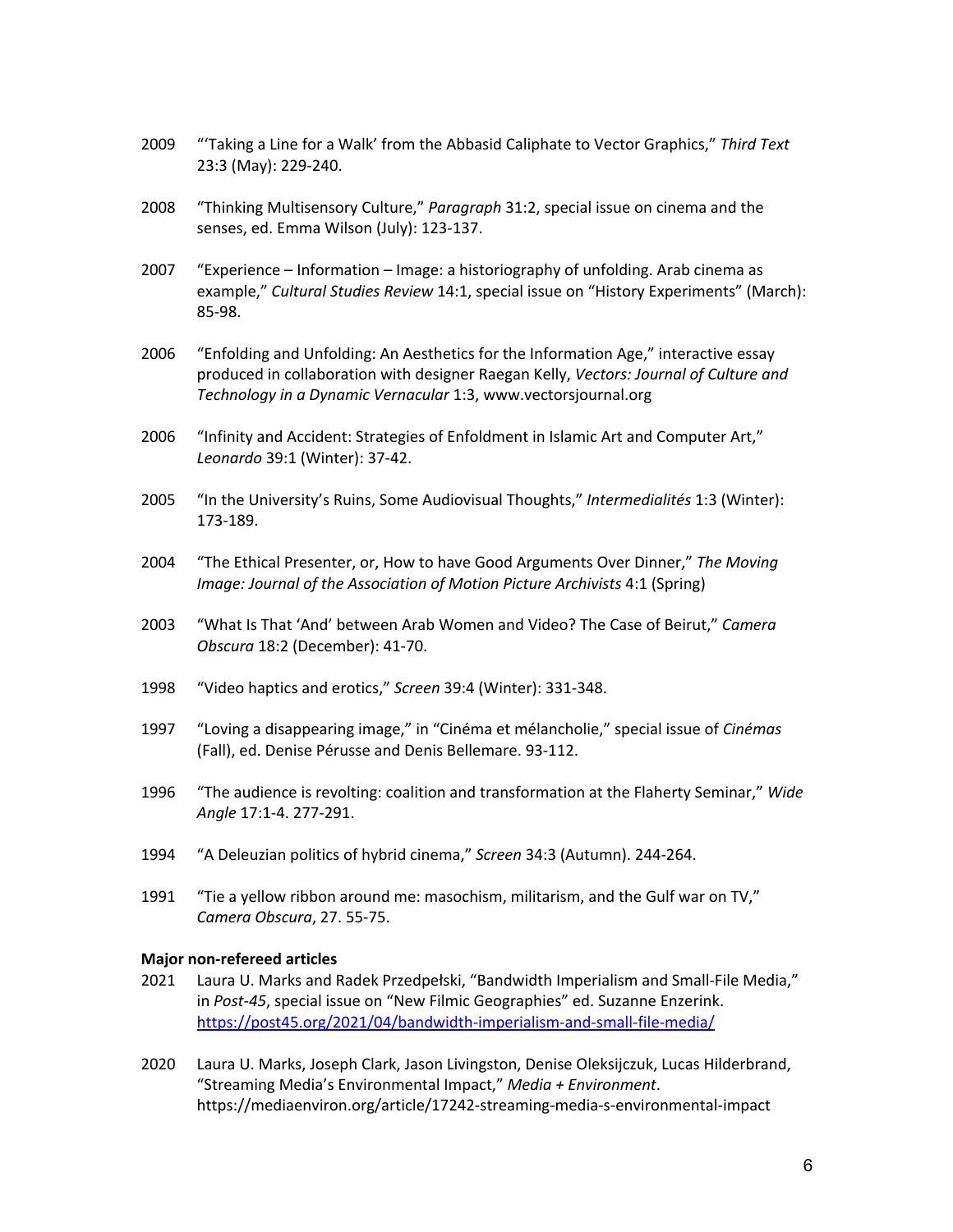- 2020 "Small-File Movies: Saving the planet, one pixel at a time." *Millennium Film Journal* 71/72 (Spring/Fall): 94-101.
- 2020 "Let's Deal with the Carbon Footprint of Streaming Media," *Afterimage* 47:2, 46-52. https://online.ucpress.edu/afterimage/article/47/2/46/110729/Let-s-Deal-with-the-Carbon-Footprint-of-Streaming
- 2016 "Workshopping for Ideas: Jacques Rivette's *Out 1: Noli Me Tangere*," in "Dossier on Affect," ed. Anne Rutherford, *The Cine-Files*, http://www.thecine-files.com/marks2016/
- 2015 "Dearest one, my sincere greetings to you, and how are you doing?", in *The Rumors of the World: Rethinking Trust in the Age of the Internet*, ed. Omar Kholeif (Sternberg Press)
- 2012 "Immersed in the single channel: Experimental media from theater to gallery," *Millennium Film Journal* 55 (Spring): 14-23.
- 2011 "Can cinema slow the flow of blood?", on *Noble Sacrifice* by Vatche Boulghorjian, *Senses and Society* 6:3: 350-357.
- 2011 "Unfolding from the Real: Mediation as Connective Tissue," *Passagens* (Universidade Federal de Rio de Janeiro), 6
- 2007 "Letters from Beirut," *Cultural Studies Review* 14:1, special issue on "History Experiments" (March): 99-110.
- 2007 "Mohamed Soueid's Cinema of Immanence," *Jump Cut*, 49, http://ejumpcut.org/archive/jc49.2007/lauraMarks/index.html
- 2006 "Taking a Line for a Walk, from the Abbasid Caliphate to Computer Graphics," *The Capilano Review* 2:50 (Fall): 58-67.
- 2006 "Letters from Beirut," 12 letters widely distributed by e-mail during bombardment of Lebanon, July 16-28
- 2005 "Infinity, Enfoldment, and Accident: Toward an Islamic Genealogy of New Media Art," *Semiotic Inquiry* 24: 1-3 (2005), 237-259.
- 2004 "Haptic Visuality: Touching with the Eyes," *Framework: The Finnish Art Review*, 2 (November) http://www.framework.fi/2\_2004/visitor/artikkelit/marks.html
- 2002 "The Task of the Digital Translator," *Artbrain: Journal of Neuro-Aesthetic Theory* (www.artbrain.org) 2:1, May 2002
- 2000 "Video's Body, Analog and Digital," in "Show Reality / Reality Shows," *Nach dem Film*, 2 (www.nachdemfilm.de).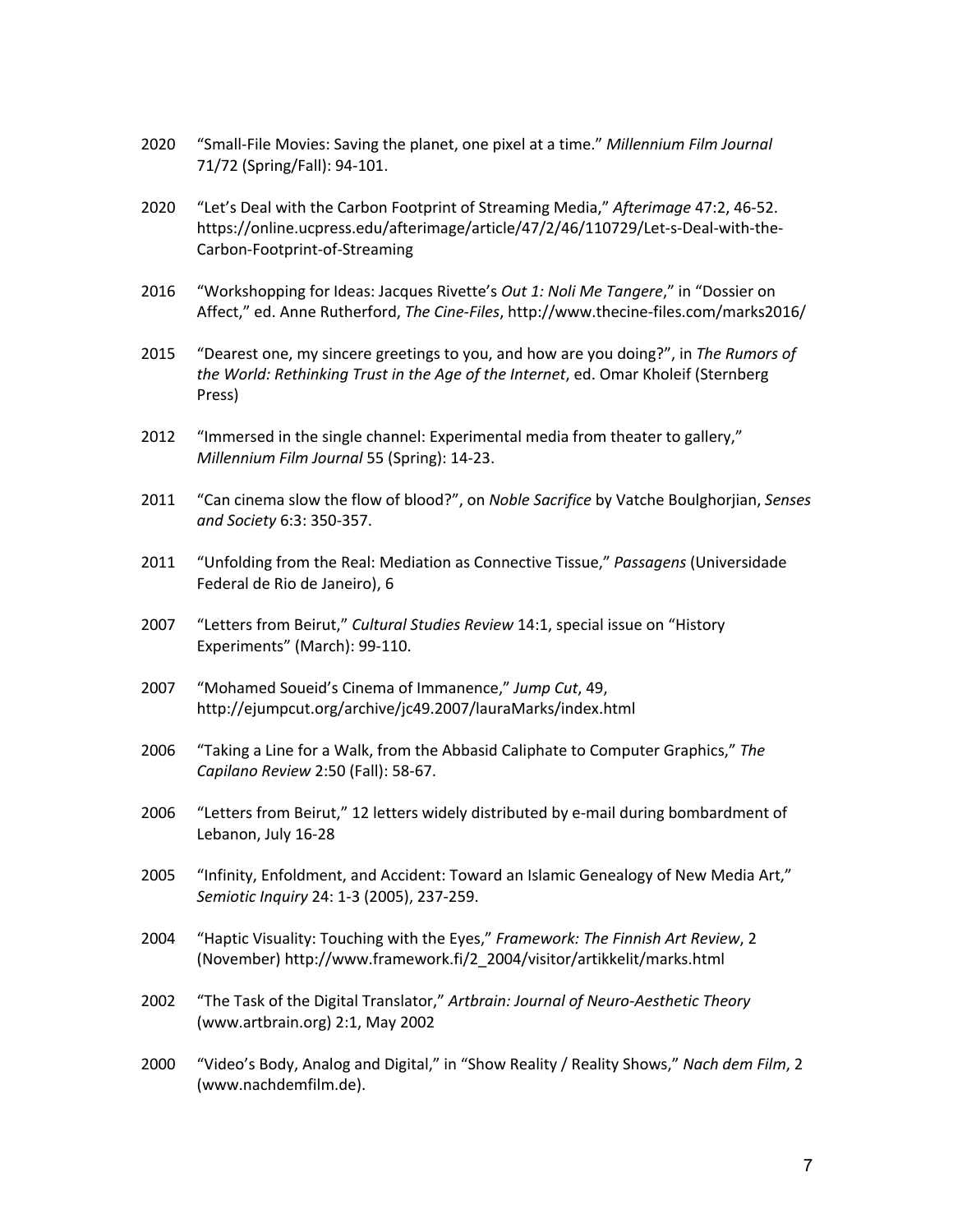- "Live Video," *The Independent* 23:6 (July).
- "How electrons remember," *Millennium Film Journal*, 34 (Autumn)
- "Low Tech Is How Electrons Remember," in 'The Tremors of Cinema Visual Culture at the End of the Century," *Nach dem Film*, 1 (www.nachdemfilm.de).
- "Inuit auteurs and arctic airwaves: Questions of southern reception," *Fuse* 22:1 (Autumn)
- "The Quays' *Institute Benjamenta*: An olfactory view," *Afterimage* 25:2 (September)
- "Hara Kazuo: 'I am very frightened by the things I film,'" *Spectator* 16:2 (Spring/Summer)
- 1996 "Transnational objects: commodities in postcolonial displacement," *Parachute*, 81 (Spring)
- "Love the one you're with: straight women, gay porn, and the scene of erotic looking," *Jump Cut*, 40
- "Media becoming NOMAD," with Sara Diamond, *Felix* 2:1
- "Ghosts of stories: Black Audio Film Collective's *Who Needs a Heart?*," *CineAction!*, 36
- "The interactive citizen, the disappearing subject," *Parachute*, 77
- "Reconfigured nationhood: A partisan history of the Inuit Broadcasting Corporation," *Afterimage* 21:8
- "Packaged for export, contents under pressure: Canadian filmmakers in an international context," *Fuse* 17:2
- "Animal appetites, animal identifications," *Parachute*, 72
- "Sexual hybrids: from oriental exotic to postcolonial grotesque," *Parachute*, 70
- "Here's gazing at you: a new spin on old porn exposes gender and generation gaps," *The Independent* 16:3
- "The erotics of the public sphere," *Documents*, 1
- "The language of terrorism," *Framework* (London), 38
- "Images and identities: film and video in Canada," *Afterimage* 20:2
- "Nice gun you got there: John Greyson's critique of masculinity," *Parachute*, 66
- "White people in the native camera: subverting anthropology," *Afterimage* 19:10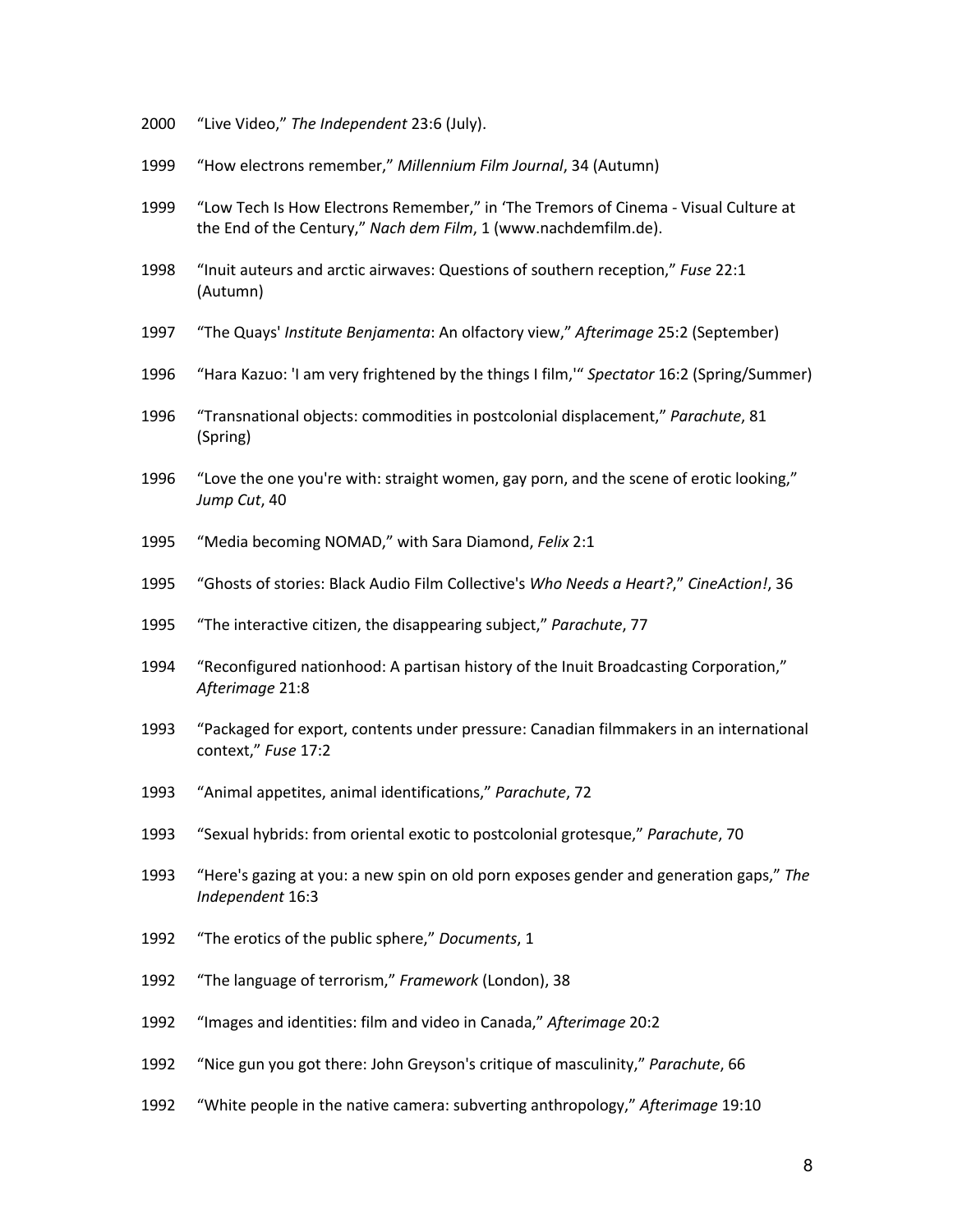- 1992 "Healing the cultural body: Clarissa Sligh's unfinished business," *Center Quarterly*, 49
- 1992 "Of many one: the Hybrid State films," *Black Film Review* 7:1
- 1990 "Minor infractions: child pornography and the legislation of morality," *Afterimage* 18:4
- 1990 "Classified information: new technologies in the archive," *Afterimage* 18:1
- 1989 "Reinscribing the self: an interview with Clarissa Sligh," *Afterimage* 17:5
- 1989 "Kodak's latent image: toxic spills in the company town," *Ten.8* (Birmingham, UK), 34

### **Selected catalogue essays, shorter essays, and reviews**

- 2021 "A Survey of ICT Engineering Research Confirms Streaming Media's Carbon Footprint," *Media + Environment*.
- 2021 "A World Where Flowers Reign," essay for Jawa El Khash's virtual-reality work *The Upper Side of the Sky*. Western Front, Vancouver.
- 2021 "*Rehavi* (Timekeepers) by Juan Castrillón: a talismanic film," text for Society for Cultural Anthropology's Screening Room online film series
- 2021 "Two Movies about Becoming-Plant," review of Yim Soon-Rye, *Little Forest* (Korea, 2018) and Lisa Marie Malloy and JP Sniadecki, *A Shape of Things to Come* (U.S., 2020). *Anthropologica*. Forthcoming.
- 2020 "Steve Reinke's Needlepoint of Cruelty." Catalogue essay, Museum moderner Kunst Stiftung Ludwig Wien.
- 2020 "Living well is the best revenge," gallery text for Ramin Haerizadeh, Rokni Haerizadeh, and Hesam Rahmanian, Schirn Kunsthalle Frankfurt
- 2020 Laura U. Marks and Stephen Makonin, "Streaming video is overheating the planet." Oped, *The Vancouver Sun*. August 15.
- 2020 "Streaming video, a surprising link between pandemic and climate crisis," *Journal of Visual Culture* and Harun Farocki Institut special issue on Covid-19. https://www.harunfarocki-institut.org/en/2020/04/16/streaming-video-a-link-between-pandemic-andclimate-crisis-journal-of-visual-culture-hafi-2/
- 2019 "Scrappy Remediations," *Thresholds* journal, MIT, ed. Sara Rifky and Warren Downey
- 2019 "Ardele Lister's Divine Irony." *Millennium Film Journal* 70 (Fall): 14-23.
- 2019 "Enfolding-unfolding aesthetics," commissioned pages for Tenderfoot, artist Laura White's blog on material processes, tenderfoot.co.uk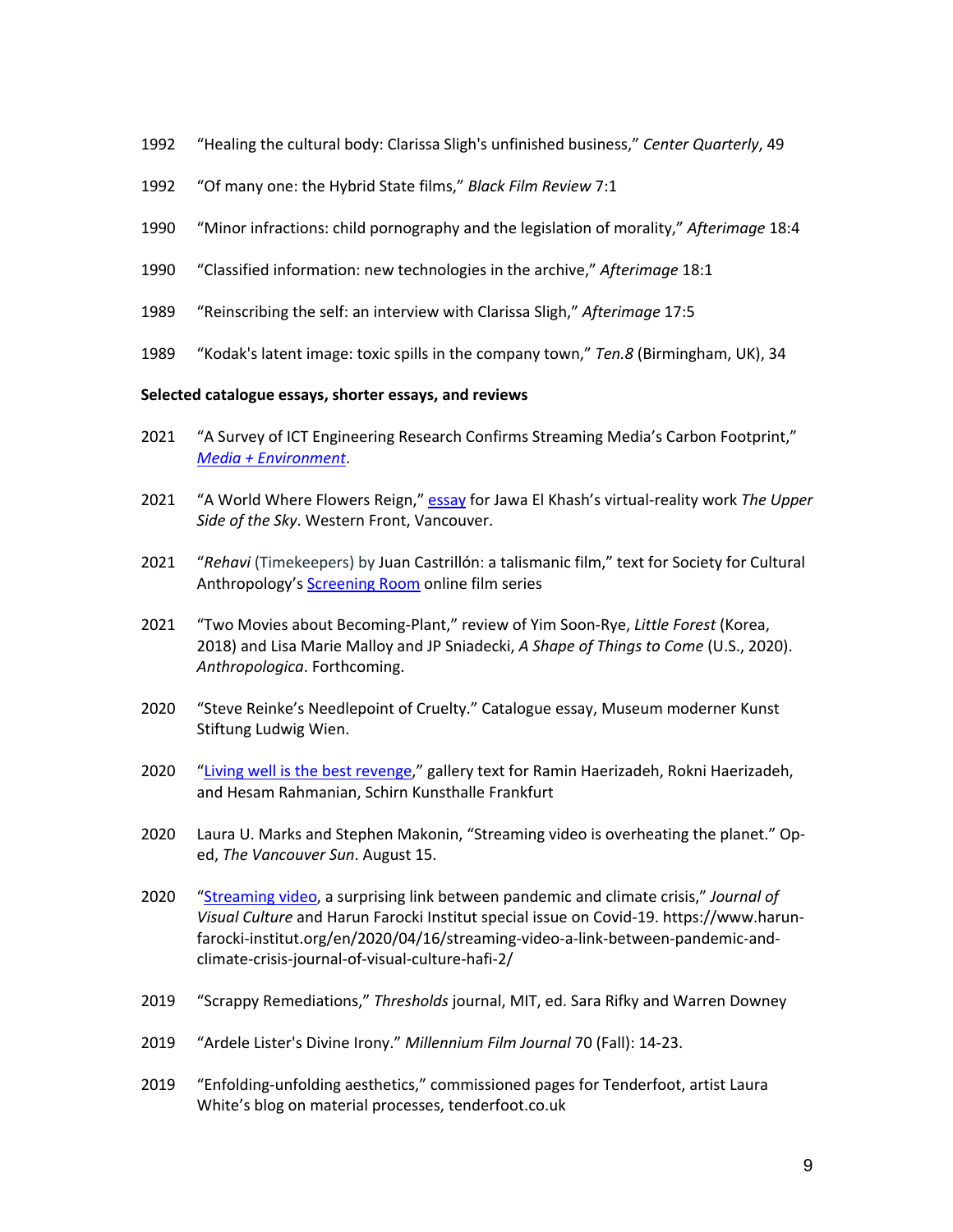- 2018 "Disturbing Sympathies," catalogue essay for "Agency," curated by James Bridle, with Suzanne Treister, Sophia al-Maria, Ingrid Burrington, Anna Ridler, Morehshin Allahyari, Constant Dullaart, Navine G. Khan-Dossos. Nome Gallery, Berlin.
- 2018 "The scent of places," in *Flaherty Stories*, ed. Patricia Zimmermann https://faculty.ithaca.edu/patty/blogs/flaherty\_stories/the\_scent\_of\_places:\_\_laura\_u. \_marks/
- 2018 "Soul Cages," in *Strange Machines: The Films of Phillip Barker*, ed. Mike Hoolboom (Toronto: Pleasure Dome)
- 2018 "Everyday Gods," catalogue essay for "Transience," generative public artwork by Flicker Art Media (Aleksandra Dulic and Kenneth Newby), Surrey Art Gallery, Surrey, BC.
- 2018 "Azadeh Emadi takes pixels for a spin," catalogue essay, Azadeh Emadi, "Motion within Motion," grunt gallery, Vancouver.
- 2017 "Experiments at Beirut Cinema Days," *Millennium Film Journal* 66 (Fall): 12-15.
- 2016 "Gifts, Plunder, and a Secret: Wael Shawky's *Cabaret Crusades*," catalogue essay, *Wael Shawky*, ed. Carolyn Christof-Bakargiev and Marcella Beccaria (Torino: Castello di Rivoli Museo di Arte Contemporanea), 62-73.
- 2015 "My Favourite Words," *NOA (not only arabic)*, ed. Mounira Al Solh
- 2013 "Life in the Manifold: the landscapes of Mireille Kassar," catalogue essay, Mireille Kassar, *Landscape or, Vision* (Beirut: Agial Gallery)
- 2012 "An Embodied Geometry: Living forms in the work of Gerard Caris and Islamic art," catalogue essay, Gerard Caris (Istanbul: Kuad Gallery)
- 2012 "Moving Images," review, Art Dubai, *Afterimage: The Journal of Media Arts and Cultural Criticism* 40:1 (Summer): 4-5
- 2012 "Imaginal Materials," catalogue essay, *Spectral Imprints*, ed. Nat Muller, Abraaj Capital Art Prize
- 2012 Short contribution to Ibraaz Research Platform, www.ibraaz.org
- 2011 "Poems in the Skin of the World," catalogue essay for *La Certitude de l'ombre* by Kali Jones and Maurizio Ruggiano (Palermo: Kalós Editions) http://kalijones.weebly.com/certainty-of-shadow--video.html
- 2010 "A Fond Forgetfulness: Jamelie Hassan's Archival Encounters," catalogue essay, *The Films and Videos of Jamelie Hassan*, ed. Julian Haladyn and Miriam Jordan (Windsor, ON: Platform: Centre for Photographic and Digital Arts and the Art Gallery of Windsor).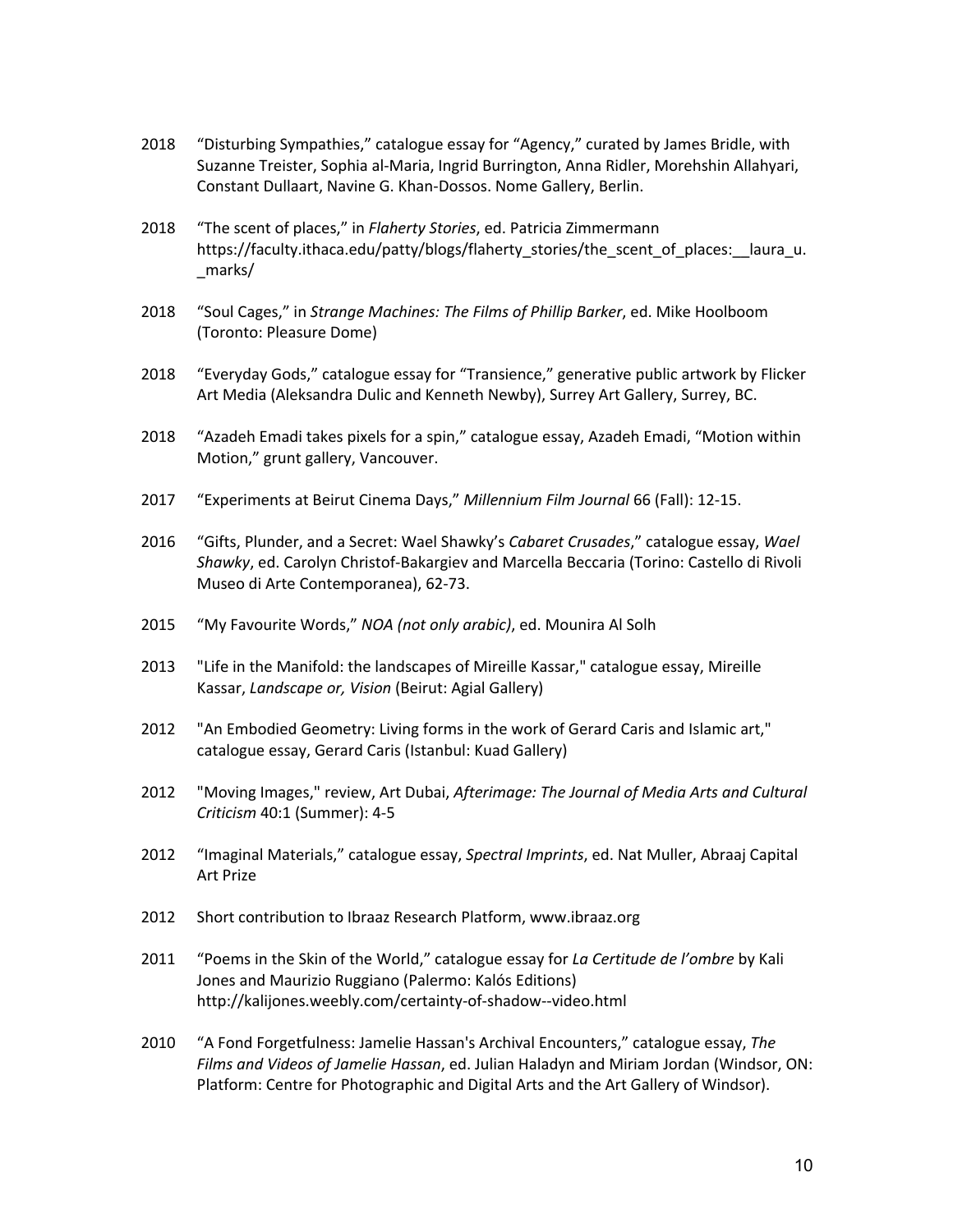- 2010 Review, *Lebanese Cinema: Imagining the Civil War and Beyond* by Lina Khatib, *Historical Journal of Film, Radio, and Television*
- 2010 "Ryoji Ikeda," *Millennium Film Journal*, 53 (Fall/Winter)
- 2010 "Mounir Fatmi," *Millennium Film Journal*, 53 (Fall/Winter)
- 2009 "Akram Zaatari's *In This House*: Diagram with Olive Tree," catalogue essay, Akram Zaatari, *Earth of Endless Secrets* (Frankfurt: Portikus Gallery), 228-231.
- 2009 "Eyes to See With," catalogue essay for *Tran T. Kim-Trang, The Blindness Series* (Chicago: Video Data Bank), 13-27.
- 2009 "Taking your eyes for a crawl," catalogue essay for *Laura White: The Stuff of Images* (London: Castlefield Publications), n.p.
- 2007 "Adel Abidin's Baghdad Travels," excerpt from catalogue essay, *Universes in Universe* (July). http://universes-in-universe.org/eng/islamic\_world/articles/2007/adel\_abidin
- 2007 "This Land Is Your Land: The Art of Adel Abidin," catalogue essay for the Nordic Pavilion, 52nd Venice Biennale, *Framework* (Helsinki), 7 (June), 80-87
- 2007 "Lamia Joreige's *Objects of War*,' *Art Journal* 66: 2, special issue on Beirut
- 2006 "Letters from Beirut," installation in *The Window Project* by Ho Tam, Victoria, September
- 2005 "Performance and its other side: Hassan Khan's *The Hidden Location*," catalogue essay, A Space (Toronto)
- 2004 "Haptic Visuality: Touching with the Eyes," *Framework: The Finnish Art Review*, 2 (November)
- 2003 "Citizen Salloum," *Fuse* (Autumn)
- 2003 Review, *Atlas of Emotion: Journeys in Art, Architecture, and Film* by Giuliana Bruno, *Screen* (Autumn)
- 2002 "The World Seen through Nomadic I's," catalogue essay for Argos Festival, Brussels
- 2002 "Objects in Need of Love (on the video works of Annie Martin)," catalogue essay for "Annie Martin," Daimon Gallery, Hull
- 2002 "Plunging Into the Event," catalogue essay for "Better Worlds" exhibition, Agnes Etherington Art Gallery, Queen's University
- 2002 "Packing Light," catalogue essay for "Ces pays qui m'habitent: Expressions by Canadian Artists of Arab Origin," Canadian Museum of Civilization.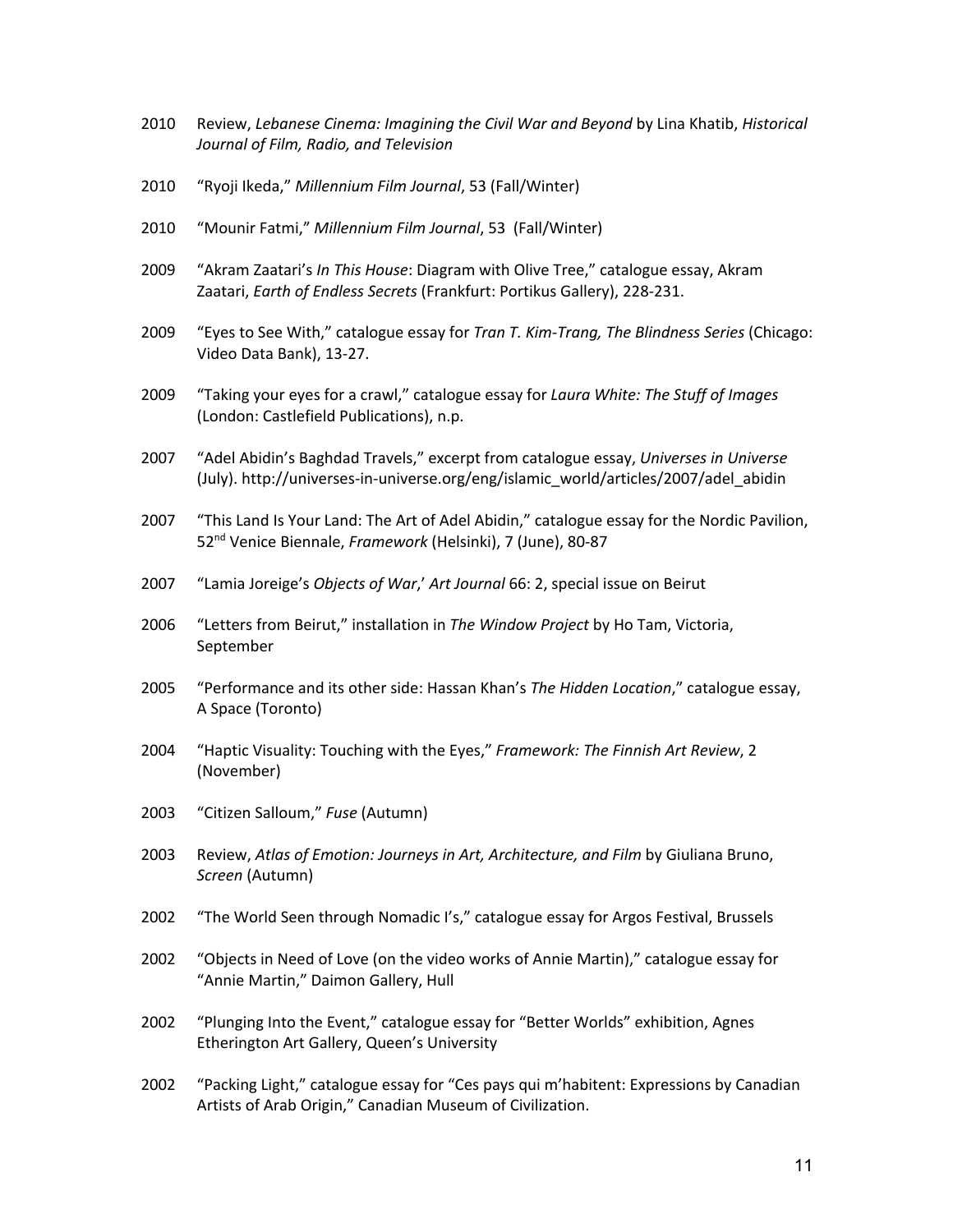- Review, *Sure Seaters: The Emergence of Art House Cinema* by Barbara Wilinsky. *Association of Moving Image Archivists Journal*
- "Dream resumé," web site
- "In a Marginal State," catalogue essay, "How" by Cathy Busby, Gallery 101, Ottawa
- "Immanent Domain," catalogue essay, "Germaine Koh," Contemporary Art Gallery, Vancouver
- "Slow down! Affect in the information age," catalogue essay for "Out of Time" program, Oberhausen Film Festival, May
- Review, *The Emperor's Naked Army Marches On / Yukiyukite Shingun* by Jeffrey Ruoff and Kenneth Ruoff. *Canadian Journal of Film Studies*.
- Review, Images Festival of Independent Film and Video, Toronto, *Afterimage* 28:2 (September).
- Review, 25th Toronto International Film Festival, *Afterimage* 27: 5 (December).
- Review, *Digital Aesthetics* by Sean Cubitt, *Screen* 40:2 (Summer): 218-222
- "Computer-Assisted Pollination: Installation Art by Screen," catalogue essay, "Image Duration: Ten Years at Gallery 101," ed. Tim Dallett. Gallery 101, Ottawa
- "You Dropped Something," catalogue essay, Softworlds (Janine Cirincione and Michael Ferraro), "The Dead Souls," Allentown Art Museum, Allentown, PA
- Review, Robert Flaherty Film Seminar, *Afterimage* 27:2-3 (September/October)
- "Enter laughing: the new baroque in intercultural cinema," catalogue essay, "No Cross, No King, No Margaritas in the Sun." Art Institute of Chicago
- Review, "Crossings," National Gallery of Canada. *Fuse* 22:1 (Winter)
- Review, *Deviant Eyes, Deviant Bodies: Sexual Re-Orientation in Film and Video* by Chris Straayer. *Screen* 39:3 (Autumn)
- "Caspar Stracke's material image," special issue of *Milennium Film Journal* on German experimental film, ed. Mike Hoolboom
- Catalogue essay, "Memories in an Apricot," " ...east of here... (reimagining the orient)," curated by Jayce Salloum, YYZ Artists' Outlet (Toronto)
- "The haptic critic II," in "Ethics," special issue of *Framework*, ed. Roberto Bedoya (Los Angeles Center for Photographic Studies)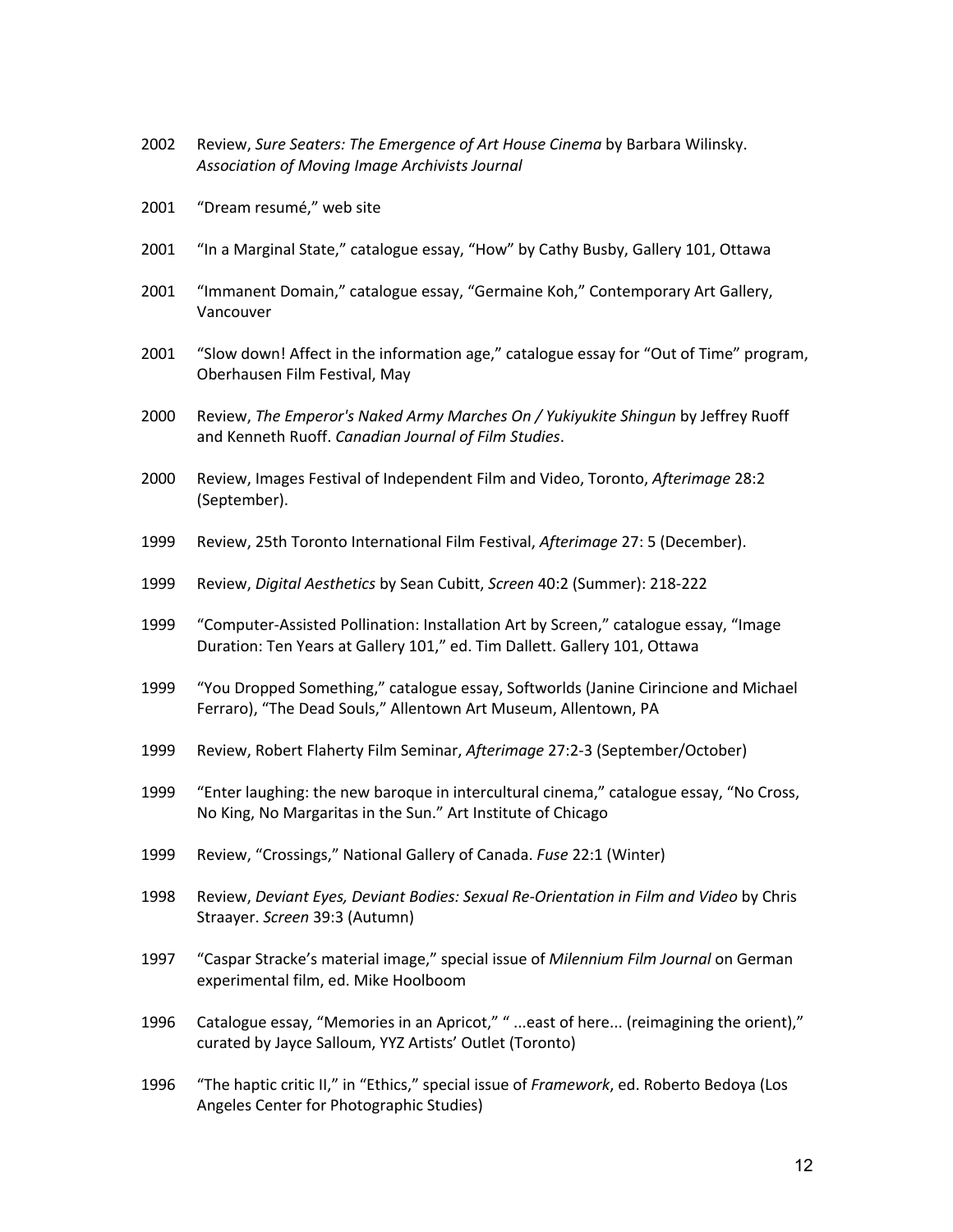- 1996 "Brave things," catalogue essay, Luca Buvoli, Dianna Frid and Anton Vidokle, "A Maze of Complicity," YYZ
- 1996 Review, *House of Pain* by Mike Hoolboom, *CineAction!*, 40
- 1995 "Retracción/Retraction," catalogue essay, Antoni Abad, "De Fuerza Mayor," Museo de Teruel, Teruel, Spain
- 1995 Catalogue essay, Victor Masayesva, American Film Institute Maya Deren Awards
- 1995 Reviews in *Artforum*: "Press/Enter: Between Seduction and Disbelief," Steve Reinke, "The Hundred Videos," Janet Cardiff, "To Touch" (Toronto); "Dentro Brazil" (Long Beach)
- 1995 "The Blue Flame of Reason," catalogue essay, Adrian Piper, University of Buffalo Art Gallery, Buffalo, NY
- 1995 Review, *Fresh Kill* by Shu Lea Cheang, *CineAction!*, 36
- 1994 Reviews in *Artforum*: Robert Houle; "For Our Own Pleasure"; Shonagh Adelman, "Tele Donna"; Joanne Tod; "Revelaciones: Hispanic Art of Evanescence"
- 1994 "Agnostic witness" (review, Sixth Human Rights Watch Film Festival, New York), *Afterimage* 22:2
- 1993 "The haptic critic," presented at "La jeune critique aujourd'hui," École Nationale Supérieure des Beaux-Arts, Paris
- 1993 "Skin grafts: The good way to distribute multicultural media," *High Performance*, 63
- 1993 Review, Montage International Festival of the Image, *The Independent* 16:8
- 1993 Reviews in *Artforum*: "The Final Frontier" ( New York); Teresa Cullen (Toronto); John Scott (Toronto); Andy Fabo (Toronto); Deborah Samuel (Toronto),
- 1993 "On the streets, between the sheets," catalogue essay, First Rochester Lesbian and Gay Film and Video Festival
- 1993 Reviews, Shauna Beharry; "D'Ghetto Eyes" (film/video series), *Parachute*
- 1993 "The Indie 300" (review, Toronto International Film Festival of Festivals), *Afterimage* 22:3
- 1993 "Small pleasures" (review, Black Maria Film and Video Festival), *Afterimage* 22:2
- 1993 "Media arts at the Whitney Biennial: the skin of the film," *High Performance*, 62
- 1993 Reviews in *Fuse*: Colette Urban; Joyce Nelson, *Sign Crimes/Road Kill*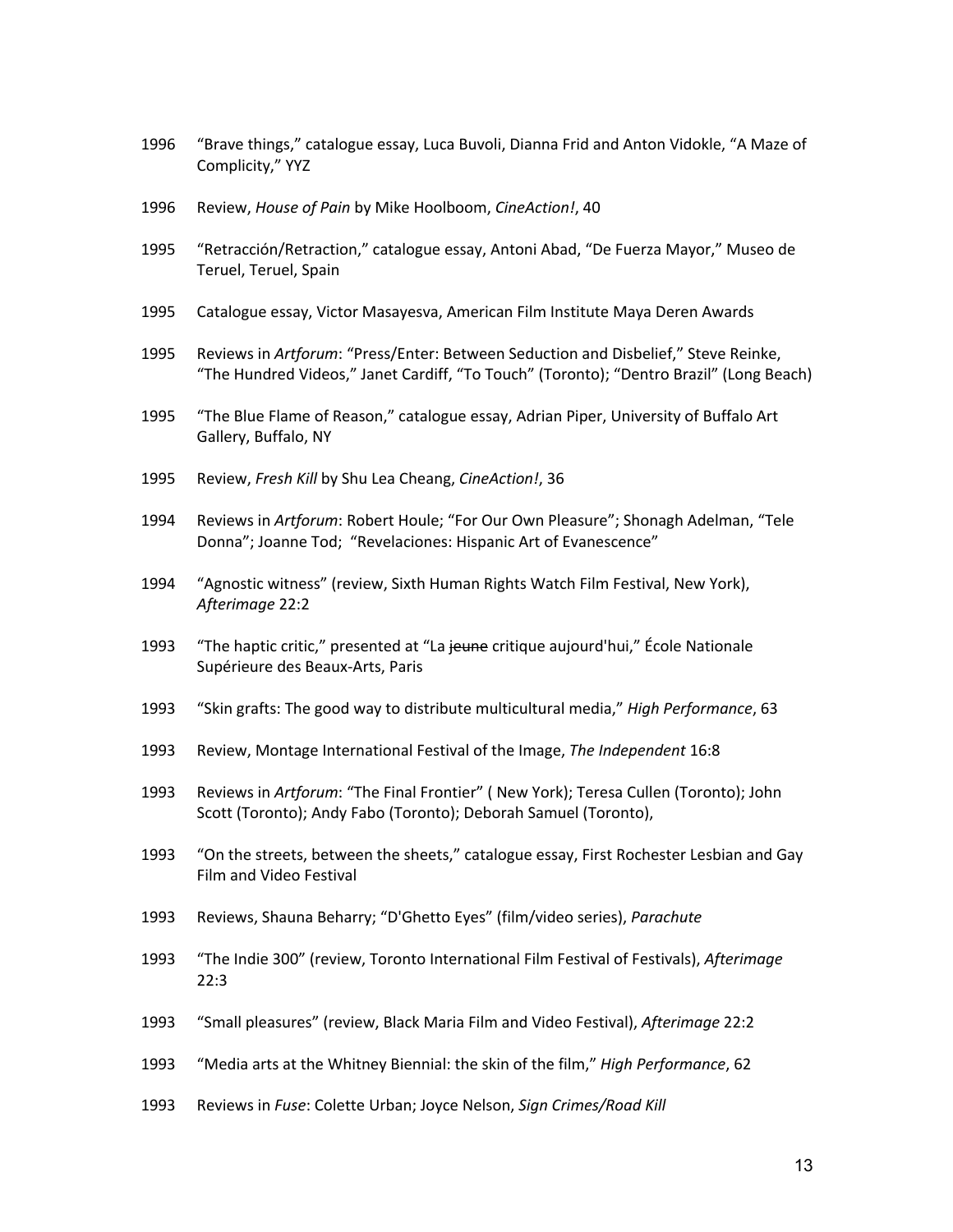- 1992 "The documentary obsession: Hara Kazuo," *The Independent* 15:10
- 1992 "Slouching toward Palestine," *High Performance*, 59
- 1992 Review, Sixth New York Gay and Lesbian Experimental Film Festival, *Village Voice* 37:37
- 1992 Review, "Infermental 9: The Heart of Europe," *Parachute*, 67
- 1992 "Postpone death, prolong desire" (review, *Playing with Power* by Marsha Kinder), *American Book Review* 14:1
- 1992 "Communicable democracy" (conference review, "Democracy and Communication Technologies"), *Fuse* 15:3
- 1991 "Suspicious truths: Flaherty 1991" (review, 33rd Flaherty Film Seminar), *Afterimage* 19:3
- 1991 "Desire and Dissolution" (review, *Sally's Beauty Spot*, by Helen Lee), *Afterimage* 18:9
- 1990 "City planning as talking cure," catalogue essay, "The City," Pyramid Arts Center, Rochester, NY
- 1990 "Adrian Piper: reflections 1967-1987," *Fuse* 14:1-2
- 1990 "Ritual and resistance" (review, Native American Film and Video Festival), *Afterimage* 17:6

### **Works reprinted and translated**

- 2020 Translation of "What Can a Body Do?" into French for *Regards*, Institut d'Études Scéniques, Audiovisuelles et Cinématographiques, Université Saint-Joseph, Beirut
- 2019 Chapter 9 of *Enfoldment and Infinity: An Islamic Genealogy of New Media Art*, reprinted in "Beyond Mind," ed. Natasha Lushetich, special issue of *Symbolism: the Interdisciplinary Journal of Critical Aesthetics* (Berlin: De Gruyter)
- 2018 Translation of "A Deleuzian Ijtihad: Unfolding Deleuze's Islamic sources occulted in the ethnic cleansing of Spain" into Malayalam by Shan Muhammad. http://campusalive.in/a-deleuzian-ijtihad/
- 2018 Translation of "Real Images Flow: Mulla Sadra Meets Film-Philosophy" into Malayalam by Anwar Haneefa. http://campusalive.in/cinemaandrealism/
- 2018 Translation of "The language of terrorism" into Malayalam by Salih Cholakkalath for *Thelitcham* magazine.
- 2018 "Asphaltnomaden. Die neue Wüste im unabhängigen arabischen Kino," translation into German by Noll Brinckmann of "Asphalt Nomadism: The new desert in contemporary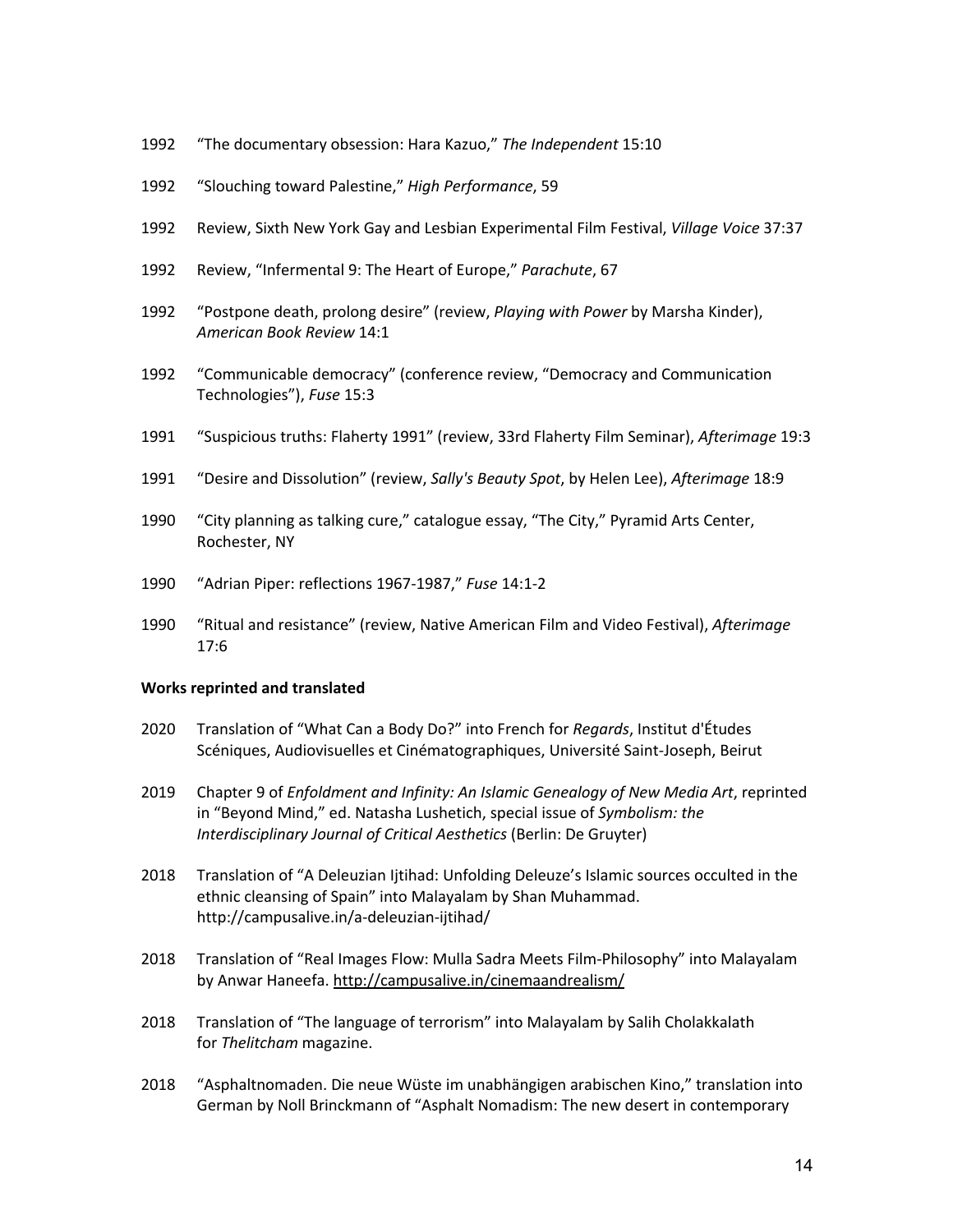Arab cinema," *Montage AV: Zeirschrift für Theorie und Geschichter Audiovisueller Kommunication*, special issue on "Arabischer Film" ed. Viola Shafik.

- 2018 "Unofficial Memory: Intercultural Cinema, Embodiment and the Senses," excerpt from *The Skin of the Film* in *Senses and Sensation: Critical and Primary Sources*, vols. I-IV, ed. David Howes (London and New York: Bloomsbury Academic, 2018)
- 2018 "Logika zapachu," translation into Polish by Maciej Topolski of "The Logic of Smell." http://opcje.net.pl/laura-marks-logika-zapachu/
- 2016 "Circulation d'oeuvres expérimentales: créativité dans les systèmes métastables," translation by Patricia Caillé of chapter 2 of *Hanan al-Cinema*, in *La Circulation des Films: Afrique et Moyen-Orient*, ed. Abdelfettah Benchenna, Patricia Caillé, and Nolwenn Mingant (Les Pilles, France: Africultures)
- 2016 "Mohamed Soueid's Cinema of Immanence," revised version, in *The Essay Film*, ed. Caroline Eades and Elizabeth Papazian (Wallflower Press)
- 2015 "Très chers, mes plus sincères salutations, et comment allez-vous?", translation of "Dearest one, my sincere greetings to you, and how are you doing?", in *The Rumour of the World: Re-thinking Trust in the Age of the Internet*, ed. Omar Kholeif (Sternberg Press)
- 2013 "Nice gun you got there: John Greyson's critique of masculinity," reprinted in *The Perils of Pedagogy: The Works of John Greyson*, ed. Scott Mackenzie, Brenda Longfellow and Thomas Waugh (McGill-Queens UP)
- 2013 "Thinking Multisensory Culture," reprinted in *Carnal Aesthetics*, ed. Bettina Papenburg and Marta Zarzycka (Routledge)
- 2012 "Baghdad, 830: Birth of the Algorithm," chapter 6 of *Enfoldment and Infinity*, reprinted in *On Geometry and Speculation*, ed. Hicham Khalidi (Marrakech: El Watanya), 27-58
- 2011 "Sense knowledge in diaspora: translation and ambivalence," excerpt from *The Skin of the Film*, reprinted in *Mongols from Everywhere*, ed. "Immanual Pourpre" (Sharjah, UAE: Sharjah Art Foundation), 74-77
- 2011 "Invisible media," reprinted in *The New Media and Technocultures Reader*, ed. Seth Giddings and Martin Lister (New York: Routledge)
- 2011 "Thinking Multisensory Culture," reprinted in *Art and the Senses*, ed. David Melcher and Francesca Bacci (Oxford University Press)
- 2010 "The Quays' *Institute Benjamenta*: An olfactory view," translated into Polish for *Thirteenth Month. The Films of Brothers Quay*, ed. Kuba Mirkuda (Kracow: Korporacja Ha!art Press)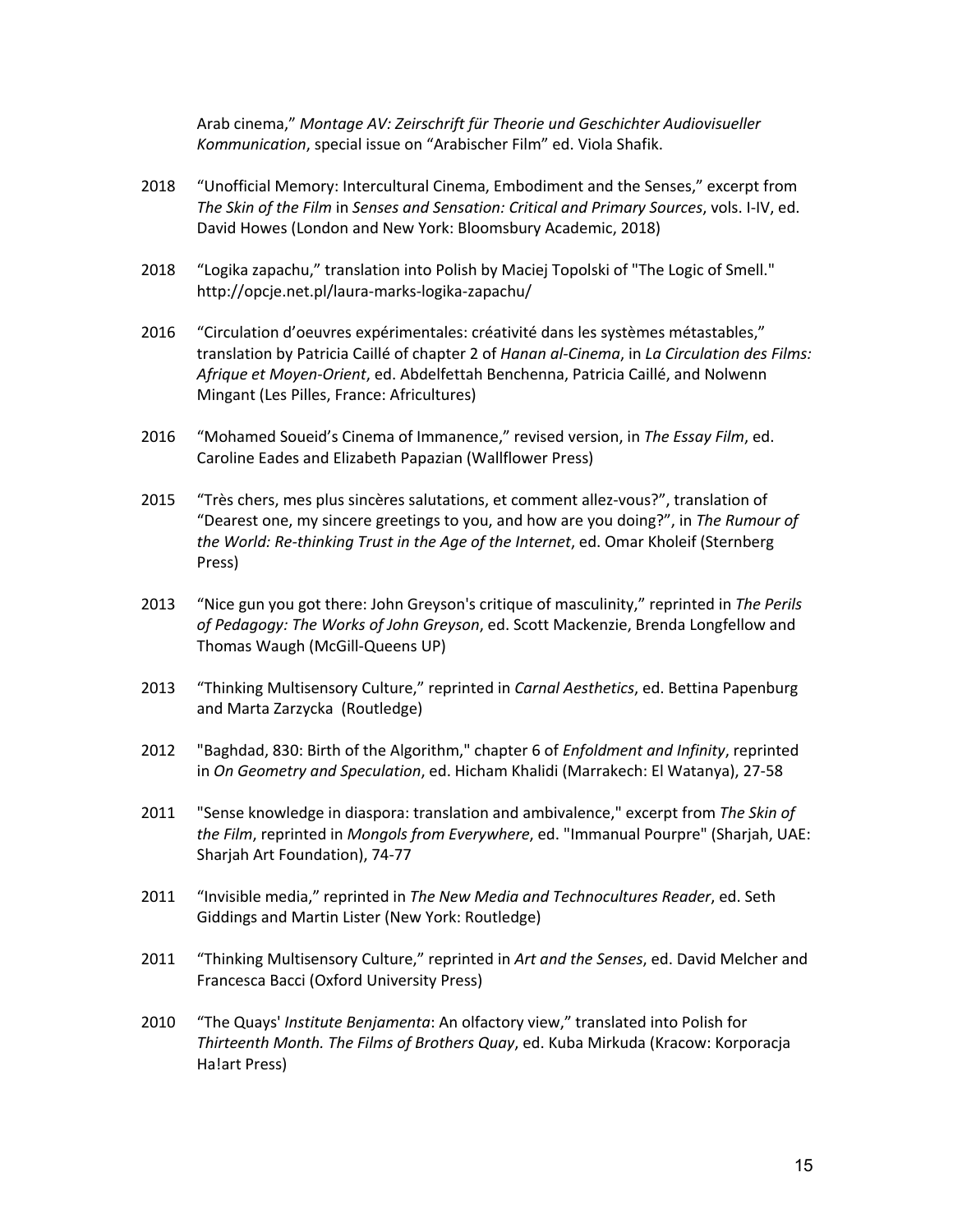- 2010 "The Memory of Things," chapter 2 of *The Skin of the Film*, translated into Portuguese for *Cinema, Globalizacao e Interculturalidade* (*Cinema, Globalization, and Interculturality*), ed. Denilson Lopes Silva and Andrea França Martins (Rio de Janeiro: Argos)
- 2009 Introduction to *Touch: Sensuous Theory and Multisensory Media*, reprinted in *The Feminism and Visual Culture Reader*, rev. ed., ed. Amelia Jones (New York: Routledge)
- 2009 "How Electrons Remember," translated into Czech for *Objekt animace. Tretì smysl* ("Object Animation. Third Sense") ed. Martin Mazanec (Zlin, Czech Republic: Regional Art Gallery of Zlin, 2009)
- 2007 "Signs of the time: Deleuze, Peirce and the documentary image," translated into Japanese for special issue on Deleuze and cinema, *VOL* (Tokyo), 2
- 2005 "Packaged for export, contents under pressure: Canadian filmmakers in an international context" (first published in *Fuse*, 1993), in *Cultural Subjects: A Popular Culture Reader*, ed. Allan Gedalof et al. (Toronto: Nelson)
- 2005 "Transnational objects: commodities in postcolonial displacement," first published in *Parachute*, 1996), translated into Spanish for *Parachute* anthology (Murcia: Center of Documentation and Advanced Studies of Contemporary Art)
- 2005 "Amar una imagen que desaparece," translation into Spanish by Fernando Pérez of "Loving a Disappearing Image" (first published in *Cinémas*, 1997) for *Vertebra: Revistade Artes, Literatura y Critica* (Chile), 9, 116-128.
- 2004 "Video Haptics and Erotics" translated into Flemish for "Touch," special issue of AS (Brussels)

### **Talks at refereed conferences**

- 2021 "A Contribution to the Critique of the Carbon Footprint of Streaming Media. Earth's Carrying Capacity as a Regime of Capital in the Postdigital Age," with Radek Przedpełski. Talk on the panel "Capital, Nature, Infrastructure" at the conference Many Regimes of Capital in the Postdigital Age, University of Warsaw. By videoconference. October 20.
- 2021 "Tackling the Carbon Footprint of Streaming Media: A Transdisciplinary Laboratory for New Media Informatics." With Radek Przedpełski. New Materialist Informatics 2021. March 24. By videoconference.
- 2021 "Streaming media populate the ether and heat the planet," talk on the panel "Expanded Environments II," Society for Cinema and Media Studies. March 21. By videoconference.
- 2020 Introduction, "Let's Tackle the Carbon Footprint of Streaming Media." Roundtable, Society for Cinema and Media Studies. April 4. Video conference organized by SCMS' Environmental Special Interest Group.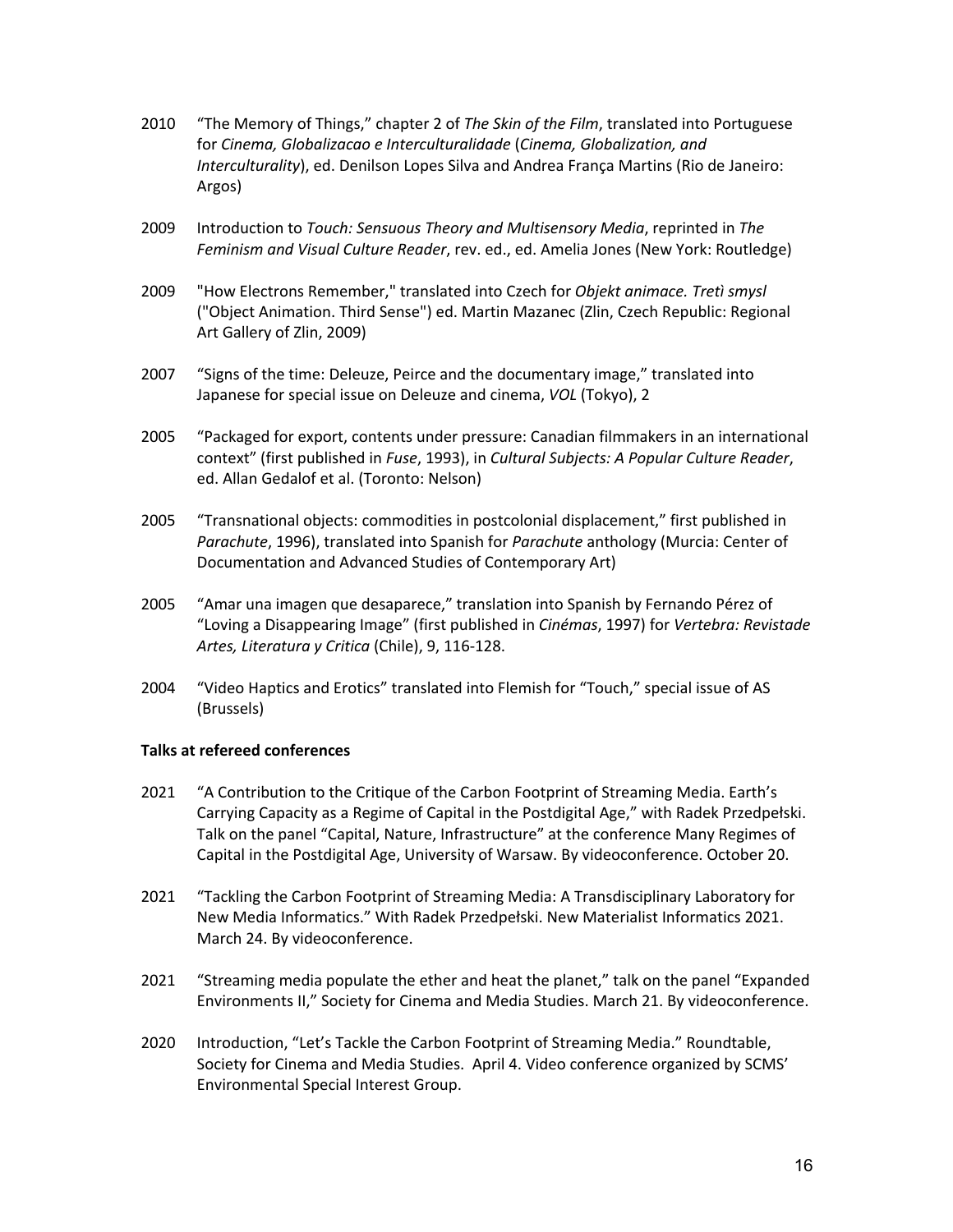- 2019 Respondent, "Anthropology of and Through the Image," American Anthropological Association2019, Vancouver. November 24.
- 2019 "Disarming anxious audiences," talk on the roundtable "'Reasons to Believe in this World:' Film Programming after David Pendleton," SCMS, Seattle. March 15
- 2018 Respondent on the panel "Imaginary Matters: Visualizing Space and History in the Global Middle East," Middle East Studies Association, San Antonio. November 17
- 2018 Respondent on the panel "Cripping Film Theory," SCMS. Toronto. March 4
- 2016 "Generative abstraction in the media artworks of Mounir Fatmi and Arthur Jafa," talk at Abstraction Unframed, Fourth Annual Conference of AMCA, NYU Abu Dhabi and Barjeel Art Foundation, Sharjah
- 2016 "Co-Producing Distribution in Arab Experimental Cinema," talk on the panel Joint Ventures: Middle Eastern Cine-Media in Co-Production, Past and Present. SCMS, Atlanta. April 1
- 2015 "Can metadata smell the fragrance of being?", talk on the panel "Documentary Theory Redux," Visible Evidence XXII, University of Toronto (August 20)
- 2014 "Experiments in the Archive," talk on the panel "Defining Experimental & Art Films in Middle Eastern Cinemas," Society for Cinema and Media Studies, Seattle (March 20)
- 2013 "Arab Glitch," talk on the panel "Glitch: Matter, Power, Aesthetics," Society for Cinema and Media Studies, Chicago (March 14)
- 2012 "Fabulation and Imaginal in Hadjithomas and Joreige's *Je Veux Voir*," talk on the panel "Taking Place: Media Objects, Media Histories, and Middle East Studies," Middle East Studies Association annual conference, Denver (November 19)
- 2011 "Individuation in generative artworks and Caucasian carpets," talk in the panel "Arabesque, Mandala, Algorithm: A Long History of Generative Art," International Society of Electronic Arts, Istanbul (September 14)
- 2011 "Islamic Atomism in the films of Abderrahmane Sissako and Miranda July," talk on the panel "Image Ethics," Society for Cinema and Media Studies, New Orleans (March 11)
- 2011 Respondent on the panel "Cinema and Software Studies," Society for Cinema and Media Studies, New Orleans (March 11)
- 2011 "An enfolding-unfolding aesthetics for cinema," talk at the conference "Rendering the Visible," Atlanta (February 12)
- 2010 "Lebanese media arts of the post-postwar period," talk on the panel "Poetics, Politics, and Arab Cinema," Film Studies Association of Canada, Montréal, June 2, 2010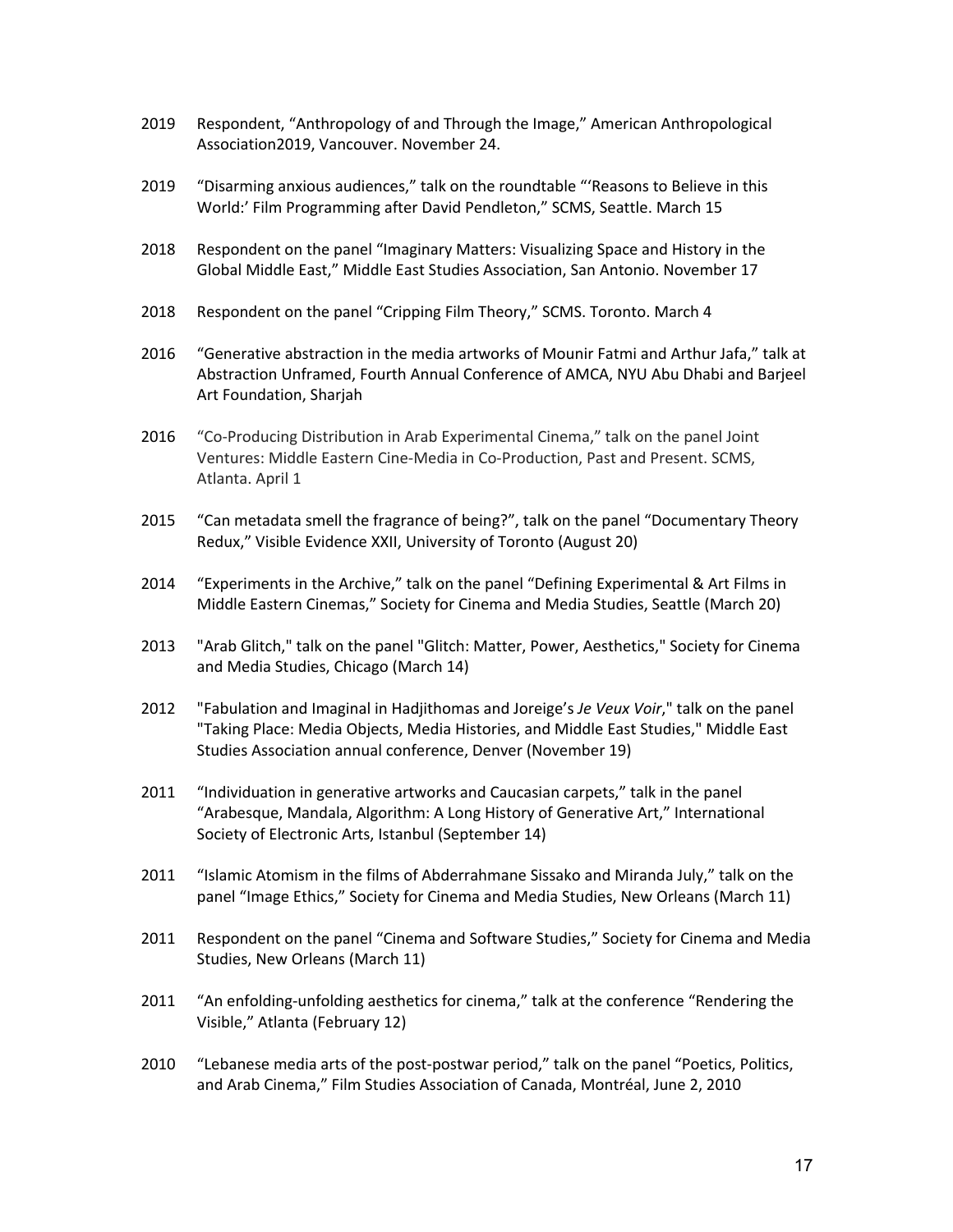- 2009 "Neo-textualism in Arab and Muslim media art," talk on the panel "Pirated Politics: Contemporary art, artists, and the postproduction of the Middle East," Middle East Studies Association, Boston (November)
- 2009 "Working with Artists' Media," talk on the panel "Using Non-Traditional Materials in the Classroom," Middle East Studies Association, Boston (November)
- 2009 "Calligraphic animation: a critical revival of Islamic aesthetics," talk on the panel "Animation via Writing, Traces, and Inscription," Visible Evidence XVI, University of Southern California, Los Angeles (August 15)
- 2009 "Unfolding into the visible: On some relationships between Islamic Neoplatonism and the thought of Deleuze and Guattari," talk on the panel "Jolts of Cinema in Philosophy" at the 20th & 21th Century French and Francophone International Studies, Minneapolis (March 26)
- 2008 "Baroque fascination in casino movies and Safavid carpets," talk at Society for Cinema and Media Studies, Philadelphia (March)
- 2007 "Artificial life from classical Islamic art to new media art, via  $17^{th}$ -century Holland," at "Re: Place: Histories of New Media Art," Berlin (November)
- 2006 "Algorithmic abstraction, perceptual unfolding, and artificial life, or, Taking a line for a walk from 9<sup>th</sup> C Iraq to 21<sup>st</sup> C computer graphics," talk at Society for Cinema and Media Studies, Vancouver (March)
- 2005 "Latent rhythm: Algorithmic performativity in media art and Islamic art, or, The performativity of the vector," at "Refresh! Histories of New Media, Banff, September
- 2005 "Mohamad Soueid's Cinema of Immanence," Visible Evidence 12: New Strategies in Documentary Film and Video (Concordia University, Montreal)
- 2005 Residency fellowship, Vectors Journal of Culture and Technology in a Dynamic Vernacular, University of Southern California (June)
- 2002 Panel organizer, "Fabulous Reality in Arab and Arab-Diasporan Documentary," Visible Evidence 10: New Strategies in Documentary Film and Video, Université de Provence, Marseilles (December)
- 2002 "Necessary experiments: Arab women's video in situ and in diaspora," talk in the panel "Women and Video: Histories, Theories, Practices," Society for Cinema Studies, Denver, CO (May)
- 2001 Presentation on the panel "Non-Academic Film Criticism," Film Society of Canada, Québec City, Québec (May)
- 2001 "Disciplinary Action: Film Studies Seen From Elsewhere," panel organized at the Film Studies Association of Canada, Québec City, Québec (May)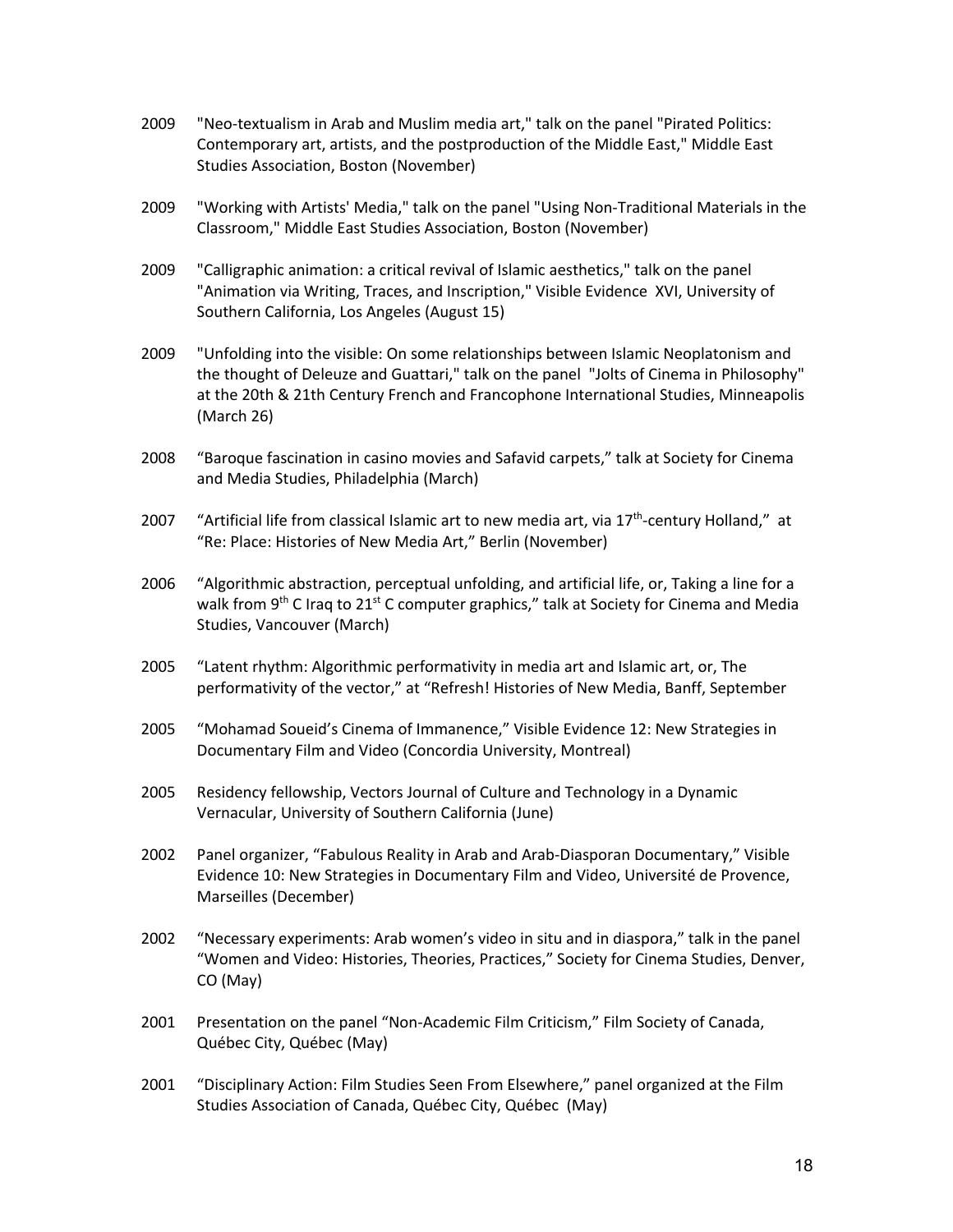- 2000 "Lo-Tek Media: Immanence Online," talk at International Society of Electronic Arts, Paris (December)
- 2000 "Video's Queer Body," talk on the panel "Canada's Queer Geographies," Film Studies Association of Canada, Edmonton (May)
- 2000 "Video's Body, Analog and Digital," talk on the panel "Video Bodies," Console-ing Passions annual conference on feminism and media, Notre Dame University (May)
- 2000 Chair, "Women on the Internet," panel at Console-ing Passions annual conference on feminism and media, Notre Dame University (May)
- 2000 "Olfactory Montage," talk on the panel "Cinematic Senses," Uncommon Senses conference, Concordia University (April)
- 2000 "Live Video," talk on the panel "In the Mix: Cut-and-Paste Aesthetics," Society for Cinema Studies, Chicago (April)
- 1999 "The Task of the Digital Translator," talk on the panel "The Sense of Translation," Society for Cinema Studies, Florida State University (April)
- 1999 "LowTech.Org," talk in the workshop "Transnational Digital Documentaries," Visible Evidence 7: New Strategies in Documentary Film and Video, UCLA (August)
- 1998 "Olfactory Evidence," talk in the workshop "Form and Fascination," Visible Evidence 6: New Strategies in Documentary Film and Video," San Francisco State University (August)
- 1998 "Intermedia Studies and Audiovisual Practice," talk on the plenary "The Cutting Edge?", Annual Screen Studies conference, Glasgow (July)
- 1998 "Olfaction and Intellection," talk in the workshop "Bi-Sensitivity: Art as Cultural Analysis," at "Come to Your Senses!", Amsterdam Society for Cultural Analysis (May)
- 1998 "Nonorganic Subjectivity, or, Our Friend the Electron," talk on the panel "Digital Technologies: Reconfiguring Bodies and Subjectivities," Society for Cinema Studies, San Diego (April)
- 1998 "Authorship and Audience in Inuit Video," talk on the panel "Reimagining the Arctic," College Art Association, Toronto (March)
- 1997 "Loving a Disappearing Image," talk on the panel "New Theories of Experimental Media," Society for Cinema Studies, Ottawa (May)
- 1997 "A Digital Écriture Féminine?", talk on the panel "Theorizing New Technologies," "Console-ing Passions" annual conference on feminism, television and video, Montréal (May)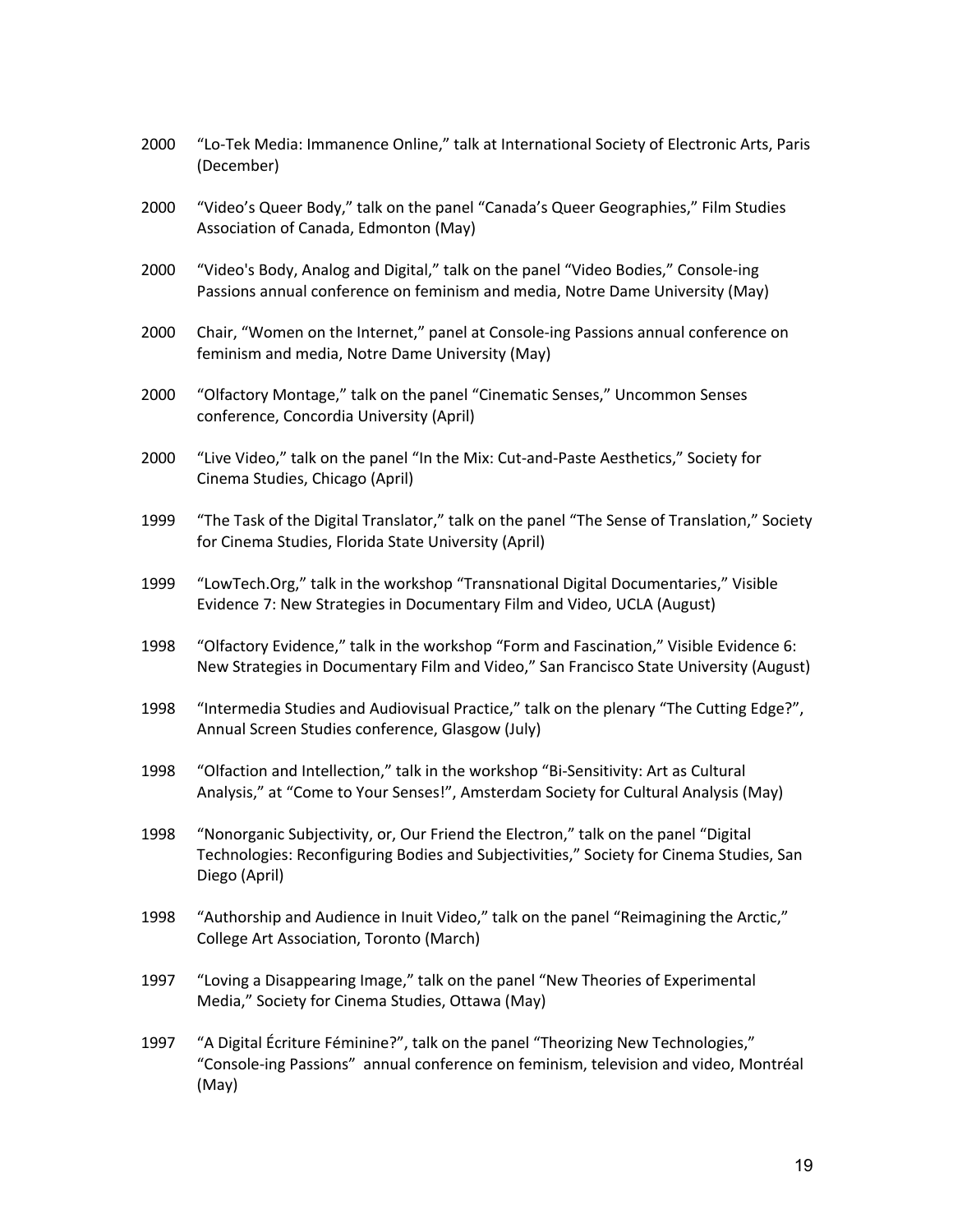- 1996 "Video and tactility," talk on the panel "Video Ontologies," Society for Cinema Studies, Dallas (March)
- 1995 "Video haptics and erotics," "Console-ing Passions" annual conference on feminism, television and video, Seattle (April)
- 1995 "Indigenous media inside and out," Society for Cinema Studies, New York (March)
- 1994 "Transnational objects: commodities in postcolonial displacement," "Visible Evidence II: New Strategies in Documentary Film and Video," University of Southern California (August)
- 1994 "Love the one you're with: experimental pornography and the contingent gaze," Society for Cinema Studies, Syracuse, NY
- 1993 "Hara Kazuo: Filmmaker as adversary, film subject as intercessor," "Visible Evidence: New Issues in Documentary Film," Duke University, Durham, NC
- 1993 "A Deleuzian politics of hybrid cinema," Society for Cinema Studies, New Orleans, LA

#### **Invited talks and public lectures**

- 2021 "Soul-Assemblage media," talk in the UC Berkeley Media Studies Fall 2021 Lecture Series, moderated by Minoo Moallem. October 28. By videoconference.
- 2021 "Mercurial Moments in Asian Video Art." Talk to the San Francisco Society for Asian Art. September 3, 2020. By videoconference.
- 2021 "Let's Get Together with a Small Carbon Footprint," with Stephen Makonin; talk for Pacific AIDS Network on best practices for organizations. May 27. By videoconference. Compressed recording here
- 2021 "Curating the Flaherty," talk at book launch of *Flash Flaherty*, ed. Scott MacDonald and Patricia R. Zimmermann. April 29. By videoconference.
- 2021 "The Small File Media Festival," talk to the Animation; Experiment collective, hosted by New Media Society, Tehran. April 29. By videoconference.
- 2021 "Streaming Media, Online Conferences, and the Jevons Paradox," keynote talk, British Association for American Studies, April 6. By videoconference.
- 2020 "Seeing in the dark," keynote talk at "Dark Eden," Sixth International Conference on Transdisciplinary Imaging at the Intersections between Art, Science, and Culture. November 6. By videoconference.
- 2020 "The Small File Media Festival," keynote talk at NxtMedia 2020, Trondheim, Norway. By videoconference.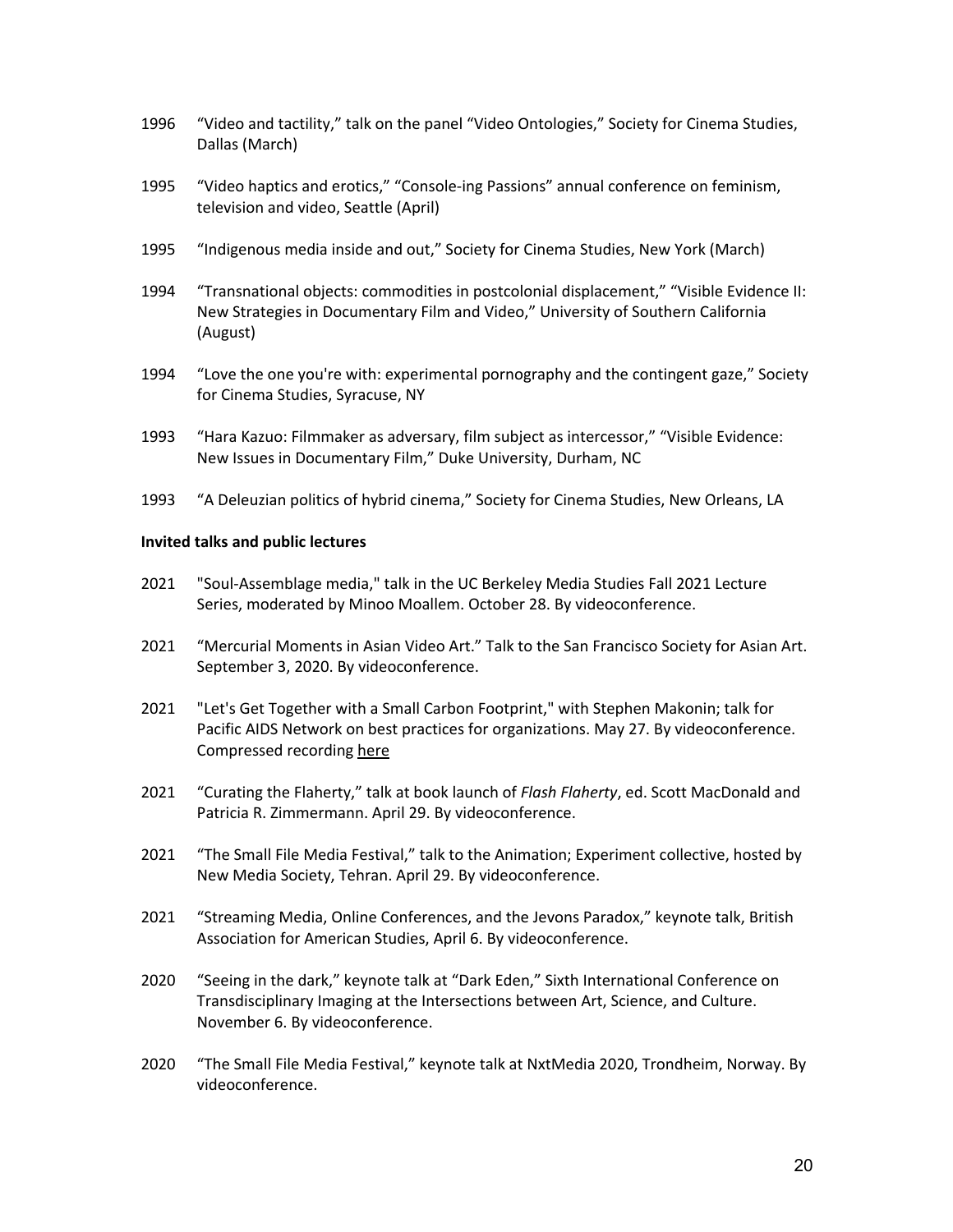- 2020 "Moments of Light from Islamic Philosophy," talk at the symposium "Light in Dark Times," Asian Art Museum of San Francisco, September 16. By videoconference.
- 2019 "Luminous Images, hidden in the senses: From your body to the cosmos," invited lecture, Department of Media, University of Glasgow. November 6
- 2019 "A radical indexicality: From your body to the cosmos," Keynote lecture at "Light | Sensitive | Material" photography conference, London. November 1
- 2019 "Luminous Images, hidden in the senses: From your body to the cosmos," invited lecture, Goldsmith's, London. October 31
- 2019 "Luminous Images, hidden in the senses: From your body to the cosmos," invited lecture, Kanner Lecture Series, Department of English, UCLA. October 10
- 2019 "Talisman-images: from the cosmos to your body," California College of the Arts, San Francisco. April 17
- 2019 "'God Failed All My Tests": Ardele Lister's Divine Irony," lecture in honor of Ardele Lister on her retirement from Mason Gross School of the Arts, Rutgers University. James J Florio Forum, 33 Livingston Ave, New Brunswick, NJ. April 4, 5 p.m.
- 2019 "Talisman-images: from the cosmos to your body," Miranda Joseph Endowed Lecture, Institute for LGBT Studies at the University of Arizona, Tucson. March 28
- 2019 "Talisman-images: from the cosmos to your body," PLASMA (Performances, Lectures and Screenings in Media Arts), SUNY Buffalo. February 18
- 2018 "Talisman-images gather the cosmos and press it to your body," talk in the "Thinking Cinema" series at Princeton University, and Affective Analysis workshop. Princeton. November 29
- 2018 "Talisman-images gather the cosmos and press it to your body" and Affective Analysis workshop, Columbia University Seminar on Affect Studies. Columbia University, New York. October 25
- 2018 "Losing My Cool: An Effective Research Strategy," visiting lecture hosted by Dr. Sungshim Hong, Dean of Humanities, Chungnam National University, Daejeon. June 5
- 2018 "Losing My Cool: An Effective Research Strategy," keynote talk, Seoul International Women's Film Festival. June 4
- 2018 "*Taqiyya*: A genealogy of arts of the secret, at "Deleuze + Art: Multiplicities, Thresholds, Potentialities," Trinity College Dublin. March 9
- 2018 "Luminous images, hidden in the senses," talk at "Hold Me Now: Feel and Touch in an Unreal World," Studium Generale Rietveld, Amsterdam. March 7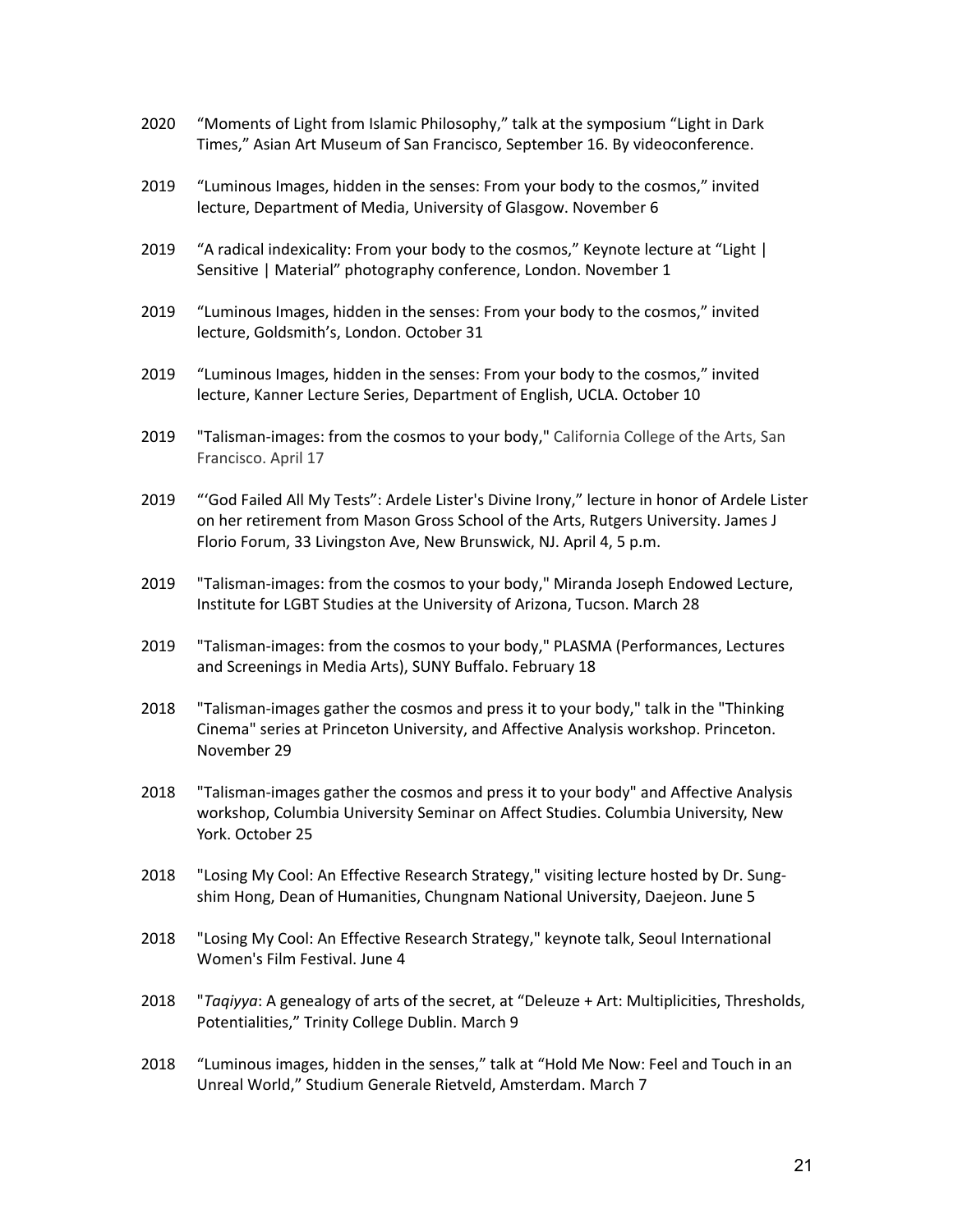- 2017 "Creative Algorithms: From Islamic Art to Digital Media," public lecture, Aga Khan Museum, Toronto. November 19
- 2017 "The Feelings of Fabulation," talk at the symposium "The Afterlives of Witnessing: Moving Images from the Levant and the Political Imagination," Middle East Studies program, Brown University, organized by Hanan Toukan and Kareem Estefan. November 4
- 2017 "Programming the Robert Flaherty Film Seminar," talk at the symposium "Histories of Arab Documentary, Munich Filmuseum, organized by Viola Shafik and Kerstin Pinther. October 27
- 2017 "Roy Dib: Glamour and the wound," talk in symposium following "Close to Here: A Performance by Roy Dib" organized by Pleasure Dome, Toronto. April 30.
- 2016 "Algorithmic, Networked, Live: Islamic aesthetics never went out of fashion." Talk on the panel "A Media Archaeology of Ingenious Designs: Middle-East Pasts and Futurisms," Istanbul Design Biennial. November 19
- 2016 "Suwar fil Sarayan—Figures in a Flow," keynote talk at Light Moves Festival of Screendance, Limerick, Ireland. November 4
- 2016 "DIY Archives: Unfolding from Any Point Whatever," keynote talk at "Critique and the Untranslatability of History," Center for the Arts and Humanities, American University of Beirut. May 12-14
- 2016 "Haptic Cinema," workshop at DocsMX festival, Mexico City. October 20
- 2016 "Losing My Cool: An Effective Research Strategy," lecture in the series "Things that Move Us: Affect and Authority," Heinrich-Heine-University, Düsseldorf. April 27
- 2016 "The scrappy beauties of handmade digital culture," talk at the symposium "Convergence and Disjuncture in Global Digital Culture?", Annenberg School for Communication, University of Pennsylvania, April 7
- 2016 "I Feel Like an Abstract Line," keynote talk at MAGIS International Film Studies Spring School, Gorizia, Italy. March 13
- 2015 Book launch, *Hanan al-Cinema*, and discussion with Walid Sadek. Beirut Art Center. December 9.
- 2015 "Archival Romances," Film Department, American University of Beirut. December 9.
- 2015 Book launch, *Hanan al-Cinema*. Townhouse Gallery, Cairo. December 7.
- 2015 Talk at "Syria Speaks," Sixth Annual DocuAsia Forum, Melville Centre for Dialogue, Kwantlen Polytechnic University, Richmond, BC. November 24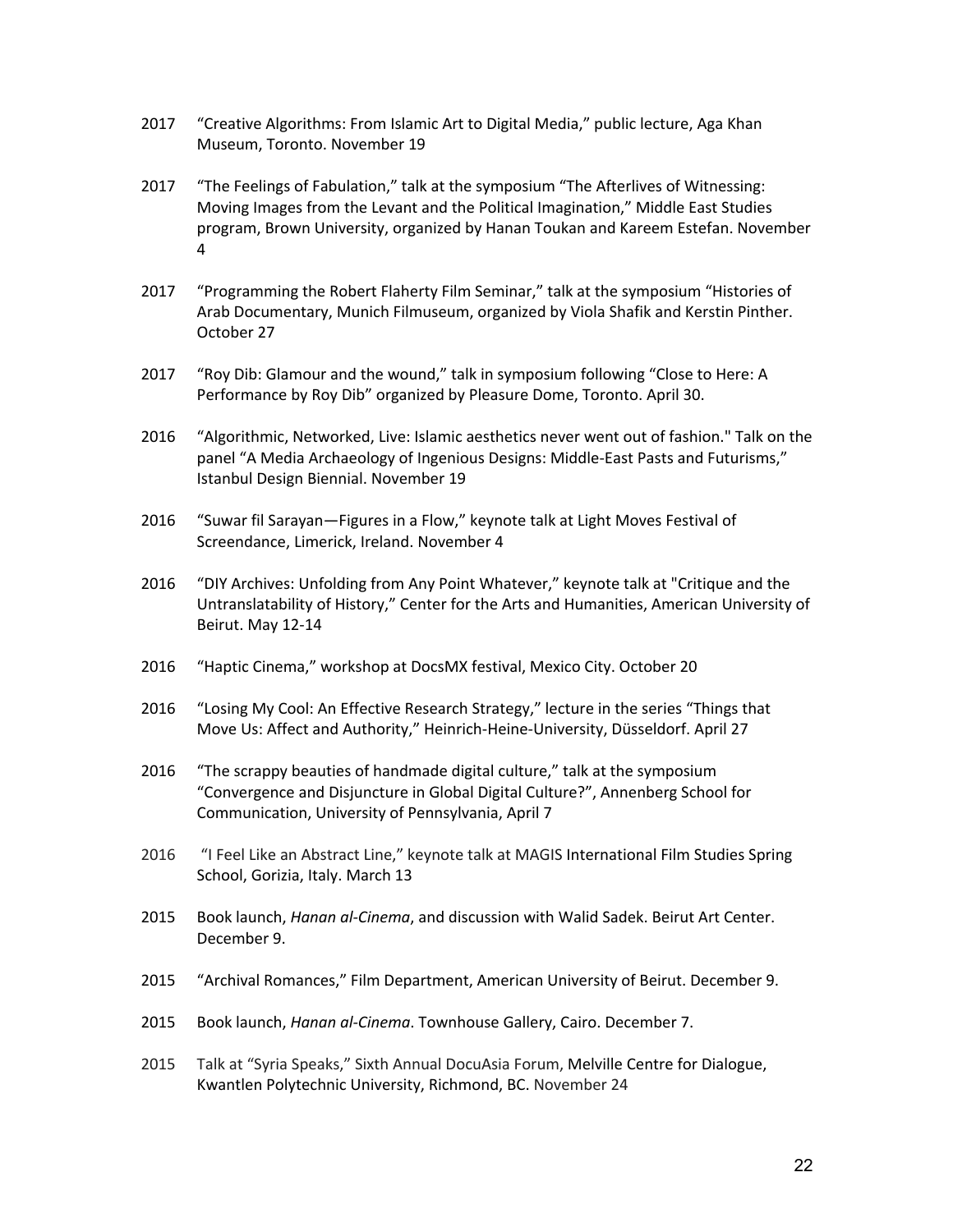- 2015 "Mulla Sadra Meets Cinema Studies," University of Århus. March 18.
- 2015 "Metadata and the fragrance of being: data-analytic artworks by VJ Um Amel," talk at the symposium "Projection/Expulsion: Strategies of Beholding," Chelsea College London. March 15.
- 2014 "Mulla Sadra Meets Cinema Studies," Istanbul Sehir University. November 13**.**
- 2014 "Thinking Like a Carpet: Embodied perception and individuation in algorithmic media," Istanbul Sehir University. November 12.
- 2014 "I Feel Like an Abstract Line," talk at the ARC Centre of Excellence for the History of Emotions, University of Melbourne. July 30.
- 2014 "Affective Analysis," workshop in Angela Ndalianis' graduate seminar, University of Melbourne. July 28.
- 2014 "Monad, Database, Remix: Manners of Unfolding in The Last Angel of History," keynote lecture at the symposium "The Artifactual Image: Fragments, Folds and Futures." Auckland University of Technology. July 25.
- 2014 "What Can A Body Do? Answers from Arab Cinema." Talk at Auckland Art Gallery. July 23.
- 2014 "I Feel Like an Abstract Line," talk at the University of Auckland. July 21.
- 2014 "Mulla Sadra Meets Cinema Studies," keynote lecture, Film-Philosophy conference, Glasgow, July 2-4
- 2014 "Arab Glitch," talk in Jon Cates' graduate seminar "Intensities," School of the Art Institute of Chicago. April 4.
- 2014 "Monad, Database, Remix: Manners of Unfolding in *The Last Angel of History*," talk in the symposium "Cinematic Conversations," MIT Center for Art, Science, and Technology. March 7.
- 2014 "I Feel Like an Abstract Line," talk sponsored by Film and Visual Studies, Harvard University. February 12.
- 2014 "Enfoldment and Infinity," seminar with PhD students in Film and Visual Studies, Harvard University. February 11.
- 2014 "Enfoldment and Infinity," seminar in Dr. Peter McMurray's course "Islam and Media Studies," MIT. February 11.
- 2014 "I Feel Like an Abstract Line," talk at the symposium "Mirror-Touch: Synaesthesia and the Social," Tate Modern, London. February 7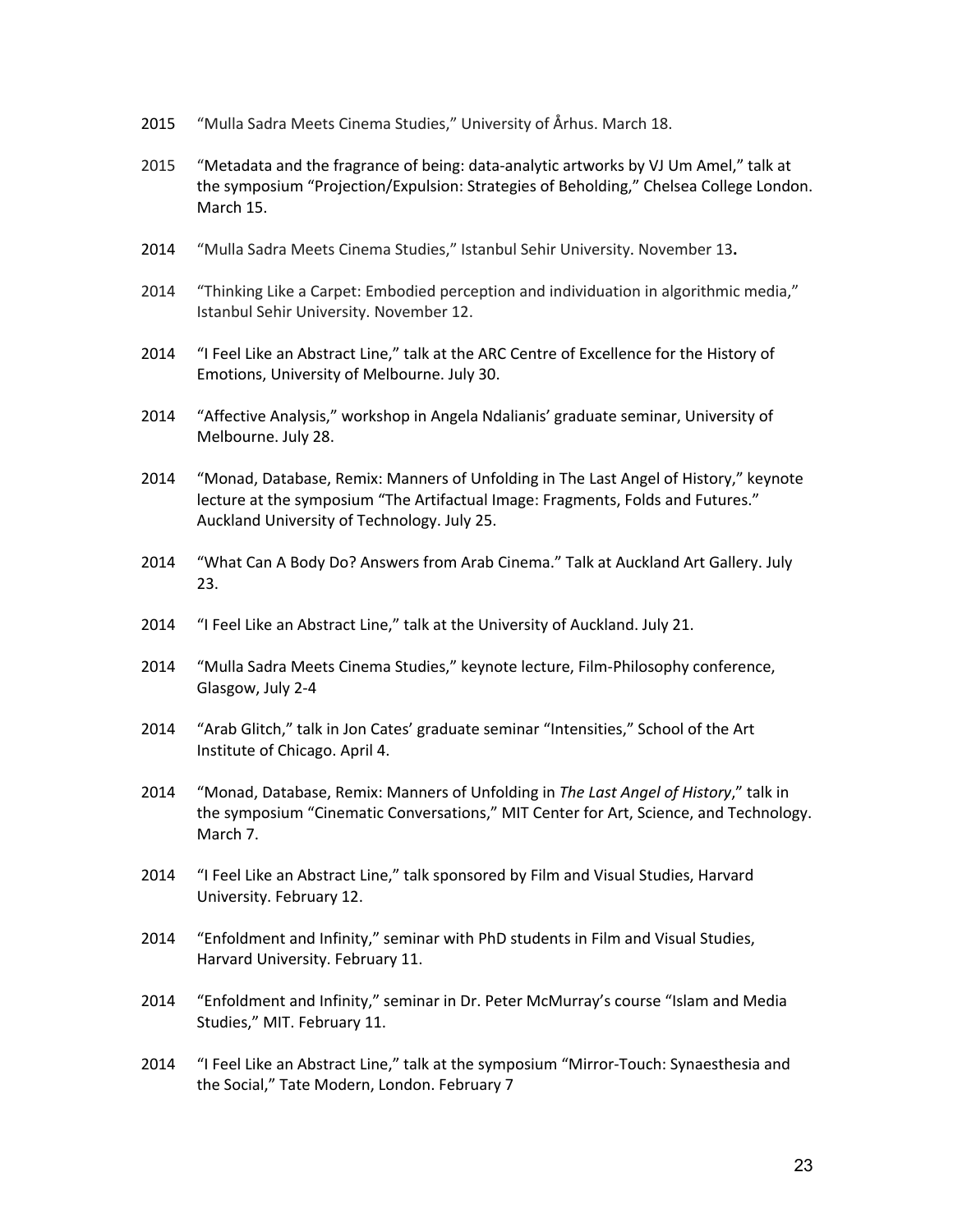- 2014 "Practicing Affective Analysis with Hassan Khan's *Blind Ambition* (2012)," workshop at Ruskin School of Art, University of Oxford. February 5.
- 2013 "An Archeology of Haptic Perception," talk at the symposium "Plateaux de la perception" organized by Dr. Kuniichi Uno, Rikkyo University, Tokyo. December 15.
- 2013 "What happens in the affective pause: views from Spinoza, Deleuze, and Whitehead." Talk in Randy Lee Cutler's class "Interdisciplinary Forums," Emily Carr University. October 10
- 2013 Discussion with Dr. Yasser Tabbaa and students from the course "Islam and Cinema: Light, Sound and Space" at "Islamic Media: Sense and Sensation," Duke University, October 4
- 2013 "Life in the Manifold: Mulla Sadra, Deleuze, Whitehead," talk at V Seminário Conexões: Deleuze e Territórios e Fugas e… and the XII Seminário Internacional de Filosofia: Nietzsche/Deleuze, State University of Campinas, São Paulo. August 20.
- 2013 "Affective Analysis," workshop in Antonio Amorim's graduate seminar, State University of Campinas, São Paulo. August 18.
- 2013 "Aromatic Events: how plant communication makes us more than human," talk at the symposium "The Secret Life of Plants," Princeton. May 3
- 2013 "Immersed in the single channel: Media art exhibition, distribution, and getting paid," talk at Townhouse Gallery, Cairo. April 23
- 2013 "Cinematic friendships: intercessors, collectives, and collaborations in Arab media arts," talk at the conference "Being With…," IKKM, Bauhaus-Universität Weimar. April 18
- 2013 "'A secret about a secret that is veiled by another secret': An enfolding-unfolding aesthetics for documentary," talk at Aarhus University, Denmark. April 16
- 2013 "Noise in Enfolding-Unfolding Aesthetics," talk at Laurentian University, Sudbury, ON. February 4
- 2013 "Experiments in Arab Cinema," talk at Goldsmith's College, London. January 17.
- 2013 "Noise in Enfolding-Unfolding Aesthetics," talk at Royal College of Art, London. January 16
- 2013 "Getting in Touch: Palestinian Video from Haptic Image to Networked Space," talk at Lund University, Sweden. January 14
- 2012 "From single-channel to installation: questions regarding distribution and artists' rights," talk on the panel "Avantgarde: Lost in Time and Space," International Experimental Media Congress: THINK, FILM!, Berlin, October 13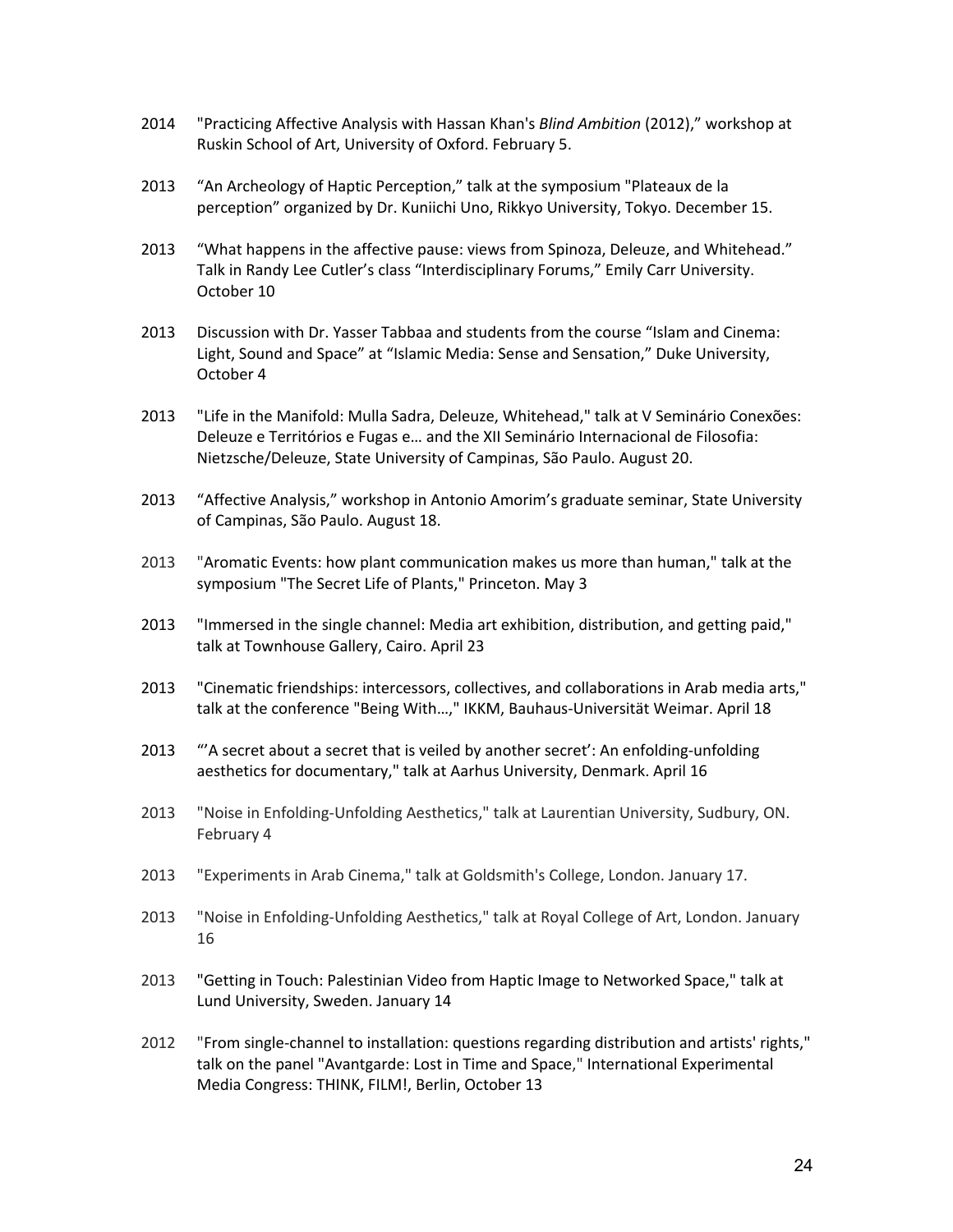- 2012 "Further Travels of the Abstract Line," talk at the conference "Gazing Otherwise: Modalities of Seeing," Max Planck Institute, Florence. October 10-12
- 2012 "Immersed in the single channel: Experimental media from theater to gallery," talk at Home Workshop, Ashkal Alwan, Beirut. June 19
- 2012 "Thinking like a carpet: embodied perception and individuation in algorithmic media," keynote lecture at "Cinema of Sensations," 14th Annual Cinema and Media Studies Conference in Transylvania, Sapientia University, Cluj-Napoca, Transylvania. May 26
- 2012 "Looking not at but beyond: mosaics and performative pixels in Byzantine, Islamic, and new media art," talk at the conference "Byzantium/Modernism: Art, Cultural Heritage, and the Avant-Gardes," Yale University. April 22
- 2012 Visiting Distinguished Scholar in Aesthetics and Politics, in Media and Critical/Visual Studies, Pratt Institute, Brooklyn. April 18-19
- 2012 "Enfolding-Unfolding aesthetics, or the unthought at the heart of wood," lecture in the School of Architecture, University of Utah. April 12
- 2012 "Individuation in enfolding-unfolding aesthetics," keynote lecture at "Instability in Visual and Material Culture," University of Alberta Art and Design Graduate Student Association conference. March 17
- 2012 "Manners of Unfolding in Documentary Cinema," President's Faculty Lecture, Simon Fraser University, January 31
- 2012 "Cinematic Friendships," talk at "MOA Global Dialogue: Nomadic Aesthetics and the Importance of Place," UBC Museum of Anthropology, Vancouver. January 22
- 2011 "Enfolding-unfolding aesthetics: What gesture draws an image into the visible; what gesture hides it away?", keynote talk at "Image-Gesture," 5th Nomadikon meeting, University of Bergen, Norway, November 10
- 2011 "Enfolding-unfolding aesthetics," talk at the Institut für Künste und Medien, Europäische Medienwissenschaft, University of Potsdam, Germany, November 8
- 2011 "The Abstract Line's Travels in Andalusia," talk at "Image Imagination Islam," Casa Árabe, Córdoba, Spain, October 15 (by videoconference)
- 2011 "A secret about a secret that is veiled by another secret": An enfolding-unfolding aesthetics for documentary," talk at the Center for Media and Religion, New York University, October 14
- 2011 "Immersed in the single channel: Experimental media from theater to gallery," keynote lecture at "Moving Image and Institution: Cinema and the Museum in the 21st Century," Cambridge University (July 6)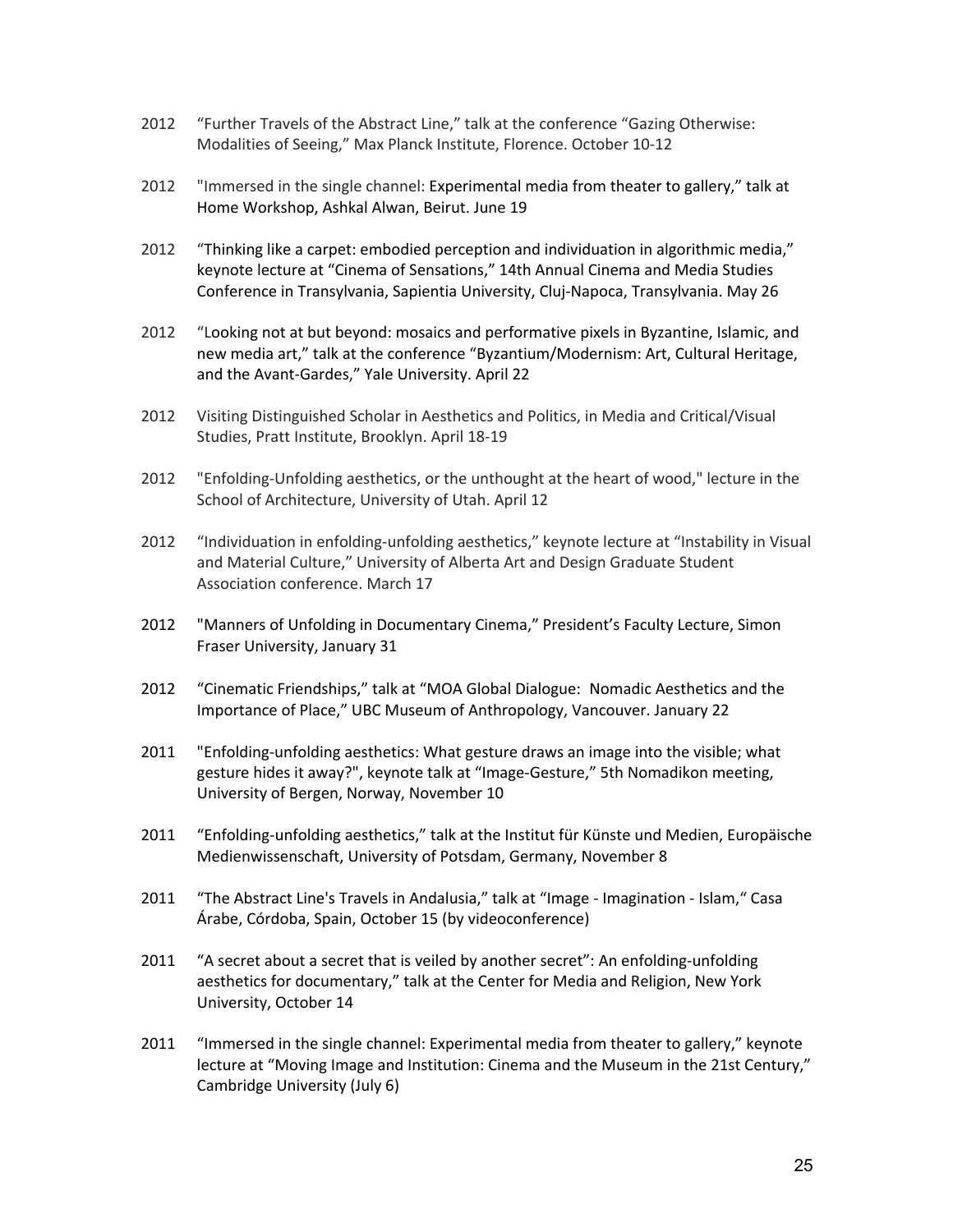- 2011 "Une esthétique de pliage et dépliage," talk invited by Groupe de recherche sur les Diagrammes Actifs, Université de Québec à Montreal (January 26)
- 2010 "Thinking like a carpet: embodied perception and artificial life," talk in the "Deautomatization" lecture series, University of Padeborn, Germany (December 14)
- 2010 "Enfolding-Unfolding aesthetics, or the unthought at the heart of wood," talk in film symposium at the University of Pécs, Hungary (December 11)
- 2010 "Radical acts of unfolding," lecture in the "Cine:Subjects" symposium on documentary, University of British Columbia (December 3)
- 2010 "Thinking like a carpet: embodied perception and artificial life," lecture sponsored by the Humanities Institute, Simon Fraser University (November 27)
- 2010 "Enfolding-Unfolding aesthetics, or the unthought at the heart of wood," lecture in the Department of Art Theory and Practice, Northwestern University (November 12); and studio visits (November 12 and 13)
- 2010 "Vegetable Locomotion: A Deleuzian ethics/aesthetics of traveling plants," lecture in the Department of Art History, University of Wisconsin-Madison; and graduate seminar (November 10)
- 2010 "The Minimal Part, the Infinitesimal, and the Monad: Points of Contact," European Graduate School, Saas-Fee, Switzerland (August 12)
- 2010 "Vegetable Locomotion: A Deleuzian ethics/aesthetics of traveling plants," keynote lecture, Third Annual Deleuze Studies conference, University of Amsterdam (July 14)
- 2010 "The mystical mirror image in Persian painting and interactive media," Mediamatic, Amsterdam (July 12)
- 2010 "Enfoldment and Infinity: An Islamic Genealogy of New Media Art," talk in the department of Architecture and Design, American University in Beirut (May 3)
- 2010 "Research Problems with an Islamic Genealogy of New Media Art," talk in the Brown Bag Lecture Series, Department of Behavioral Research, American University of Beirut (April 20)
- 2010 "A Noisy Brush with the Infinite," keynote lecture at Noise Not Noise festival, Western Front, Vancouver (March 26)
- 2010 "Enfolding-Unfolding Aesthetics, or the Unthought at the Heart of Wood," talk in the Department of Visual Art, University of Western Ontario (February 9); and graduate student seminar (February 10)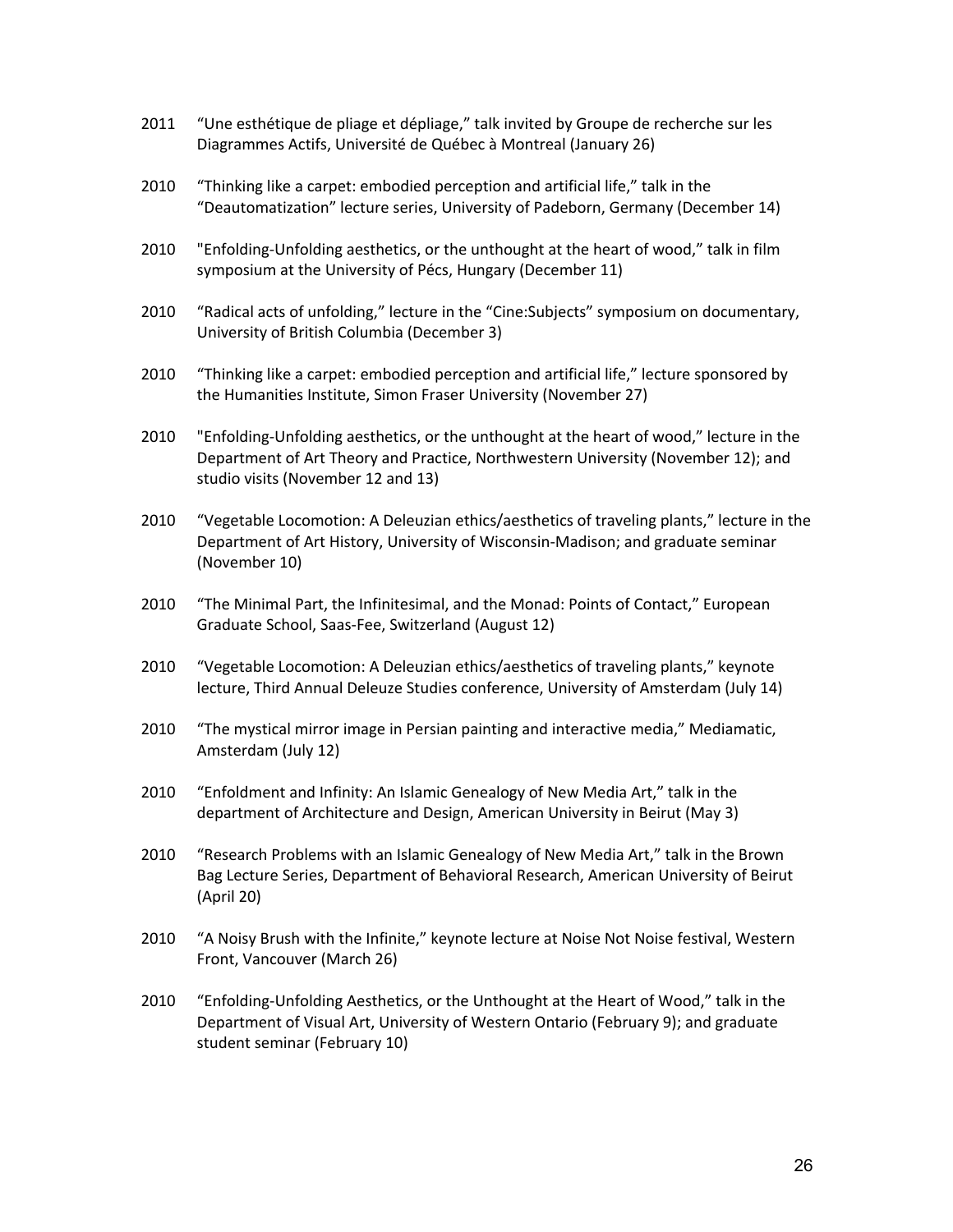- 2009 "Historical travels of artificial life: sixteenth-century Turkey, seventeenth-century Holland, and twenty-first century new media," talk in the Media Arts department, Yildiz Technical University, Istanbul (October 31)
- 2009 "Unfolding from the Real: Mediation as Connective Tissue," talk at the conference Returns of the Real: Engagements with Contemporary Cinema at a Comparative Perspective, Universidade Federal do Rio de Janeiro (August)
- 2009 "Enfoldment and Infinity: An Islamic Genealogy of New Media Art," Aga Khan University, London (July)
- 2008 "A historical trajectory of nonorganic life: sixteenth-century Persia, seventeenth-century Holland, and twenty-first century new media," keynote lecture at the conference "Flash: Film, Image, Culture," Centre for Contemporary Art and Politics, University of New South Wales, Sydney, Australia (October)
- 2008 "A historical trajectory of nonorganic life," talk in the School of Culture and Communication, University of Melbourne, Australia (October)
- 2008 "Baroque fascination in casino movies and Safavid carpets," talk invited by the Writing and Society group of University of Western Sydney and University of Technology, Sydney, Australia (October)
- 2008 "From aniconism to the infinite: an Islamic idea blooms anew in contemporary media art," talk in the series "Now Is the Time: Art & Theory in the 21st Century," organized by the Stedelijk Museum and the University of Amsterdam (October)
- 2008 "An Aesthetics of Enfolding and Unfolding," talk in the Centre for Critical and Cultural Theory, University of Cardiff, Wales (April)
- 2008 "Latency and the Will to Figuration in Islamic Art and New Media Art," talk at the conference "Recoded: Landscapes and Politics of New Media," Centre for Modern Thought, University of Aberdeen (April)
- 2008 "Latency and the Will to Figuration in Islamic Art and New Media Art," talk at Chelsea College of Art and Design, London (April)
- 2007 "'These patterns are not suitable for advanced cultures': Moments in the travels of the abstract line, from the carpet trade to vector graphics," keynote lecture, "Critical Institutions" symposium, Michigan State University, March
- 2007 "What Kind of Invisible in the Work of Bill Viola?", conference with Bill Viola's Tanner Lecture on Human Values, University of Utah (March)
- 2007 "Travels of the abstract line: New media's debt to Islamic aesthetics," invited lecture, Film Department, University of Wisconsin Milwaukee, February
- 2006 "After the cinema of promises," talk at the conference "Matthias Müller: Multimedia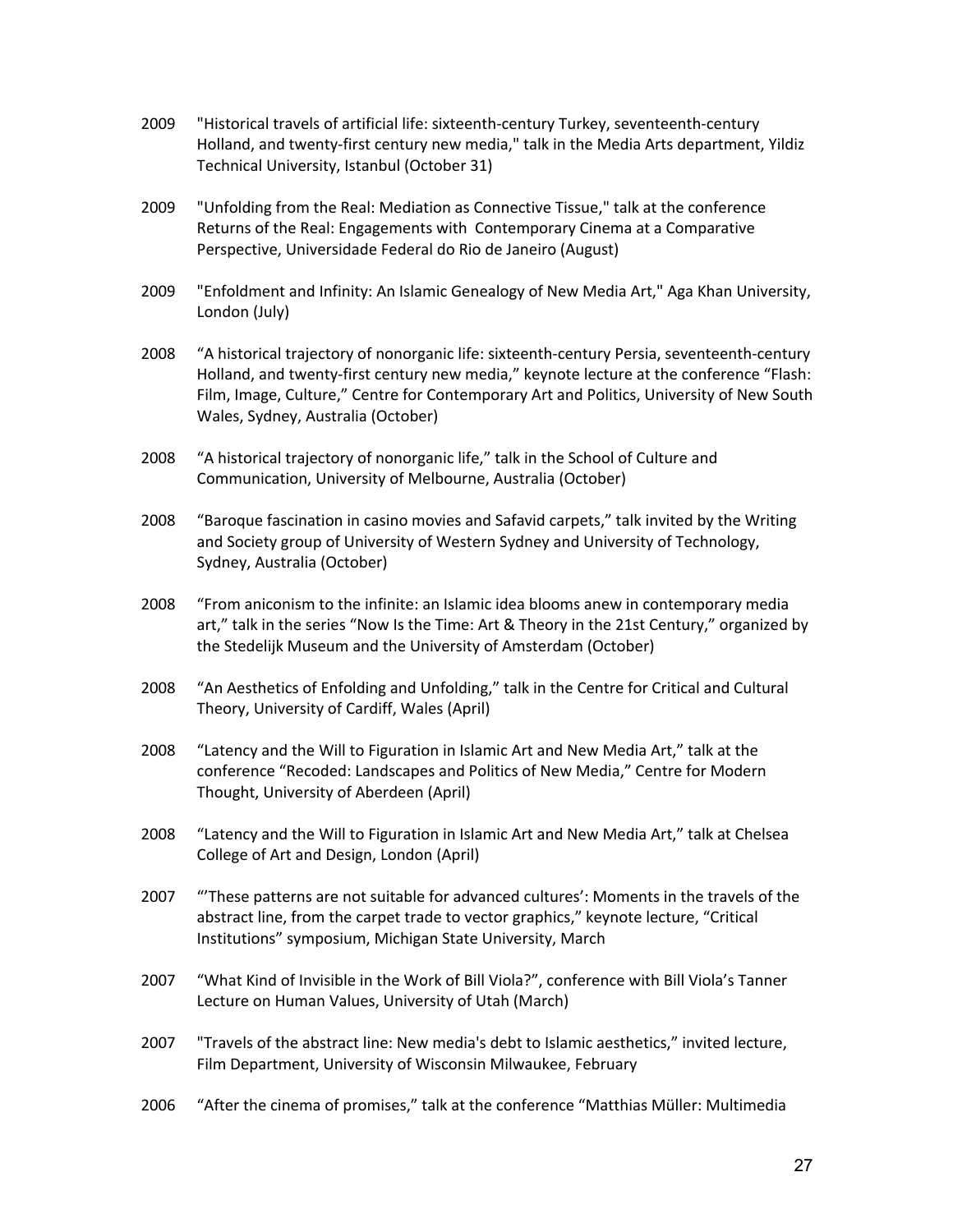Poet," Boston University (September 29-30)

- 2006 Keynote lecture, "Experience Information Image : a historiography of unfolding," at the conference "Rethinking the Past: Experimental Histories in the Arts," University of Technology Sydney (July 2006; I was unable to attend due to the war in Lebanon, where I was)
- 2006 "Geopolitics hides something in the image; Arab cinema unfolds something else," talk at the conference "Cinema at the Periphery," University of St. Andrew's, Scotland (June 15- 17)
- 2006 "Mohamad Soueid's Cinema of Immanence," talk at the conference "Cinema and Society in the Arab World," University of Minnesota (March 2006)
- 2006 "Taking a line for a walk, from the Abbasid Caliphate to computer graphics," University of Manchester Department of Art History and Visual Studies (March)
- 2006 Distinguished Visiting Lecturer, Department of Medieval and Modern Languages, Cambridge University: includes workshops, symposium, and lecture, "Thinking Multisensory Culture" (March)
- 2006 "Taking a line for a walk, from the Abbasid Caliphate to computer graphics," lecture to Patricia Pisters' Arab Cinema course, University of Amsterdam (February)
- 2006 "Can cinema slow the flow of blood? Two films about Ashura," talk in the series "Ritualizing", Piet Zwart Institute, Rotterdam (February)
- 2006 "Taking a line for a walk, from the Abbasid Caliphate to computer graphics," Koerner Lecture Series, Capilano College (February)
- 2005 "Performance as Unfolding," remarks at Transnet (Transdisciplinary Network for Performance and Technology), Vancouver (June)
- 2005 "Thinking Multisensory Culture," invited talk at "Vision in the Realm of the Senses," University of Southern California (April)
- 2005 "Invisible Media," lecture to Grahame Weinbren's graduate course in new media, School of Visual Arts, New York (March)
- 2005 Visiting scholar, Queen's University: guest lecture in "Assigning a Category: Inuit Video" and lecture at Agnes Etherington Art Gallery, "Infinity and Accident in Islamic Art and Computer Art" (February)
- 2004 "Virtuality in Arab cinema," UC Berkeley Graduate Film Studies Group (November)
- 2004 "Islamic Aesthetics, Modern Attention, and the Abstract Line," talk at the conference Sinn und Sensationen, Freiuniversität Berlin (November)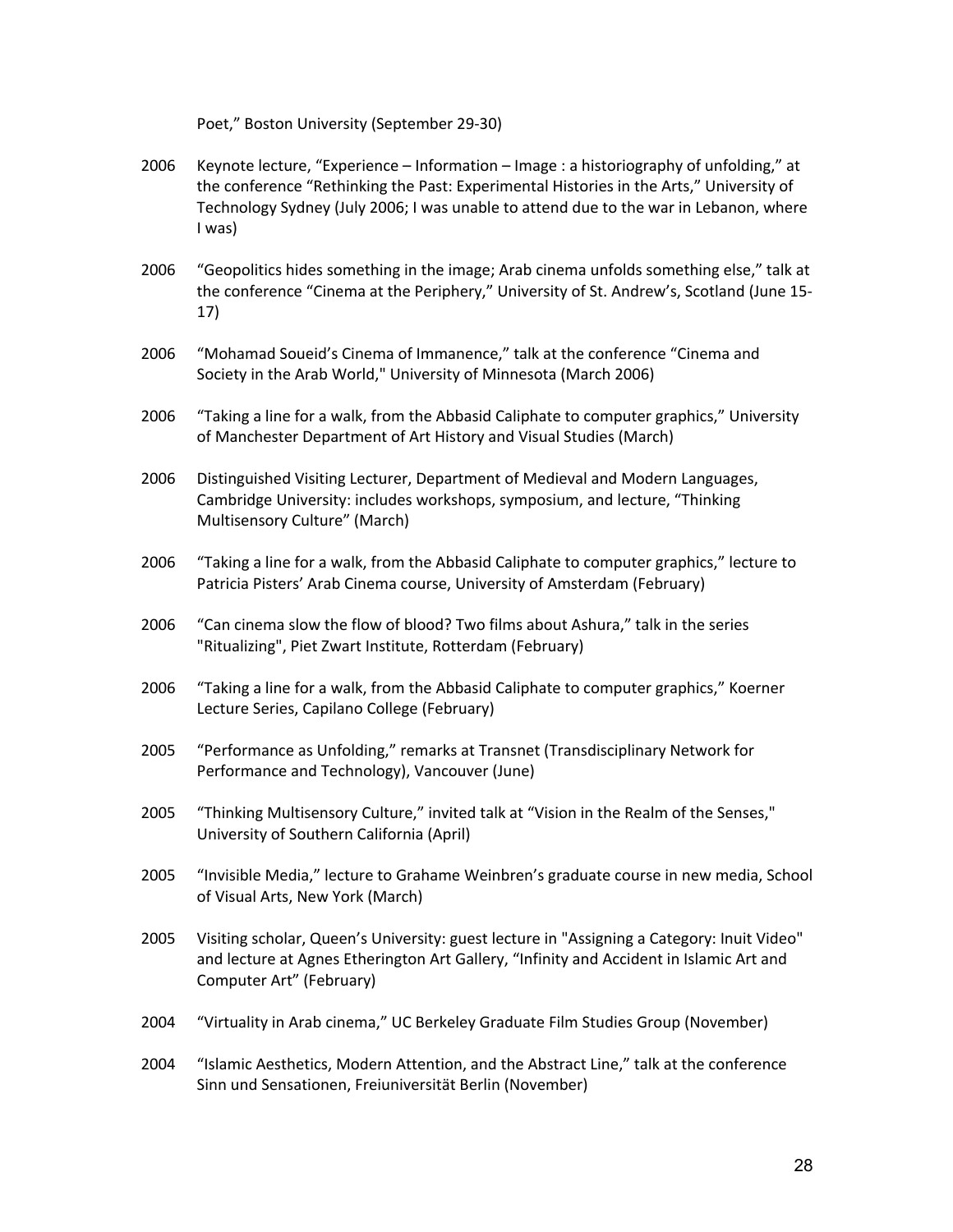- 2004 "Al-Jurjani on Software: What Islamic Aesthetics Says to Digital Arts," New Forms Festival, Vancouver (October)
- 2004 "Firewall: Virtual Worlds in Arab cinema," keynote address, "Walls and Representation," conference at 5th Annual Tel Aviv International Student Film Festival, Tel Aviv
- 2004 'The Haptic Transfer and the Travels of the Abstract Line: Alois Riegl and Islamic Aesthetics," keynote address, "Nineteenth-Century Aberrations and Afterimages," 8<sup>th</sup> Annual Interdisciplinary 19<sup>th</sup>-Century Studies Graduate Conference, University of British Columbia (March)
- 2004 "From Haptic to Invisible: Arts of Enfoldment from Islam to Internet," Akademie of Fine Arts, Helsinki, Finland (March)
- 2004 "Haptic Visuality: Touching with the Eyes," Akademie of Fine Arts, Helsinki, Finland (March)
- 2003 "Mémoire et implication: les origines islamiques des médias numériques," talk at the conference "Mémoire et culture," Université de Limoges, France (December)
- 2003 "Asphalt Nomadism: Tendencies in Arab Independent Cinema," Center for Behavioral Research, American University of Beirut (March)
- 2003 "Haptic to See You: From Tactile Image to Digital Trace; or, How to Make Art in Wartime," talk in the Department of Architecture, American University of Beirut (March)
- 2003 "The Ethical Presenter, or, How to Have Good Arguments over Dinner," talk at "Terms of Address: A conference on the politics and Pedagogy of Media Curating," Ontario Institute for Studies in Education, Toronto (March)
- 2002 "Mystical Software? What's Implicit in the Pixel," talk in the Digital Arts Lecture Series, Department of Fine Arts, Concordia University (May)
- 2002 "Invisibility and Enfoldment in Arab Independent Media," talk at the conference "Modernités Arabes," Département de littérature comparé, Université de Montréal (May)
- 2002 "Invisible media," talk in the Dalhousie University Gallery Critics' Series, Halifax, Nova Scotia (March)
- 2002 "Haptic Media Revisited," talk in the Department of Women's Studies, Lancaster University, Lancaster, England (March)
- 2001 "Haptic media revisited," talk in the Calico Lecture Series, Hamphsire College, Amherst, MA (November)
- 2001 "The task of the digital translator," seminar in Communications Department, University of Massachusetts, Amherst (November)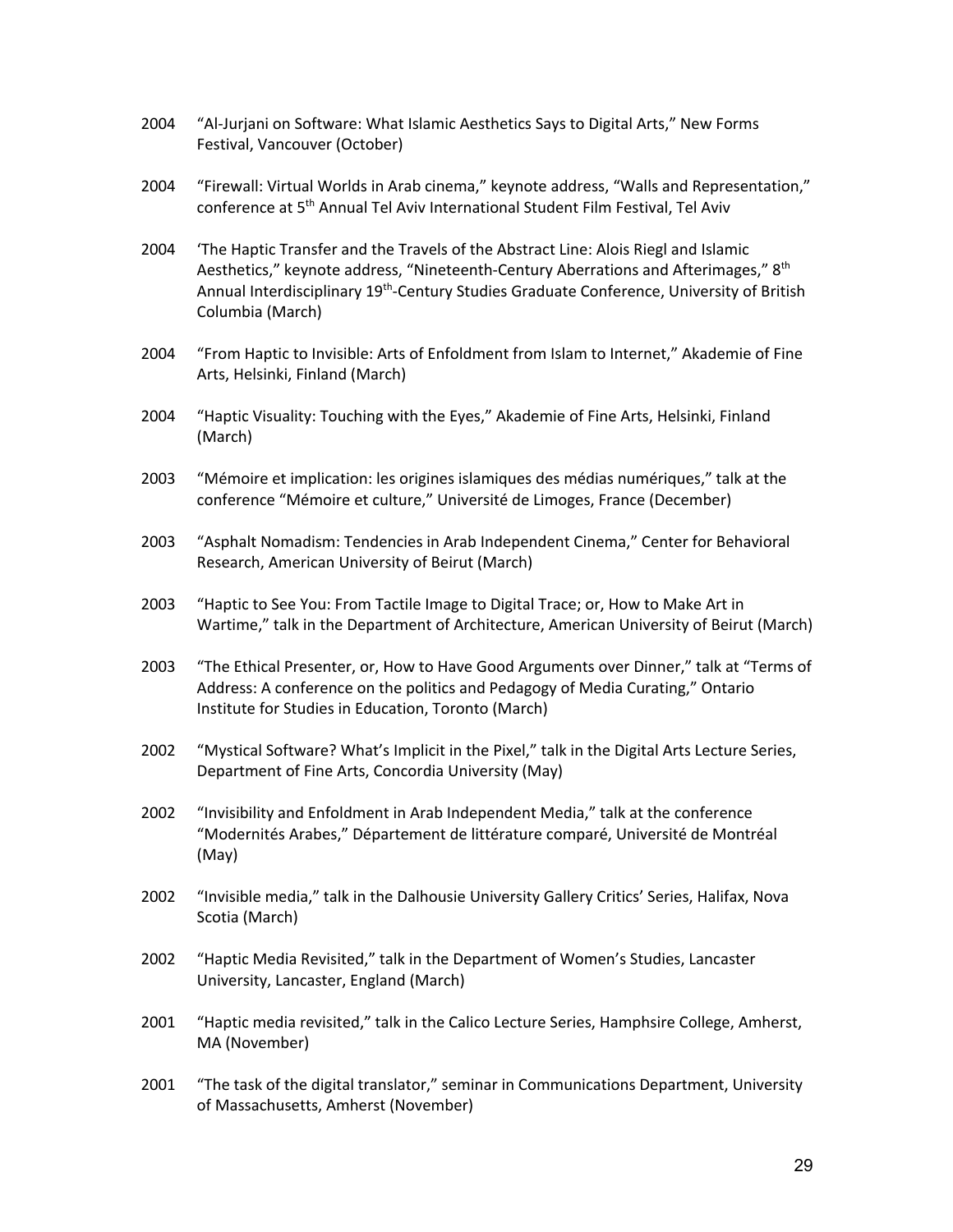- 2001 "The logic of smell," Harpur College Dean's Interdisciplinary Film Workshop, SUNY Binghamton (November)
- 2001 "Invisible Media," at "Blowing the Trumpet to the Tulips: An Encounter on Experimental Media," Queen's University, Kingston, ON (October)
- 2001 "The logic of smell: Olfactory media, actual and virtual," at "Affective Encounters: Rethinking Embodiment in Feminist Media Studies," University of Turku, Finland (September)
- 2001 "Tremors in the Material Ground," talk at Images Festival of Independent Film and Video (April)
- 2001 "The Logic of Smell," talk in the Department of Art History, University of British Columbia (March)
- 2000 "Lo-Tek Women on the Web," talk at "Maid in Cyberspace," annual conference of StudioXX, Montréal (April)
- 2000 "Digital Lo-Tek: Virtual, Actual, or Physical?," McGill University Graduate Program in Communications, Montréal (March)
- 2000 "Women's Tactile Media," Ithaca College (February)
- 2000 "Olfaction and Embodied Perception," University of Rochester (February)
- 1999 "How Electrons Remember," Second Annual Conference on Subtle Technologies, InterAccess Electronic Media Arts Centre, Toronto (April)
- 1999 Moderator, "Alternate Visions: Festivals Forum," "Asserting Independence," conference of the Independent Film and Video Alliance of Canada, Toronto (April)
- 1999 Moderator and co-organizer, ""Art Ex Machina" symposium, Carleton University Art Gallery (March)
- 1999 "Smell-o-vision: Cinema and synaesthesia," Department of Film and Video, University of California at Santa Cruz (February)
- 1998 "New developments in video and new media," New York University Tisch School of the Arts (December)
- 1998 "Intermedia Studies and Audiovisual Practice," talk on the plenary "The Cutting Edge?", Annual Screen Studies conference, Glasgow (June)
- 1998 "Fossil Memories," talk at the conference "Deleuze and the Cinema," University of Iowa (February)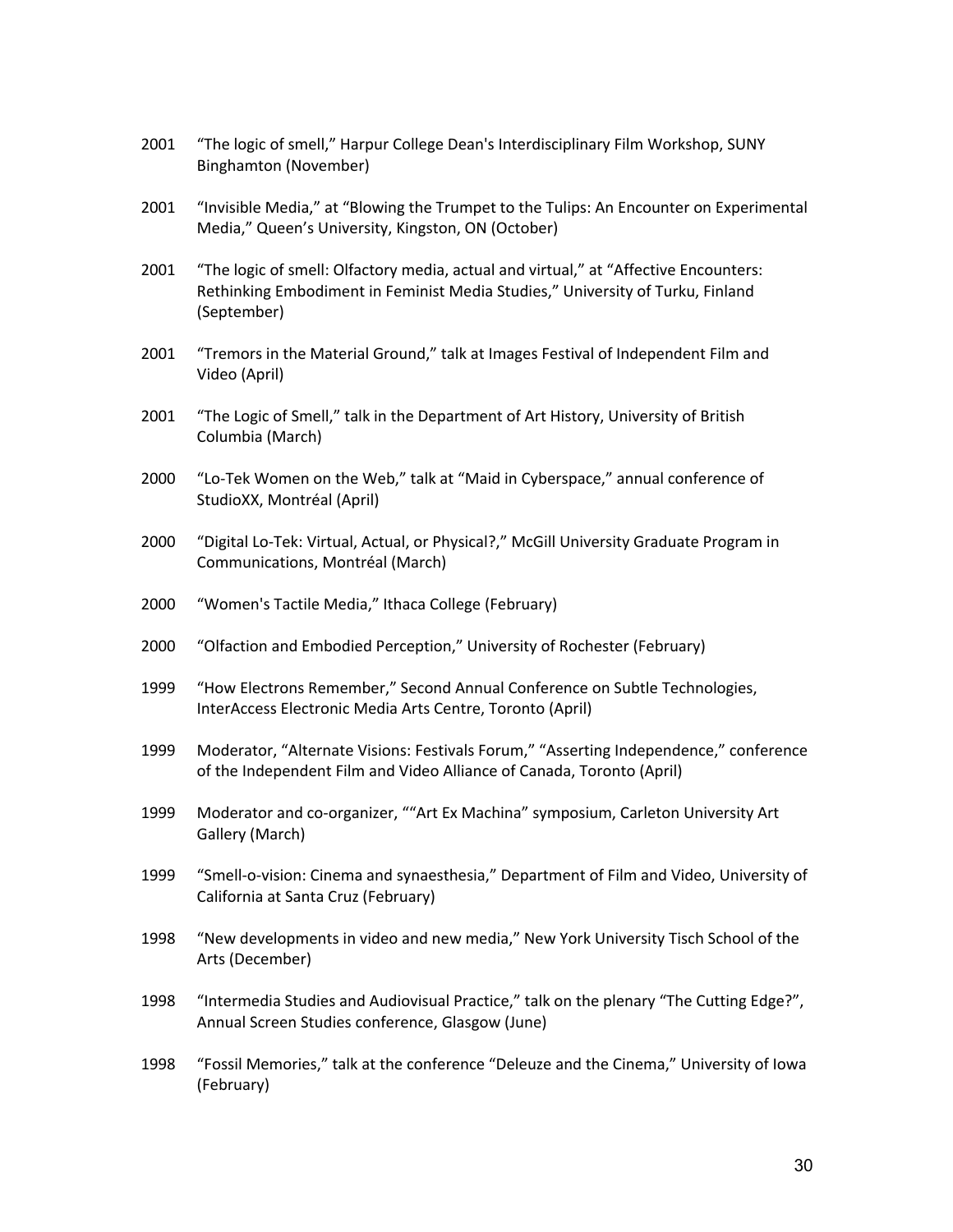- 1998 "Smell-o-Vision," University of Ottawa Visual Arts Department (January)
- 1997 "Loving a Disappearing Image: Vision and AIDS in Contemporary Canadian Film and Video," at "Canadian Cinema: Modes of Address," Concordia University (April)
- 1997 "Visuality, tactility, and cultural difference," Agnes Etherington Art Centre, Kingston ON (January)
- 1996 "Haptic to see you: Cinema, memory and the senses," UCLA Department of Film (April)
- 1996 "Traveling fetishes, migrating fossils," UC San Diego School of Visual Arts (January)
- 1995 "Freewheeling Theoretical" panel, Artists' and Activists' CD-ROMs conference, LA Freewaves and University of Southern California (October)
- 1995 "Haptic to see you: Video, touch and memory," New York International Video Festival (June)
- 1995 "Tactile memories: Cultural displacement and sense memory," Images Festival of Independent Film and Video, Toronto (April)
- 1994 "Animal appetites/Appetites for conquest," "Animals: A Reappraisal" conference, University of Toronto (May)
- 1995 Invited speaker, "Voyeurism: Who looks?"; "Experimental documentary: Who knows?", Rochester Institute of Technology (February)
- 1994 "Love the one you're with: women's erotic imagery and questions of power," Alfred University, Alfred, NY
- 1993 "Animal appetites, animal identifications," "Bestiaire/Endangered Species" conference, Musée d'Art Contemporain, Montréal, Quebec
- 1993 "Film and video from the new colony," "Women Direct" series, Ithaca College, Ithaca, NY
- 1990 Panelist, "The child sex panic," symposium organized by ACT UP, Black Rose, *Guide* magazine, Boston, MA

#### **Selected programming and curating**

- 2021 Small-file media program for Animation; Experiment and New Media Society, Tehran. April 27.
- 2021 "The Intense Pleasures of the Small File." Organized by Neta Alexander. Colgate University, Colgate, NY. April 2
- 2021 "The Intense Pleasures of the Small File." Organized by Dorit Naaman. Queen's University, Kingston, ON. March 12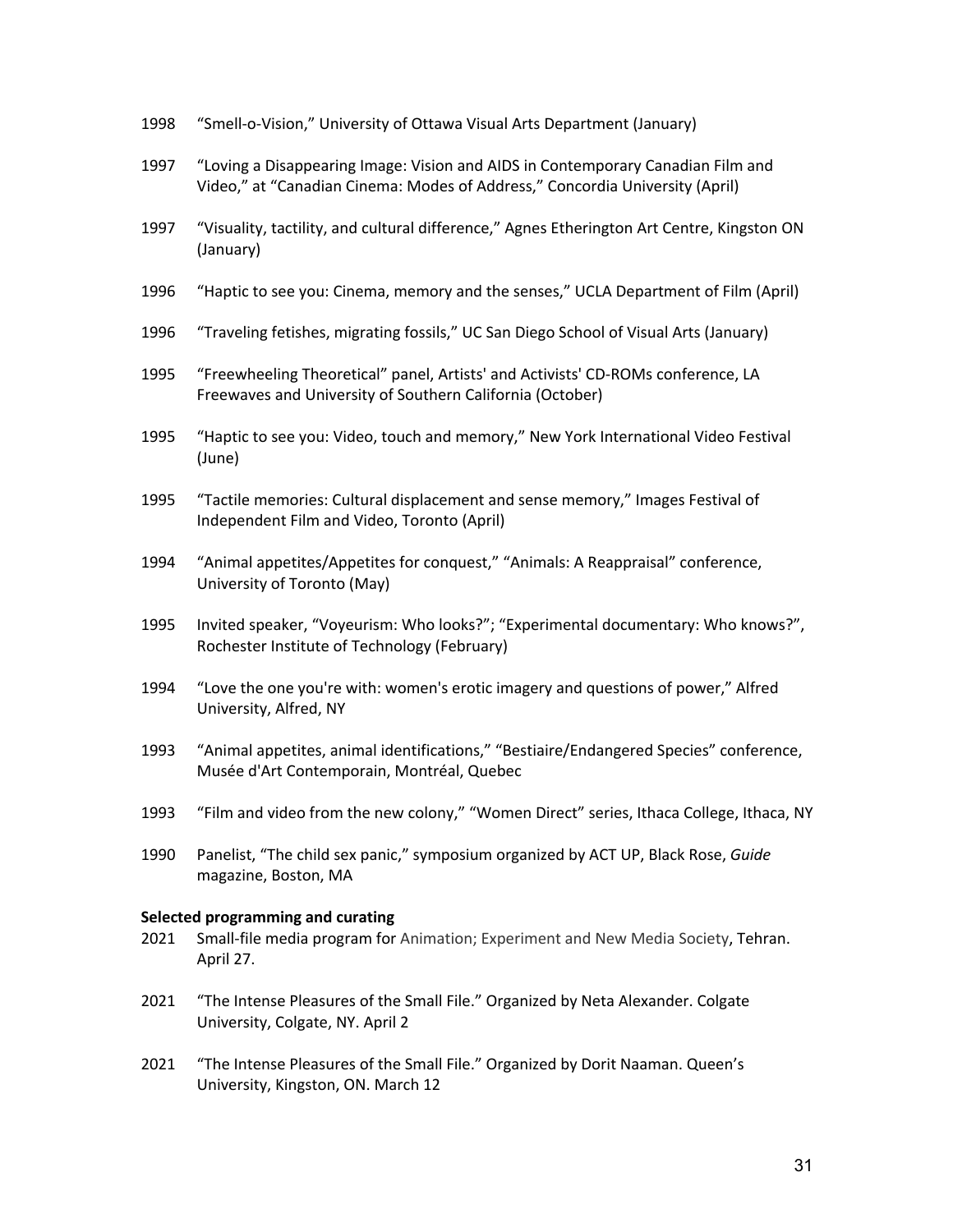- 2021 Second Annual Small File Media Festival, Vancouver-based and online, with six panels. August 10-20
- 2020 First Annual Small File Media Festival, Vancouver-based and online, with five panels. August 10-20
- 2018 "Remote Materialization," inaugural exhibition of the Substantial Motion Research Network, substantialmotion.org. With artworks by Ziggy Lever, Waèl El Allouche and Robbie Schweiger, Jessika Kenney, Steven Baris, Navine G. Khan-Dossos, Azadeh Emadi, and Desire Machine Collective (Sonal Jain and Mriganka Madhukaillya).
- 2018 Curator mentor, Hongyan Sun, "The Rhythm of Objects: International Puppet Animation." Djavad Mowafaghian Cinema, Simon Fraser University, Vancouver. March 25.
- 2018 "Luminous images, hidden in the senses," program for "Hold Me Now: Feel and Touch in an Unreal World," Studium Generale Rietveld, Amsterdam. March 7
- 2016 *Gaza 36mm* by Khalil Al-Mozian and *Laura Marks: Affections* by Grahame Weinbren and Laura U. Marks. International House Philadelphia. April 4.
- 2016 "Movie Palace Ghosts: *Gaza 36mm* by Khalil Al-Mozian and *Where We Stand* by Lindsay McIntyre," programmed with Jem Noble, Cineworks Studio, Vancouver. February 26.
- 2015 "Information Erupts into Perception," with Samirah Alkassim. Nine-film program and live video performance by DJ Um Amel. International Society for Electronic Arts. August 18.
- 2015 "The Scent of Places—عطر الامكنه, "for the Robert Flaherty Seminar, Colgate, NY, June 13-19. A week-long program with 12 invited artists and approximately 150 attendees. follow-up screenings and reviews: "Flaherty at MoMA: The Scent of Places," Museum of Modern Art, New York, June 20-27, 2015; "Shorts after the Flaherty," UnionDocs, Brooklyn, June 20, 2015; Nicholas Elliott, "L'aventure Flaherty." *Cahiers du Cinéma*, 713 (2015): 63.
- 2014 "Arab Glitch," University of Rochester Graduate Program in Visual and Cultural Studies, March 4
- 2013 Program of videos by Mona Hatoum and Basma Alsharif, at the symposium "Plateaux de la perception," Rikkyo University, Tokyo. December 15
- 2013 "Experiments in Arab Cinema: The Glitch Program; Unbearable Beauty; The Body in the Archive." Sponsored by SFU Woodward's Cultural Programs. Simon Fraser University, Woodward's campus, Vancouver. November 15 and 16.
- 2013 "Experiments in Arab Cinema," program to accompany the exhibition "Safar/Voyage," Museum of Anthropology, Vancouver, September 13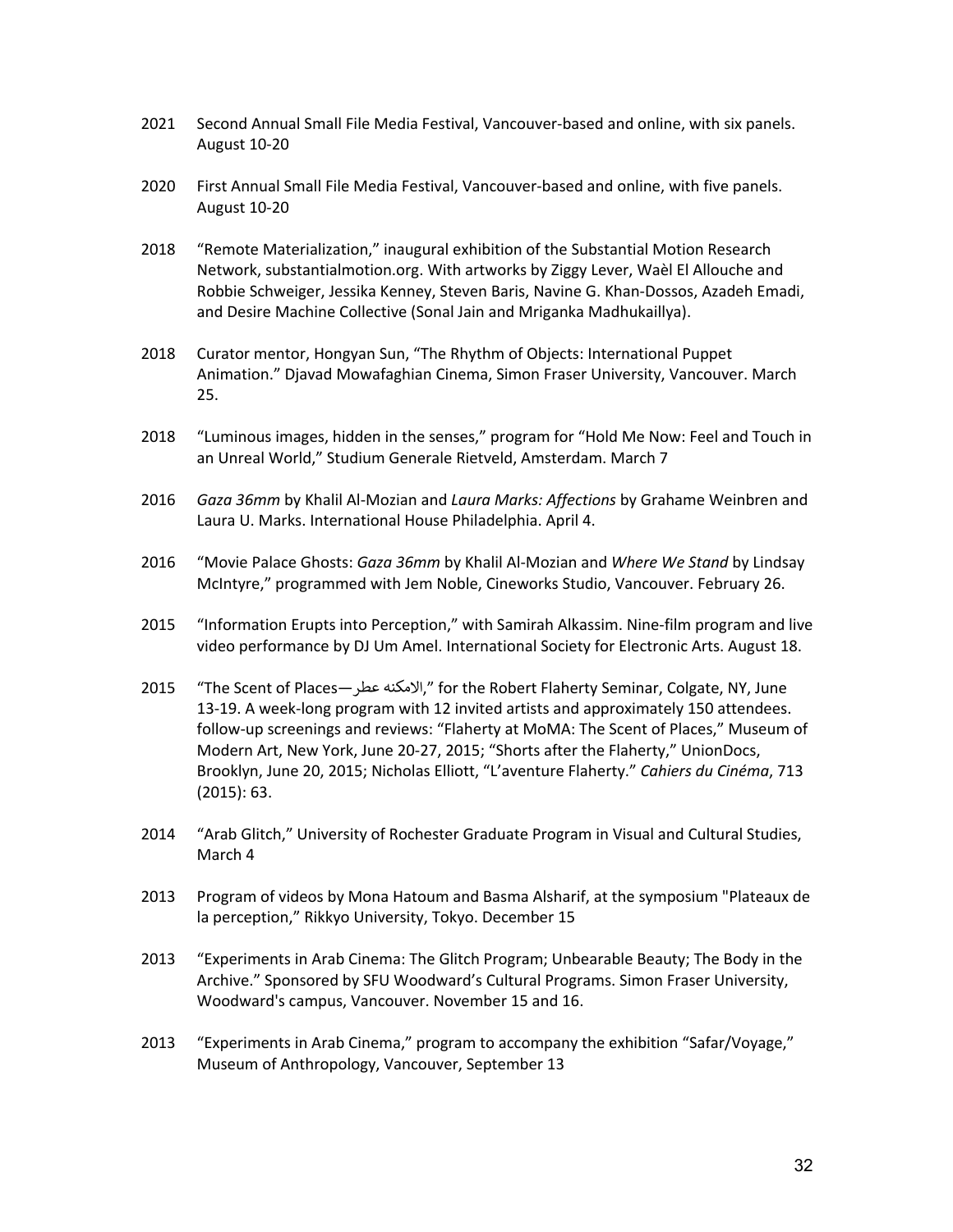- 2012 "DoxBox Global Days," program in support of Syrian documentary festival DoxBox. Simon Fraser University, Woodward's campus, March 14-16
- 2011 "From Aniconism to Bliss: Media art shows its Islamic roots," Niagara Artists Centre, London, ON. March 19
- 2010 "From Aniconism to Bliss: Media art shows its Islamic roots," DIM Cinema at the Pacific Cinemathèque, Vancouver. September 20
- 2007 "Visualizing Ecstasy," program for "Mystifying Rumi" conference, Centre for the Comparative Study of Muslim Societies and Cultures. October
- 2006 "Love, sea, snow and war," program of experimental films for Toronto Arab Film Festival. December
- 2004 "Mortal tissue: Beirut's cinema of the vulnerable body," Pacific Cinematheque, San Francisco. November
- 2004 "Virtual Beirut," San Francisco Cinematheque. November
- 2004 "Contemporary Arab Cinema," 13-week free public series at Simon Fraser Harbour Centre Campus. September-December
- 2004 "Virtual Beirut: Lebanese artists look beneath the skin of the image," SeNEF, Seoul Net and Experimental Film Festival, Seoul, South Korea. September
- 2004 "Never the Right Time: Experimental Media from the Arab World," with guest artist Mohamed Soueid, Images Festival, Toronto. April
- 2004 "Never the Right Time: Experimental Media from the Arab World," with guest artist Mohamed Soueid, Available Light Film Collective, Ottawa. April
- 2004 "Enfolded Tales," program for the 20<sup>th</sup> Annual Conference on Literature and Film, Florida State University, Tallahassee. January
- 2002 "The World Seen through Nomadic I's," four-part program for Argos Festival, Brussels (October)
- 2002 "Immanence in the pixel: Islamic and intercultural roots of digital culture," Race in Digital Space 3.0, University of Southern California, Los Angeles (October)
- 2002 "Immanence in the pixel: traditional cultural origins of math and technology," for Subtle Technologies , Toronto (May)
- 2001 "Craving Duration," for Available Light Collective, SAW Video Co-op, Ottawa (November)
- 2001 "African Cinema: A Trio," for Canadian Film Institute, Ottawa (June)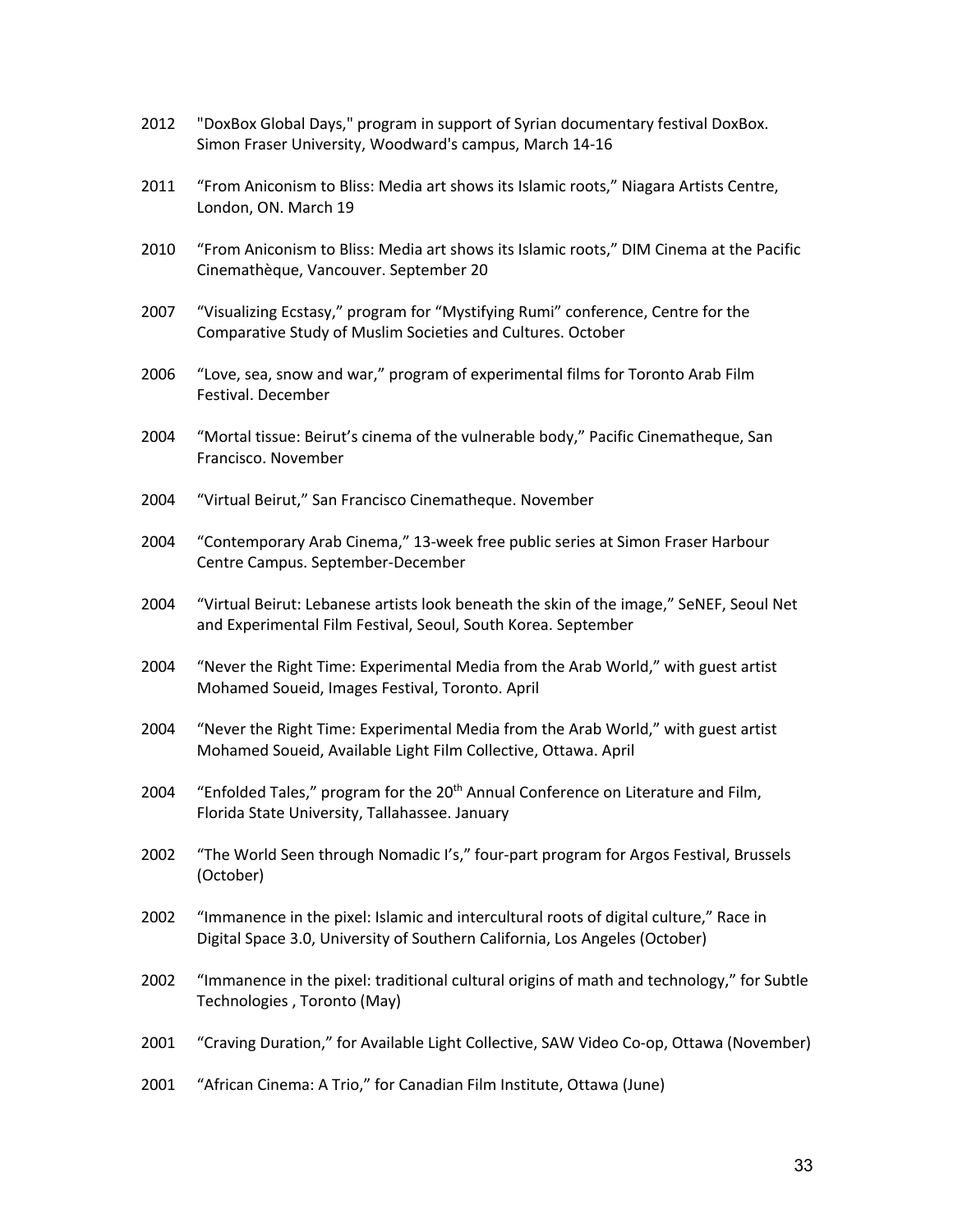- 2001 Co-curator (with Robin Curtis), "Out of Time," section of the Oberhausen Short Film Festival, Oberhausen, Germany. Included 15 curated programs, 8 guest lectures, 8 commissioned catalogue essays (May)
- 2000 "Whose Land? Skewed Views of Canadian Geography," for Available Light Collective, Gallery 101, Ottawa (November)
- 2000 "Stuck on Structuralism," for Available Light Collective, SAW Video Co-Op, Ottawa (March)
- 2000 "Video in the Digital Age," Saratoga Springs Public Library, Saratoga Springs, NY (February)
- 1999 "Lo Tek and Loving It: Electronic Media from Analog to ASCII," videotheque and installation co-curated with Available Light Collective, SAW Video Co-Op and SAW Gallery (May)
- 1999 CD-ROM selections for "Art Ex Machina," Carleton University Art Gallery (April)
- 1998 "Toys F Us," for Available Light Collective, SAW Video Co-Op, Ottawa (December)
- 1998 "Men We Love," for Available Light Collective, SAW Video Co-Op, Ottawa (November)
- 1998 "Impossible Histories of the Middle East," for Available Light Collective, SAW Video Co-Op, Ottawa (May)
- 1998 "Disappearing Images," for Available Light Collective, SAW Video Co-Op, Ottawa (March)
- 1998 "Haptic Cinema," for Proseminar in Cinema and Culture, University of Iowa (February)
- 1997 Co-curator, "Digital Salon," Robert Flaherty Seminar, Ithaca, NY (October)
- 1997 Selection committee, Los Angeles Asian Pacific Film and Video Festival (September)
- 1997 "Community Media in Canada: The Challenge for Change and the Inuit Broadcasting Corporation," at "Representation, Arts and Media in Education and Community," Carleton University, Ottawa
- 1996 Selection committee, LA Freewaves Fifth Celebration of Independent Video, Los Angeles. Individual program: "Short Tapes About Longing"
- 1996 Selection committee, Los Angeles Asian Pacific Film and Video Festival (September)
- 1995 "What Is a Man?" film/video series, Third Rochester Lesbian and Gay Film and Video Festival, Rochester, NY
- 1995 "Touch Memory," Images Festival of Independent Film and Video, Toronto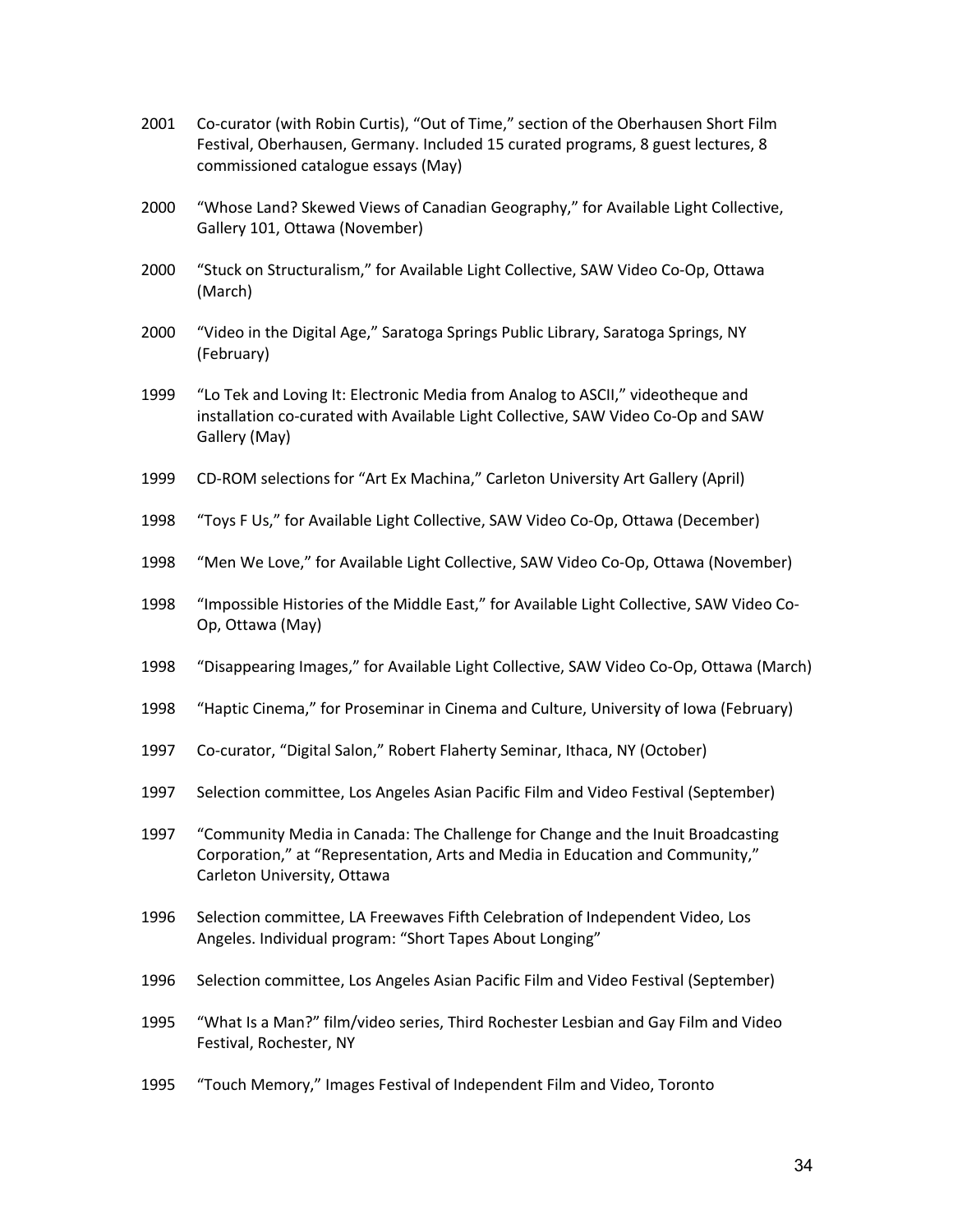- 1994 "Montage—Frottage—Bricolage" film/video series, Pyramid Arts Center, Rochester, NY
- 1994 Selection, outreach, and program committees, Second Rochester Gay and Lesbian Film Festival
- 1994 Film program, "Sexual Violence and Exploitation" conference, University of Rochester
- 1994 "Rumours of War," film/video series, Pyramid Arts Center
- 1994 "All Persuasions: Women's Erotic Imagery," film/video series co-curated with Stephanie Maxwell, Rochester Institute of Technology and Pyramid Arts Center
- 1993 "Rituals for Power," film/video series, Pyramid Arts Center
- 1993 Selection committee, First Rochester Gay and Lesbian Film Festival, Rochester, NY
- 1993 "Film and Video from the New Colony," Pyramid Arts Center
- 1992 "Palestine: The Aesthetics of Exile," film and video series organized with International Museum of Photography at George Eastman House, University of Rochester, and National Association of Palestinian Americans, Rochester, NY
- 1988 Co-organizer, "Public Relations: Kodak, the Community, and the Media," exhibition, Pyramid Arts Center

### **Films**

- 2020 *Gerard Caris: Unfolding from Pentagons*. Short experimental documentary on artist Gerard Caris, co-directed with Azadeh Emadi. Cinematography and interviews by James Byrne and Negar Ipakchiazimi. Sound design by Stefan Smulovitz. In post-production.
- 2016 *A Corky Day* (3 minutes) by Laura U. Marks. Super-8 film made for One Take Super 8 Festival, organized by Iris Film Collective, Vancouver.
- 2016 *Laura Marks: Affections* (25 minutes) by Grahame Weinbren and Laura U. Marks. A playful introduction to experimental cinema in the Arab world. vimeo.com/160179965

### **Research teams**

2020-2021 Tackling the Carbon Footprint of Streaming Media

1. The Small File Media Festival, to raise awareness about the carbon footprint of streaming media and demonstrate the attractiveness of small files that use less energy.

2. In collaboration with SFU IT Engineering professor Stephen Makonin, a project to raise awareness about the carbon footprint of streaming media, including by translating engineering publications into lay language. Funded by my 2020 SSHRC Grant, Living within the Earth's Carrying Capacity

2020- Associate Investigator, Computational Sustainability Lab, directed by Stephen Makonin https://compsust.fas.sfu.ca/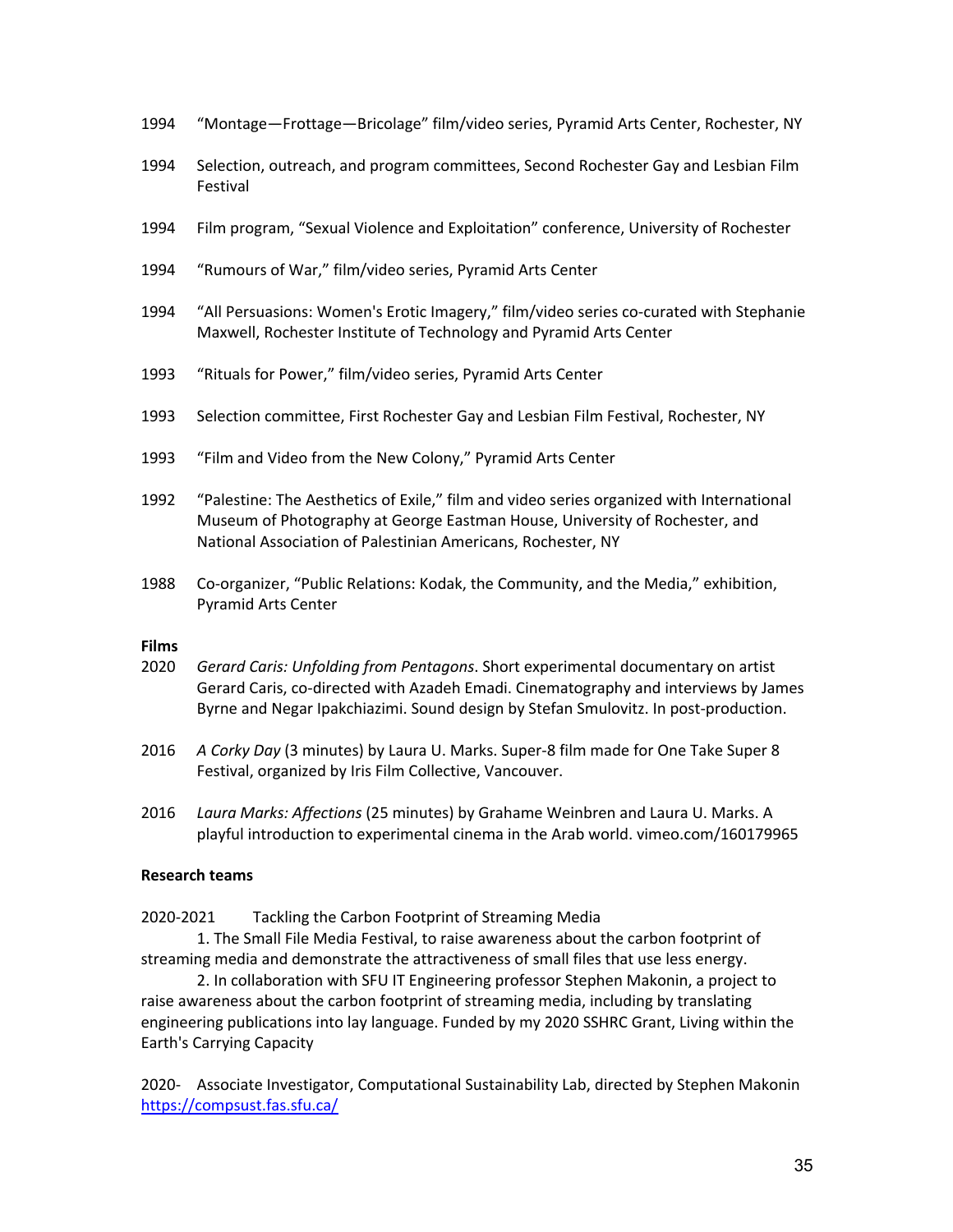2017- Substantial Motion Research Network, an international network of about 60 artists and scholars, co-founded with Dr. Azadeh Emadi (University of Glasgow). Network members meet monthly to discuss works in progress and subjects of common interest. We publish our collective activities and collaborate privately through our site substantialmotion.org. We produce podcasts on our channel at Creative Disturbance. We are planning a symposium and exhibition in Vancouver for June 2022, to be followed by publications. Funded by my 2016 and 2021 SSHRC Insight Grants.

### **Interviews**

- 2021 "Haptic Entanglements, Organs of Touch," interview with dramaturgs Rahel Spöhrer and Joshua Wicke, Schauspielhaus Journal, Schauspielhaus (Zürich). September. https://www.schauspielhaus.ch/en/journal/20831/haptic-entanglements-organs-oftouch-a-mail-conversation-with-laura-u-marks
- 2021 Interview with Michael Hedges on the carbon footprint of streaming media after my plenary talk, British Association for American Studies 2021 Annual Conference. June 30. https://usso.uk/plenary-speaker-interview-laura-marks-interviewed-by-michael-hedgesbaas-2021-annual-conference/
- 2021 "Cinema, touch, and the climate movement with Laura U. Marks," interview on Roz Skillen's podcast Catch Yerself On. March. https://www.stitcher.com/show/catchyerself-on/episode/cinema-touch-and-the-climate-movement-with-laura-u-marks-82122405
- 2018 Interview with Peter Limbrick, Society for Cinema and Media Studies "Fieldnotes" series of interviews with "film and media studies pioneers." https://vimeo.com/335154125
- 2018 Interview with Morgan Harper and Zoë Laks, *Cinephile* 12:1 (Spring), special issue, "Philosophy and New Media." 54-56.
- 2017 "Hanan al Cinema: An Interview with Laura U. Marks" by Stefanie Baumann and Susana Nascimento Duarte, *Cinema: Journal of Philosophy and the Moving Image*, 9; special issue, "Islam and Images." 108-114. http://cjpmi.ifilnova.pt/
- 2017 "Aniconic Futures," podcast conversation with Dr. Tarek Elhaik, UC Davis. February 6, 2017. http://www.antimagelab.com/aniconic-futures-laura-marks/
- 2016 "Culture file: Process Philosophy for Dummies," podcast by Luke Clancy for RTÉ, Irish public radio. https://soundcloud.com/soundsdoable/culture-file-process
- 2016 "The Skin and the Screen—A Dialogue," interview with Dominique Chateau and José Moure, in *Screens: The Key Debates*, ed. Dominique Chateau and José Moure (Amsterdam University Press). 258-263.
- 2008 "Revealing: New Media Art according to Laura U. Marks," interview with Nat Muller, *Metropolis* (Amsterdam) 4 (Fall).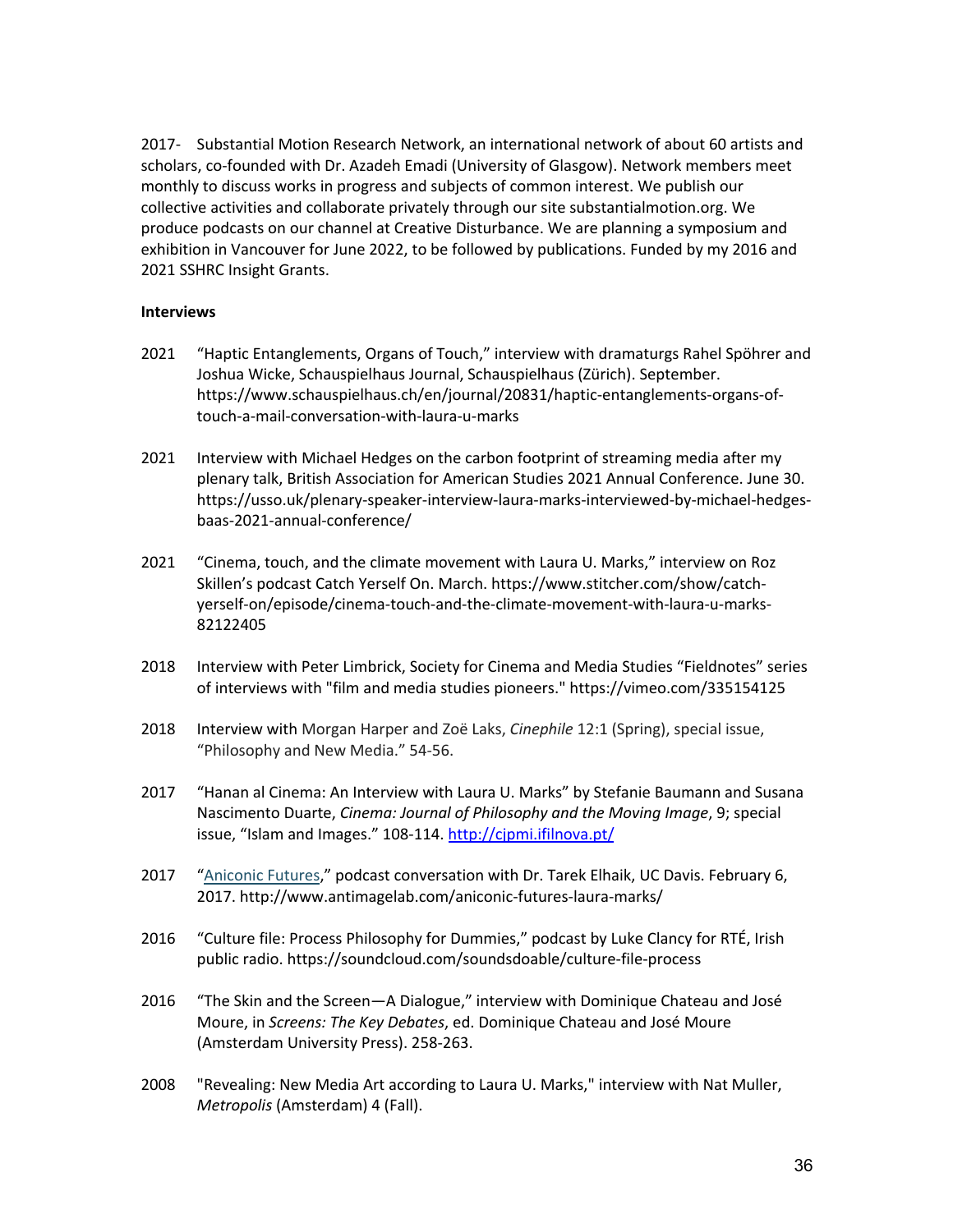2005 "A Latent Embodiment," interview with Monika Jaeckel, *Mind the Gap*.

# **Bibliography**

# Reviews of *Hanan al-Cinema: Affections for the Moving Image*

Anastasia Valassopolous, review in International Journal of Middle East Studies, 49 (2017), 355- 357. Mathilde Roman, review in *Critique d'art*, May 20, 2017. http://journals.openedition.org/critiquedart/21285 Susana Mouzinho, review in *Cinema: Journal of Philosophy and the Moving Image*, 9 (2017), special issue, "Islam and Images." 138-141. http://cjpmi.ifilnova.pt/ Najmeh Moradiyan Rizi, review in *InVisible Culture*, May 25, 2016 A.S. Jawad, review in *Choice*, April 2016

Lindsey Reno, review in *Art Libraries Society of North America*, January 2016

- Nour El Safoury, review in *Mada Masr,* December 2015 http://www.madamasr.com/sections/culture/hanan-al-cinema-caring-critique-arabfilmmaking-rebirth
- Lindsey Moore, review in *Times Higher Education Supplement*, December 2015 https://www.timeshighereducation.com/books/review-hanan-al-cinema-laura-marksmit-press

Mike Hoolboom, remix, November 2015 http://mikehoolboom.com/?p=16926

# Reviews of *Enfoldment and Infinity: An Islamic Genealogy of New Media Art*

Josh Ellenbogen, "Value: Erkki Huhtamo, Illusions in Motion: Media Archaeology of the Moving Panorama and Related Spectacles; Laura U. Marks, Enfoldment and Infinity: An Islamic Genealogy of New Media Art," *The Art Bulletin*, 96:1 (2014): 132-134.

J.R. Osborn, review in *Design and Culture*, 3:3 (2011): 409-411.

- Christopher Vitale, "Algorithmicity, Islamic Art, and Virtual Philosophy: Thoughts on Laura Marks' 'Enfoldment and Infinity,'" *Networkologies* blog (2011), https://networkologies.wordpress.com/2011/12/11/algorithm-islamic-art-and-virtualphilosophy-thoughts-on-laura-marks-enfoldment-and-infinity/
- Stijnie Thuijs, review on Masters of Media (September 2011), http://mastersofmedia.hum.uva.nl/2011/09/21/book-review-enfoldment-and-infinityby-laura-u-marks/

Carol Bier, review in *Journal of Mathematics and the Arts* 6:2-3 (June-September 2012):137-139.

Marina Warner, review in *Art Newspaper* 230 (December 2011): 46.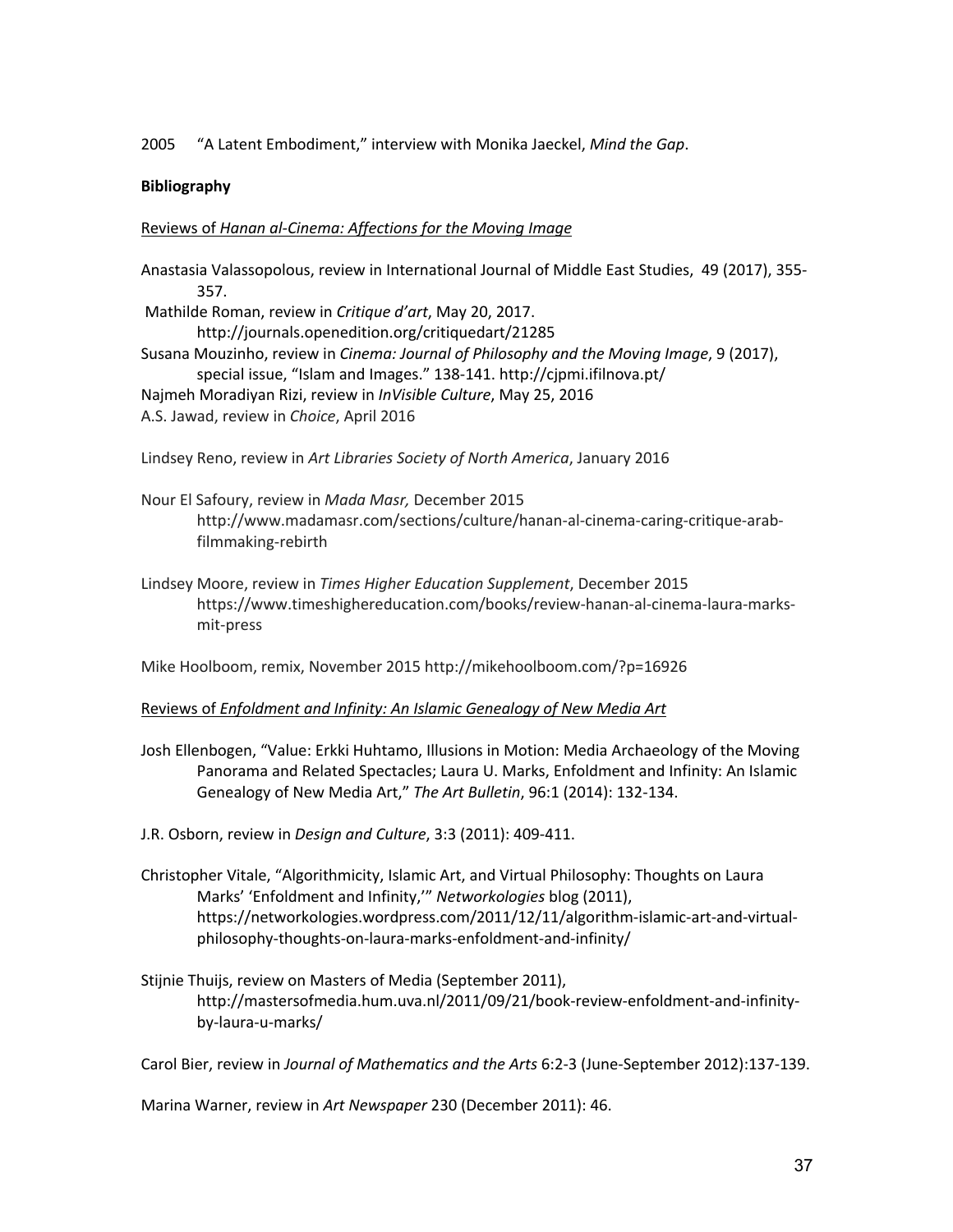Kathleen Scott, review in *Screen* 52:4 (Winter 2011): 553-556.

Jay Murphy, "Unfolding Complexity," *Afterimage* 38:6 (February 2011): 38.

Elizabeth Harrington, Association for Modern and Contemporary Art of the Arab World, Iran, and Turkey (Spring 2011) http://amcainternational.org/

Nora Azouz, "L'Islam dans les arts expérimentaux," *L'Express du Pacifique* (January 28, 2011): 11.

Rob Harle, *Leonardo Reviews* (December 2010) http://www.leonardo.info/reviews/dec2010/harle\_marks.php

Reviews of *Touch: Sensuous Theory and Multisensory Media*

Ted Kafala, *RCCS, Resource Center for Cyberculture Studies* (April 2006) www.com.washington.edu/rccs/

Sean Gauthier, *Canadian Journal of Communication* 31:4 (2006): 953-958.

Melinda Barlow, *Canadian Journal of Film Studies* 12:2 (Autumn 2003)

Dene Grigar, review, *Leonardo Digital Review* (February 2003)

Reviews of *The Skin of the Film: Intercultural Cinema, Embodiment, and the Senses*

Review on What Is to Be Done. https://ksangmin.wordpress.com/2010/02/25/laura-u-marksthe-skin-of-the-film/

Melanie Swalwell, "The Senses and Memory in Intercultural Cinema," *Film-Philosophy*, October 2002, www.film-philosophy.com

David Martin-Jones, *Screen* 43:4 (Winter 2002)

Tamara Vukov, "Intercultural Sensoriums," *Topia*, 8 (Fall 2002)

Tara Forrest, "'Intercultural Cinema' and the Rubble of History," *The UTS Review: Cultural Studies and New Writing*, 7:1 (2001): 210-212.

Donato Totaro, review, *Canadian Journal of Film Studies* 10:1 (2001): 106-109.

Tollof Nelson, review, *Cinémas* 11:2-3 (Summer-Autumn 2001): 293-301.

Avi Santo, review, *The Velvet Light Trap* 47 (Spring 2001): 80-82.

Sarah Leisdovich, review, *AS* (Netherlands; 2001): 14-23.

Martha P. Nochimson, review, *Quarterly Review of Film & Video* 17:4 (December 2000)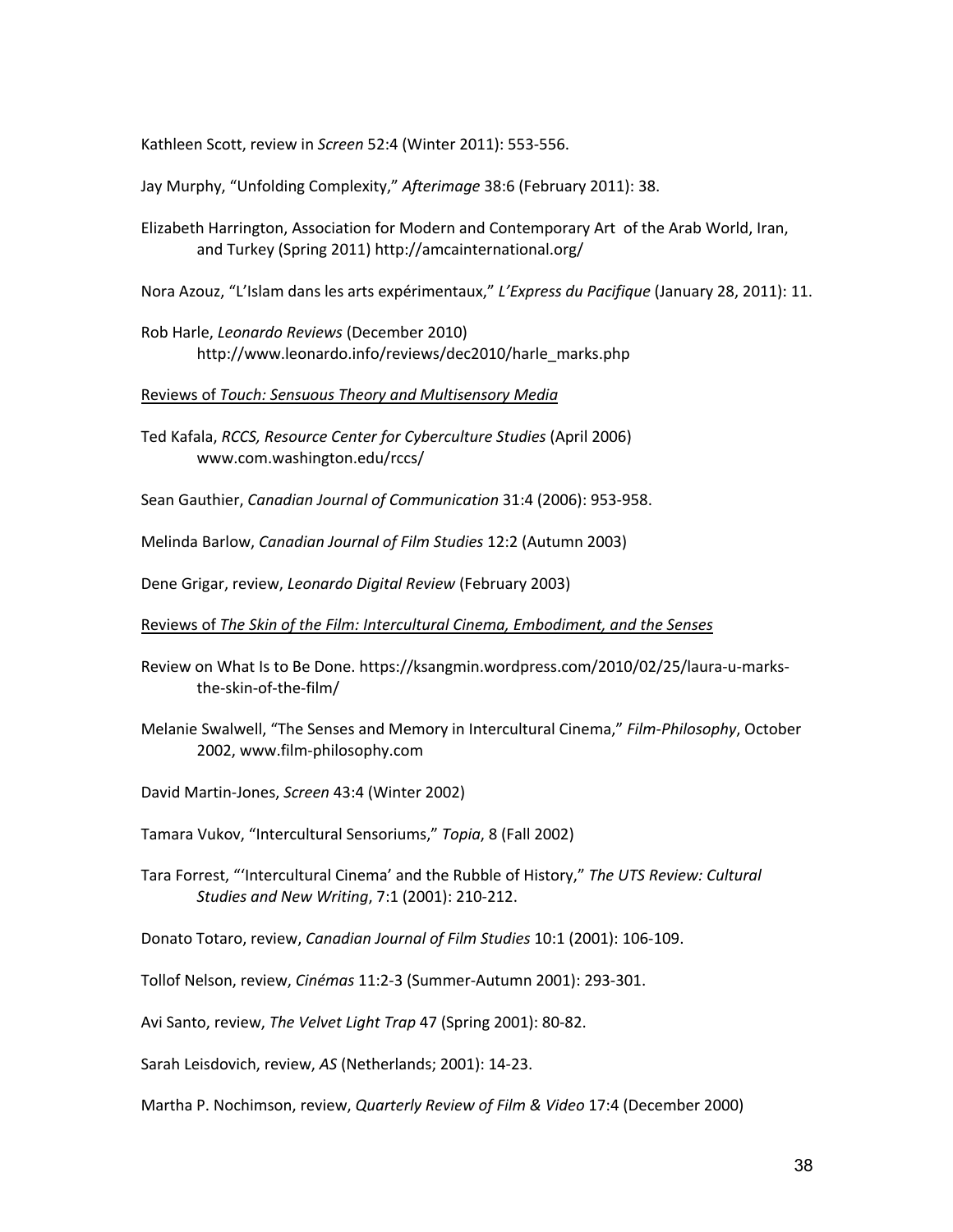John Belton, review, *Choice* 38:1 (September 2000)

Claire Perkins, "Cinephilia and Monstrosity: The Problem of Cinema in Deleuze's Cinema Books," *Senses of Cinema* online journal, 2000

#### **Professional activity and service**

- 2021 Mini-course, "Small-File Media Aesthetics & Politics," with Radek Przedpełski. SFU School for the Contemporary Arts. May 7-June 11
- 2021 Workshop, "Small File Aesthetics and Politics," with postdoc Radek Przedpełski. VIVO Media Art Centre, Vancouver. March 20 and 27, April 3.
- 2021 Mentor, Society for Cinema and Media Studies and X-Film SIG mentorship programs. April.
- 2021 Jury member, Bourses postdoctorales, Fonds de recherche du Québec Société et culture. January
- 2020 Mentor, Society for Cinema and Media Studies mentorship program. April.
- 2019 "Wael Shawky's *Cabaret Crusades*," Polygon Gallery, North Vancouver. December 10, 2019.
- 2019 Nominator, Heinz Awards
- 2019 SMRN workshop, "Cross-Cultural Roots for Media Practice," with postdoc Siying Duan. VIVO Media Art Centre, Vancouver. June 8, 15, 22.
- 2019 Juror, BC Arts Council Media Arts Scholarships
- 2019 SMRN workshop, "Making Sense: Exploring Altered Perception through *Notes on Blindness*," with Azadeh Emadi, Fiona Macpherson, and Gillian Mooney. School of Culture & Creative Arts, University of Glasgow. May 23
- 2019 Remarks at roundtable for Ligia Lewis, "Breathing Room," performance residency at Or Gallery, Vancouver. January 29
- 2019 "Science fiction as fabulation," for DIM Cinema program of works by Larissa Sansour and Soda Jerk, Pacific Cinémathèque, Vancouver. January 28
- 2019 Introduction to *The Strawberry Tree* by Simone Rapisardi Casanova," Pacific Cinémathèque, Vancouver. January 24
- 2018 Academic assessment committee, Department of Anthropology, Aarhus University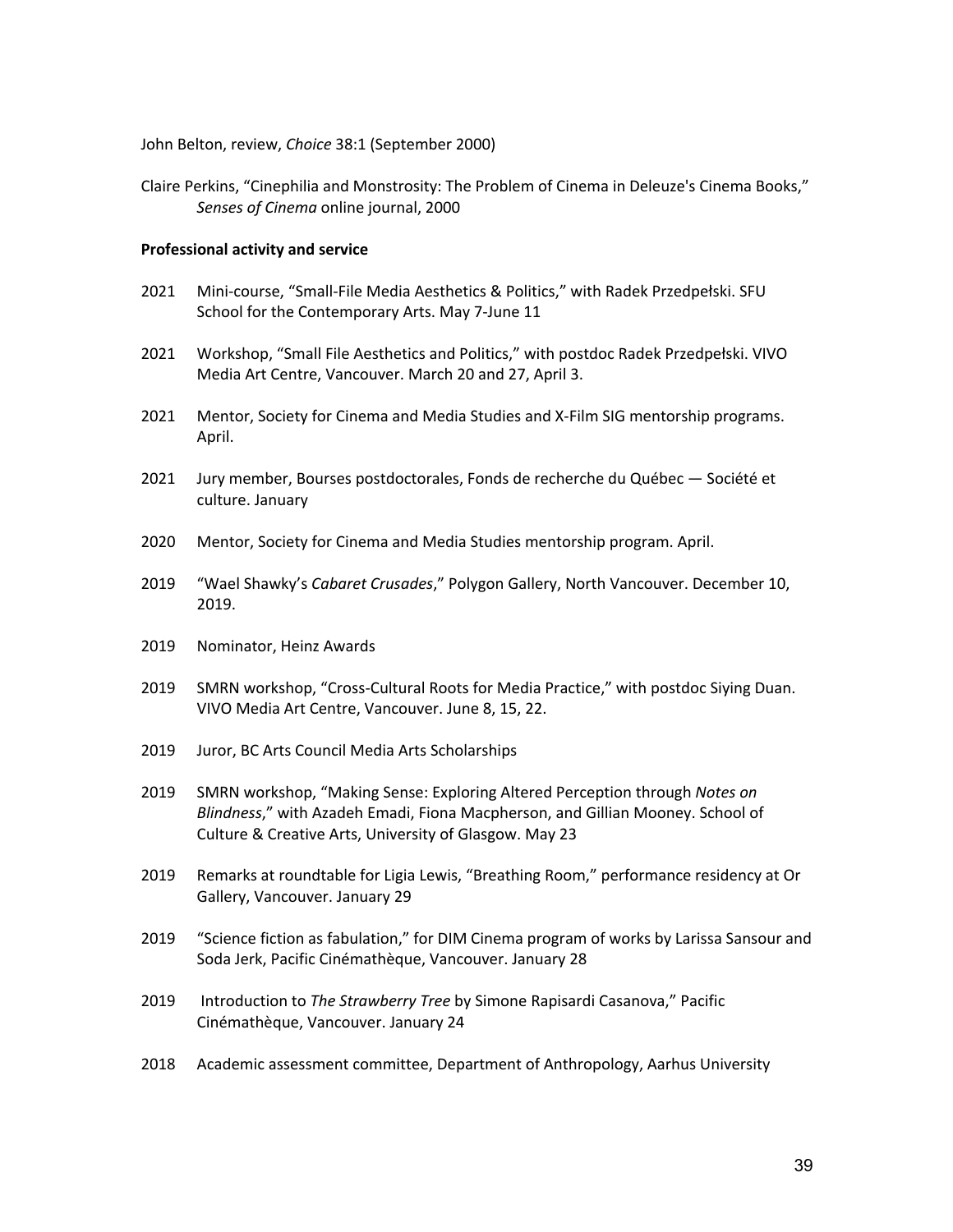- 2018 "Creative Algorithms: From Islamic Art to Digital Media," followed by conversation with Azadeh Emadi. Talk sponsored by SFU Centre for Comparative Muslim Studies. SFU, Vancouver. May 23
- 2017 "Which Came First, Fascism or Misogyny? Reading Klaus Theweleit's *Male Fantasies*," talk in the Spectre of Fascism public school, organized by SFU's Department of Humanities. Unit/Pitt Gallery, Vancouver. October 26.
- 2016 Juror, Capture Photography Festival competition for Canada Line King Edward Station
- 2016 Juror, Cinevolution Media Arts Society Richmond Youth Media Festival
- 2016 "Five Ways to Experience Duration," introduction to screening of Chantal Akerman's *Jeanne Dielman*, Pacific Cinematheque, March 23
- 2016 Digital seminar on experimental cinema distribution in the Arab world, "MENA Cinemas" with Abdelfettah Benchenna, Patricia Caillé, and Nolwenn Mingant, University of Strasbourg. March 18
- 2015 Visiting scholar, "Camera as Cultural Critique" research group, University of Moesgard, Denmark. March 15-18.
- 2014 Jury member, Best short film, DOXA documentary film festival, Vancouver
- 2013 "Aromatic Events: how plant communication makes us more than human," Vancouver Institute for Social Research, Or Gallery. November 25.
- 2013 External consultant, Ph.D. program in Communications, University of Ottawa. October 24-26.
- 2011 Adjudication Committee, Social Sciences and Humanities Research Council doctoral grants, category 401-3 (Fine Arts). Required the review of 108 files.
- 2010 Speaker, "Let's Twist Again: Situating Vancouver in the Changing World of Contemporary Art," Centre A, Vancouver (September 18)
- 2010 Roundtable on art, science, and technology, Nieuw Dakota, Amsterdam (July 11)
- 2009 Docent talk, Ryoji Ikeda, "data.tron/data.scan," Surrey Art Gallery (November 16)
- 2008 Moderator, artists' panel, "Orientalism and Ephemera," presented by Centre A Gallery, Vancouver (March)
- 2007 Program committee, Re:Place 2007, the Second International Conference on the Histories of Media, Art, Science and Technology, Berlin
- 2004 Adjudication Committee, Social Sciences and Humanities Research Council, category 401-3 (Fine Arts), meeting February 29-March 2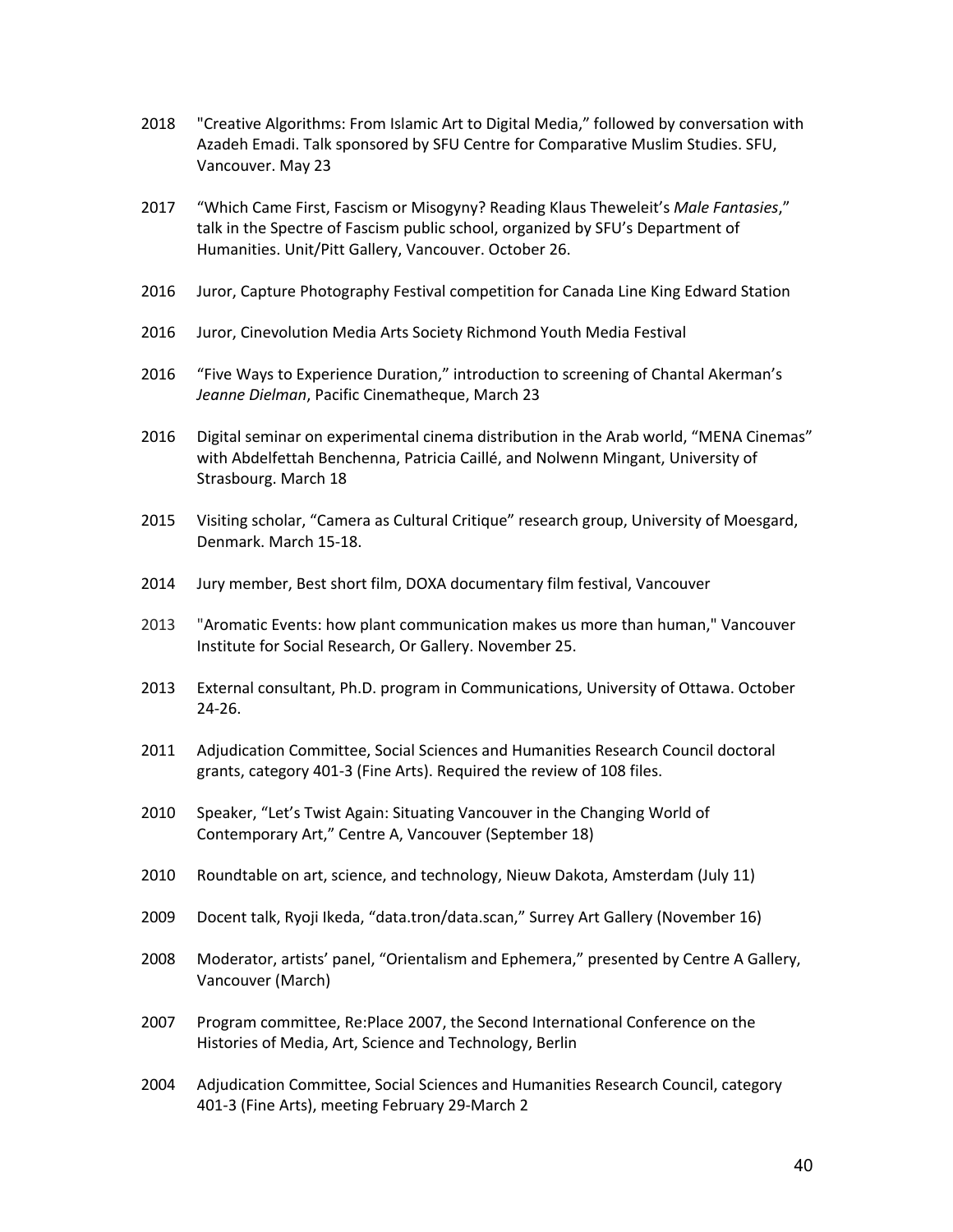- Juror, SAW Video Co-Op Feature Video Grants, Ottawa
- Panel chair, Ontario Graduate Scholarship competition
- Juror, SAW Video Co-Op Feature Video Grants, Ottawa
- Juror, Images Festival of Independent Film and Video, Toronto
- Panelist, Ontario Graduate Scholarship competition
- Juror, Ontario Art Council Film and Media Grants
- 1999-2001 Board member, Independent Film Co-Op of Ottawa
- 1998-2000 Member, Available Light Experimental Screening Collective, Ottawa
- Juror, Regional Municipality of Ottawa-Carleton Film and Media Grants
- Panelist, New Media Production Grants, SAW Video, Ottawa
- Panelist, Film Production Grants, Independent Film Cooperative of Ottawa, Ottawa
- Council nominee, Society for Cinema Studies
- 1997 Board member, Making Scenes Lesbian and Gay Film and Video Festival, Ottawa
- Panelist, Equity Grants, SAW Video, Ottawa
- Programming Committee site coordinator and Host Committee, Society for Cinema Studies annual meeting, Ottawa
- Co-organizer, "Representation, Arts and Media in Education and Community," Carleton University
- Panelist, Jump Start video grants, SAW Video, Ottawa
- Selection committee, Los Angeles Asian Pacific Film and Video Festival
- Panelist, Canada Council Media Arts Touring Office
- Panelist, New York State Council on the Arts Program in Film
- Nominator, Rockefeller Intercultural Film/Video Fellowships
- Nominator, Rockefeller Intercultural Film/Video Fellowships
- Nominator, DiverseForms regranting program for New York State Artists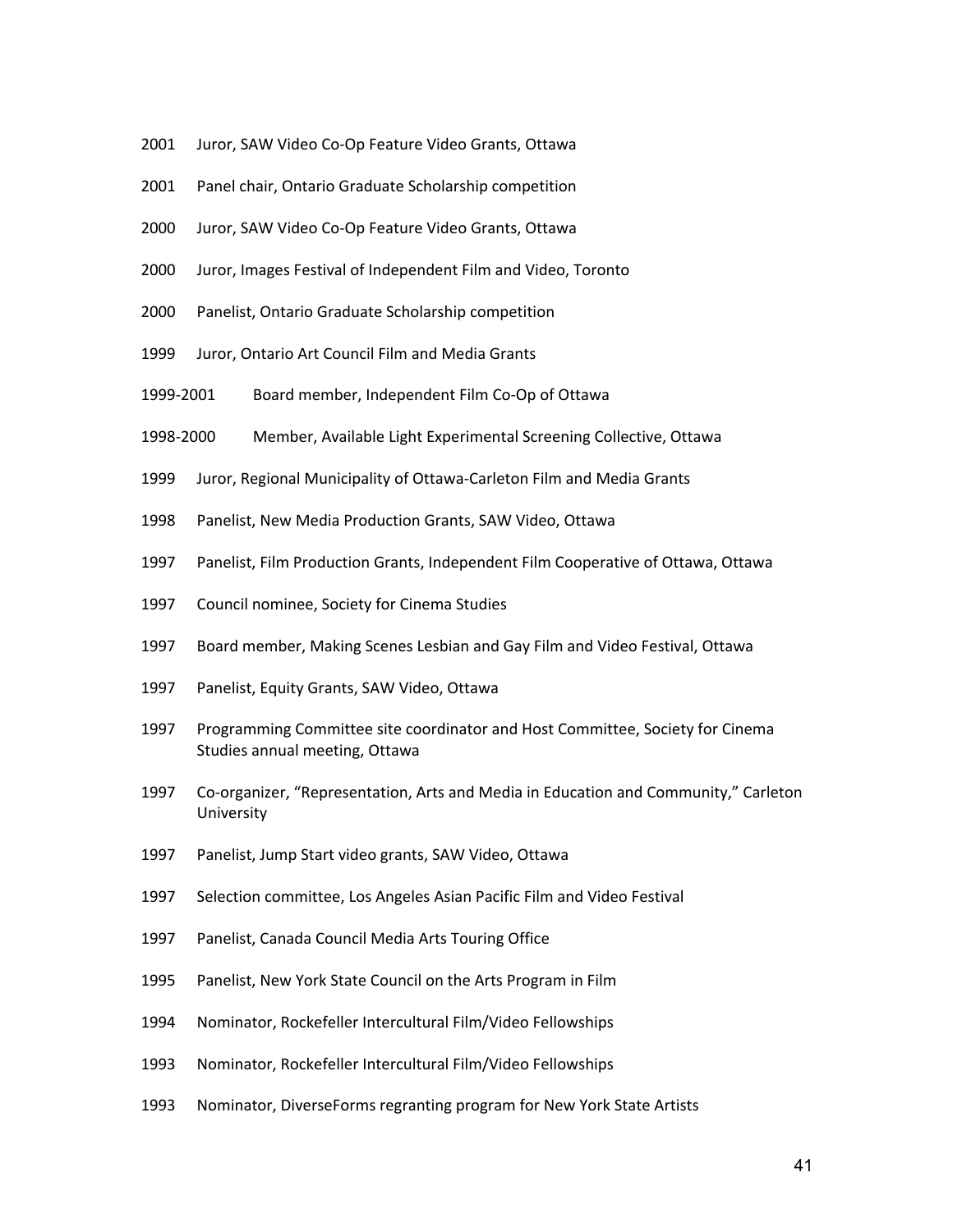1992 Guest critic, Images 92 Festival of Independent Film and Video, Toronto

#### **Editorial and advisory boards**

- 2020- Member, Global Green Media Production Network
- 2019- Advisory board, *Afterimage: The Journal of Media Arts and Cultural Criticism*
- 2018- Reading committee, *Regards - revue d'arts du spectacle*, Institute of Scenic, Audiovisual and Cinematic Studies, Université Saint-Joseph de Beyrouth.
- 2016-present Advisory board member, *Middle East Journal of Culture and Communication*
- 2015-present Advisory board member, Center for the Ethics of Visual Culture (Ethikon)*,*  University of Bergen*.* Director: Professor Asbjørn Grønstad
- 2015-present Advisory board member, FILM THINKS: How Cinema Inspires Writers and Thinkers, I.B. Tauris
- 2012-2014 Advisory board member, ASCII Center for New Media Art and Education, Cairo
- 2012-2016 Advisory board member, Mirror-Touch Synaesthesia Research Network, based at Ruskin School of Drawing and Fine Art, Oxford University
- 2011-present Advisory board member, Centre for New Aesthetics, Radboud University Nijmegen, the Netherlands
- 2011-present Advisory board member, *Transnational Cinemas*
- 2010-present Editorial board, *Cinema: Journal of Philosophy and the Moving Image* (Lisbon)
- 2009-present Editorial board, *Journal of Visual Culture*
- 2009-present Editorial board, *The Senses and Society*
- 2007- present Editorial advisory board, *InTensions* e-journal
- 2006- present Leonardo Book Advisory Board, MIT Press
- 2003- present Editorial advisory board, *Screen*
- 2003-2006 Editorial advisory board, *The Moving Image*, journal of the Association of Moving Image Archivists
- 2000-6 Advisory board, Centre for Media and Culture in Education, Ontario Institute for Studies in Education, University of Toronto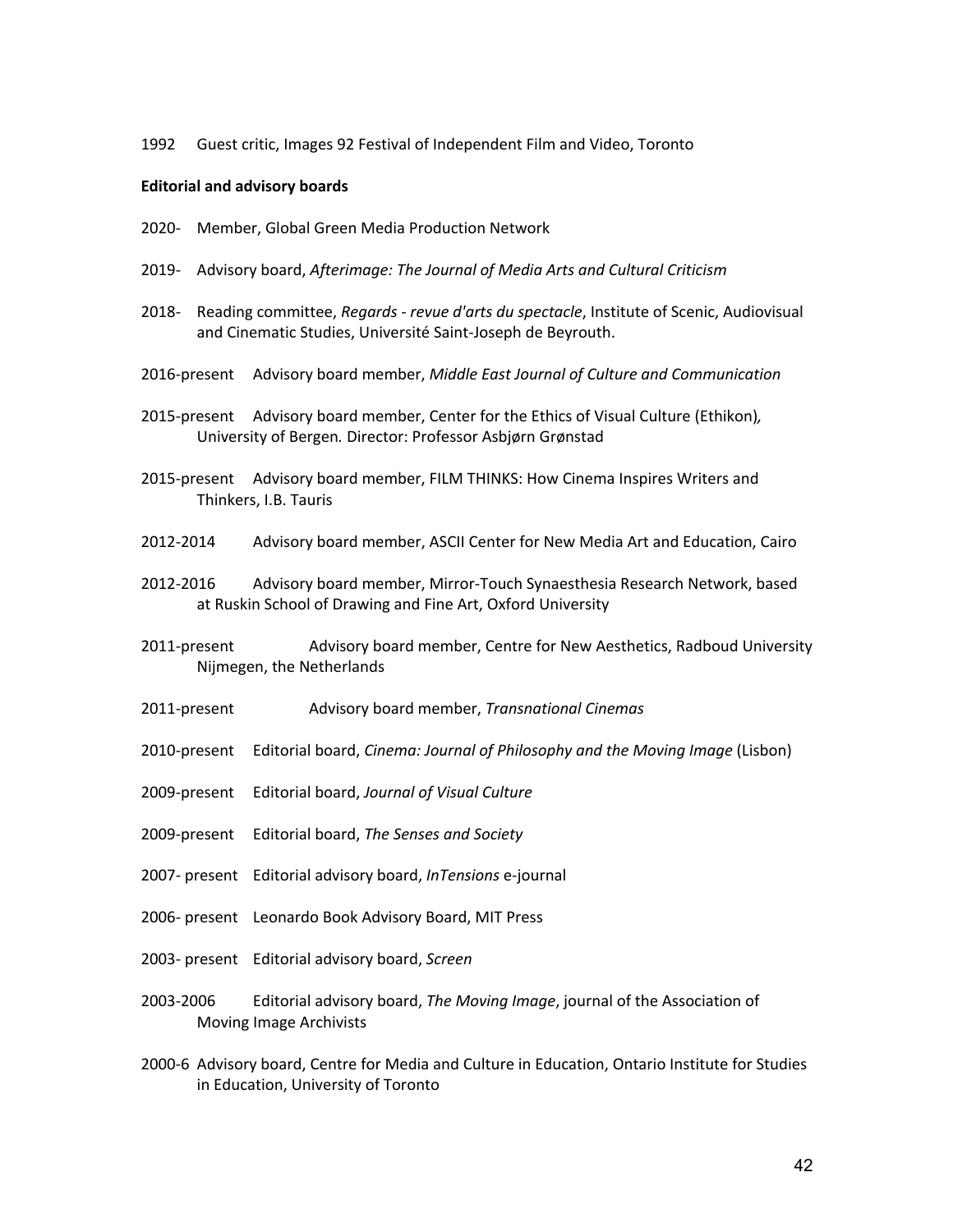**Teaching** Simon Fraser University *I have a three-course annual teaching load thanks to the Grant Strate University Professorship*

Fall 2021 CA 216/316, Cinema and Magic CA 821, Research Methods in Contemporary Arts

Spring 2021 Directed study, New Approaches in Moving-Image Studies. Mar Alzamora and Mozhdeh Bashirian.

Fall 2020 CA 186, Art and the Moving Image CA 138, Theory and Cinema

Spring 2020 CA 436/824, New Approaches in Moving-Image Studies

Fall 2019 CA 186, Art and the Moving Image CA 822, Colloquium in Comparative Media Arts

Spring 2019 CA 436/824, New Approaches in Moving-Image Studies

*Teaching at Harvard, fall 2018*

Spring 2018 CA 436/824, New Approaches in Moving-Image Studies

Fall 2017 FPA 821, Research Methods in Comparative Media Arts FPA 822, Colloquium in Comparative Media Arts

*On sabbatical 2016-2017*

Spring 2016 FPA 235, Experimental Film and Video FPA 824, New Approaches in Moving-Image Studies

Fall 2015 FPA 335, Introduction to Film Theory FPA 821, Research Methods in Comparative Media Arts

Spring 2015 FPA 412, Arts and Philosophies of the Fold FPA 824, New Approaches in Moving-Image Studies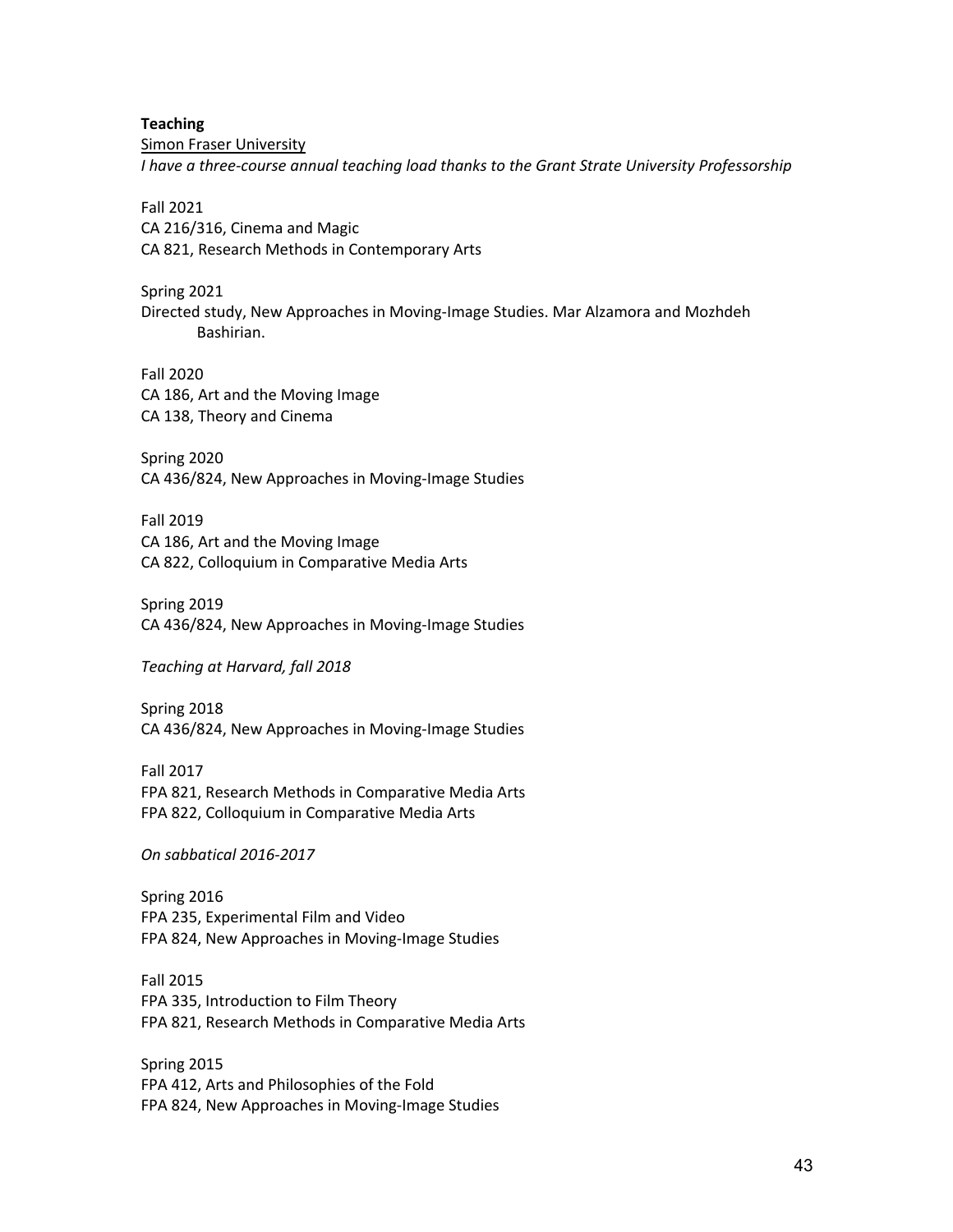Fall 2014 FPA 821, Research Methods in Comparative Media Arts

Spring 2014 FPA 824, New Approaches in Moving-Image Studies

Fall 2013 FPA 821, Research Methods in Comparative Media Arts FPA 312, Media Art in the Arab World

Spring 2013 FPA 310, Interdisciplinary Research Methods

Fall 2012 FPA 335, Introduction to Film Theory FPA 811, Graduate Seminar in Contemporary Arts FPA 889, Graduated Directed Study with Michael Filimowicz (SIAT)

Spring 2012 FPA 412, Advanced Seminar in Art and Culture: Enfolding-Unfolding Aesthetics FPA 887, Selected Topics in Fine and Performing Arts: Enfolding-Unfolding Aesthetics 9 directed studies

Fall 2011 FPA 111, Issues in the Fine and Performing Arts FPA 310, Interdisciplinary Research Methods FPA 811, Graduate Seminar in Contemporary Arts FPA 889, Graduated Directed Study with Tyler Fox (SIAT)

Summer 2011 FPA 403, Directed Study with Mohsen Yazdani: Cinema and Islamic Aesthetics

Spring 2011 FPA 310, Interdisciplinary Research Methods in Art and Culture Studies FPA 314, Readings in the History of Art and Culture: Creative Forces in Islamic Art

Fall 2010 FPA 335, Introduction to Film Theory FPA 887-5, Selected Topics in Fine and Performing Arts: Graduate Seminar in Contemporary Cinema Theory

*On sabbatical 2009-2010*

Spring 2009 FPA 310, Interdisciplinary Research Methods in Art and Culture Studies FPA 887, Directed Study, "Cinema of Presence," with Edith Artner FPA 403, Directed Study, Academic Research Exchange, with Tzeyi Pang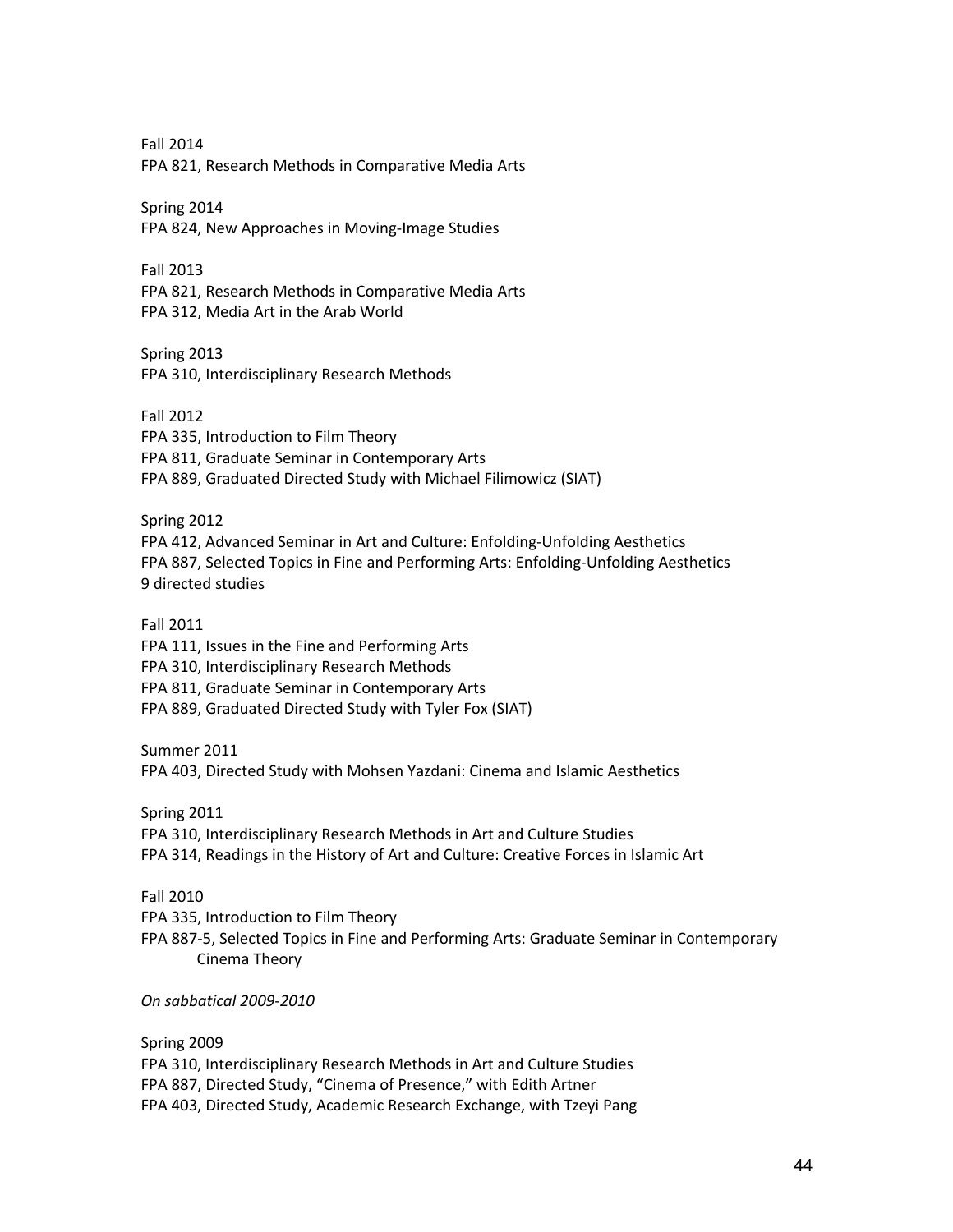Spring 2008

FPA 310, Interdisciplinary Research Methods in Art and Culture Studies FPA 401, Directed Study, "Philosophy of Gilles Deleuze," with Nick Bradford-Ewart

# Fall 2007

FPA 811/12, Graduate Seminar in Contemporary Arts

# Summer 2007

FPA 403, Directed Study, Academic Research Exchange, with Pauline Hadfield

# Spring 2007

FPA 310, Interdisciplinary Research Methods in Art and Culture Studies HIS 897, Directed Study, "Bollywood, Melodrama, and Film Theory," with Sabita Majid FPA 887, Directed Study, "Tora-Bora Cinema," with Sobhi al-Zobaidi

Fall 2006

FPA 811/12, Graduate Seminar in Contemporary Arts FPA 335, Introduction to Film Theory FPA 401, Directed Study, "Faith and Art,' with Andrew Coelho FPA 403, Directed Study, Academic Research Exchange, with Sarah Gallagher

Spring 2006

FPA 310, Interdisciplinary Research Methods in Art and Culture Studies FPA 887, Directed study, "Cinematic Philosophy of Gilles Deleuze," with Sharon Kahanoff FPA 887, Directed study, "Desire and Language,: with Emily Rosamond FPA 401, Directed Study, "Performance Theory,' with Rachel Johndrow

Fall 2005 FPA 335, Introduction to Film Theory

FPA 311, Interdisciplinary Approaches to New Media

Spring 2005

FPA 311, Creative Processes Converge in Video! FPA 310, Interdisciplinary Research Methods in Art and Culture Studies Directed study, "Touch and Sensuality in a Multimedia Context," with Dennis Humphrey, SIAT

# Fall 2004 FPA 337, Contemporary Arab Cinema FPA 410, Directed Study, "Aura, Fetish, and Mimesis," with Julian Hou

Spring 2004

FPA 412, Advanced Seminar in Art and Culture: Embodiment and the Senses

Fall 2003

FPA 311, Interdisciplinary Approaches to New Media

Harvard University, Department of Visual and Environmental Studies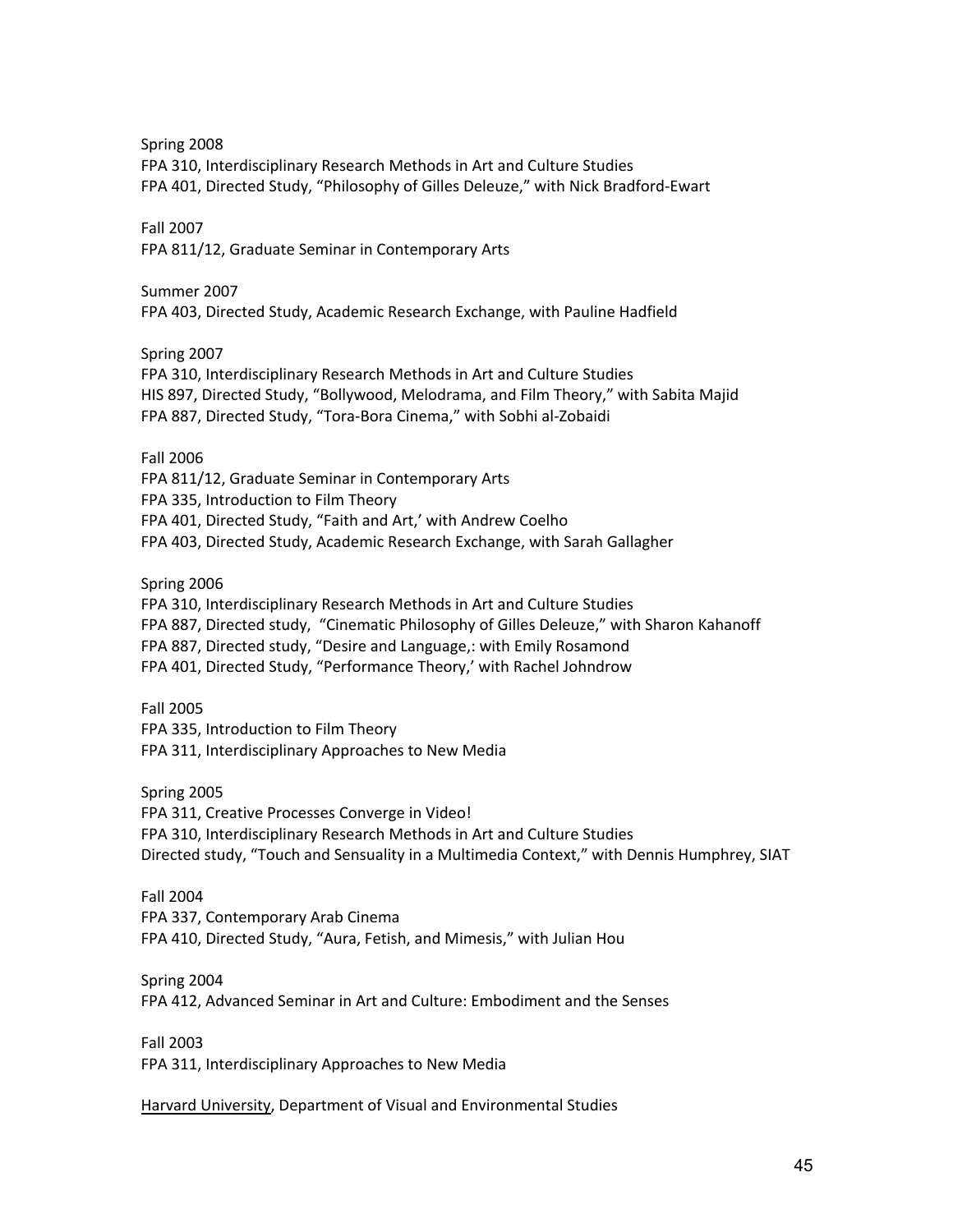Fall 2018

VES 186M A Deep History of Arts of the Secret VES 271, Proseminar in Film Theory

European Graduate School

Summer 2010

"Deleuze, Aesthetics, and a Brush with Islamic Thought," 6-day course (August)

# Carleton University

Fall 2001

19.331 Topics in Cinema and Gender

19.402 Cinema and New Media

19.500 Directions in Film Theory

19.502 Directed reading, "Cinematic Philosophy of Gilles Deleuze," with Kristin Pasnak 19.502 Directed reading, "Theories of Anarchism and Art Practice," with Michel Luc Bellemare

# 2000-2001

19.100 Introduction to Film Studies

19.381 Audiovisual Practice

19.485 Practicum in Film Studies

19.402 Directed reading, "Early Horror Film and Queer Theory," Marc-André Leblanc 19.502 Directed reading, "Documentary Theory," Janice Neill

Directed Interdisciplinary Studies Honours Thesis director, Romy Randev. Completed December 2000.

Directed Interdisciplinary Studies Honours Thesis director, Ryoko Nishibori. Completed April 2001.

# 1999-2000

19.100 Introduction to Film Studies

19.331 Topics in Cinema and Gender

19.485 Practicum

19.402 Directed reading, "Cinema and Phenomenology," with Robert Tremblay

19.402 Directed reading, "Audiovisual Practice,"with Jan Jacobiec

19.500 Directions in Film Theory and Film History (with Charles O'Brien)

19.502 Directed reading, "Phenomenology and Experimental Media," with James Missen

# 1998-99

19.100 Introduction to Film Studies

19.381 Audiovisual Practice

19.485 Practicum

19.500 Directions in Film Theory and Film History (with Charles O'Brien)

# 1997-98

19.200 Introduction to Film Theory, Historiography and Criticism

19.331 Topics in Cinema and Gender

19.381 Audiovisual Practice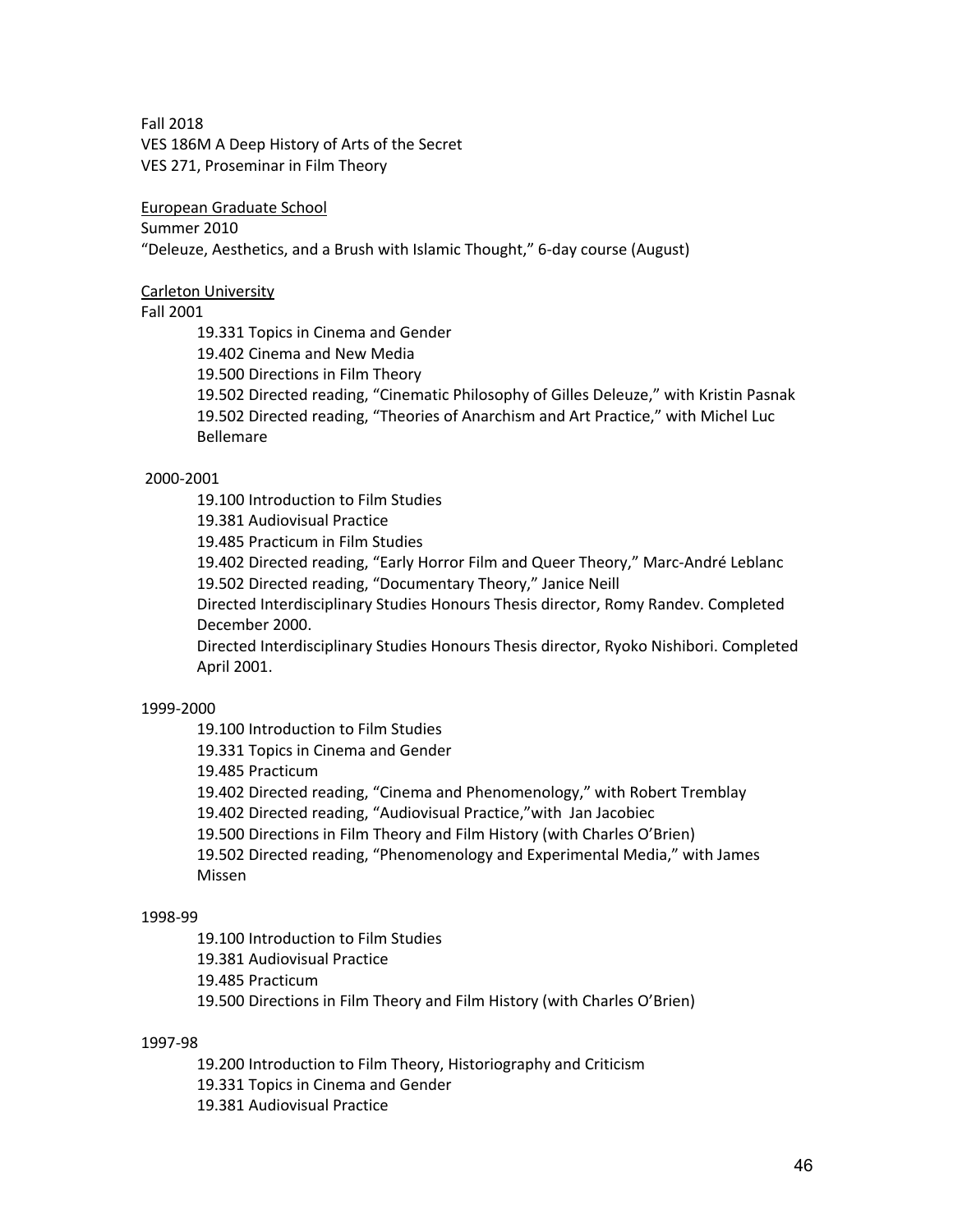## 19.485 Practicum

### 1996-97

19.200 Introduction to Film Theory, Historiography and Criticism 19.331 Topics in Cinema and Gender 19.491 Hybrid Cinema 19.402 Independent study, "Pornography," with Michelle Lillie 19.402 Independent study, "Women in African Cinema," with Beatrice Mukora

Concordia University (1999) Doctoral-level directed reading, "Theories of Interactive Media," with Nancie Wight

California Institute of the Arts (1996) History of Experimental Film Cinema, Memory, and the Senses

University of Rochester (1993-94) Introduction to Women's Studies Critical Writing for Love and Money Teaching assistant, Introduction to Art History

## **Teaching development**

Instructional Skills Workshop, three-day intensive workshop, August 2011.

### **Graduate supervision, Simon Fraser University**

| Post-doctoral |                                                                                 |
|---------------|---------------------------------------------------------------------------------|
| 2020-2021     | Dr. Radek Przedpelski                                                           |
| 2019-2021     | Dr. Farshid Kazemi                                                              |
|               |                                                                                 |
| 2018-2020     | Dr. Siying Duan                                                                 |
| 2004-2006     | Dr. Hudson Moura, "The Intermedial Frontiers of Exile in Intercultural Cinema." |
|               |                                                                                 |

## Ph.D.

Supervisor, Joni Low. PhD in Contemporary Arts. Commenced September 2021.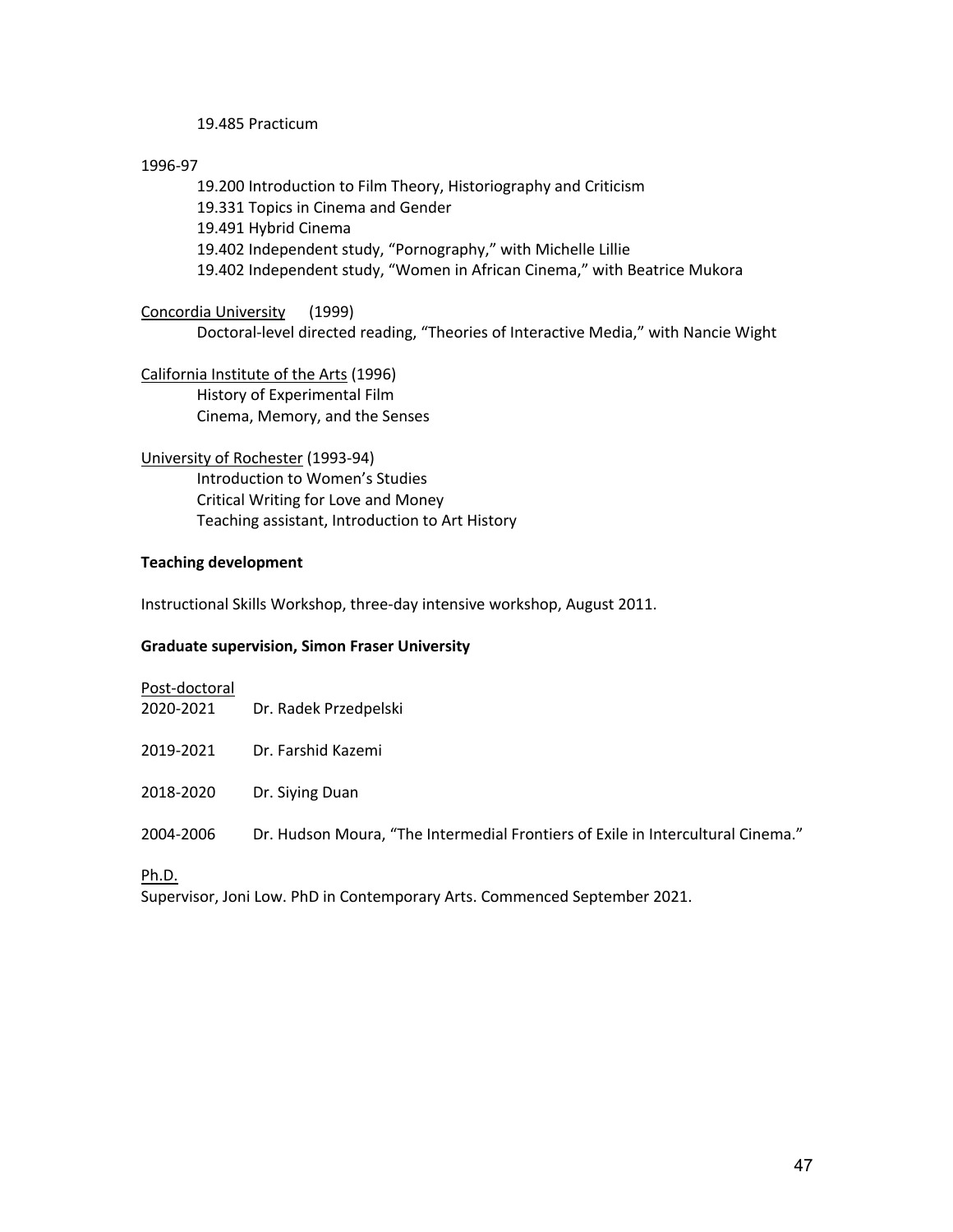Supervisor, Niusha Hatefinia. PhD in Contemporary Arts. Commenced September 2021.

- Supervisor, Jordan Strom. Ph.D. via Individual Interdisciplinary Studies. Commenced September 2019.
- Supervisor, Daisy Esegbona Thompson. Ph.D. via Individual Interdisciplinary Studies. "Kinaesthetic Strike." Co-supervising with Peter Dickinson. Commenced September 2016.

Supervisor, Yani Kong. Ph.D. via Individual Interdisciplinary Studies. "A Present Bond: crisis, possibility, and a theory of enchantment in contemporary art." Commenced September 2015.

- Supervisor, Andrew Czink, Ph.D. in Liberal Studies. "Philosophy of Embodied Musical Practices." In progress.
- Host supervisor, Hongyan Sun (Communication University of China, Beijing). "Haptics in Puppet Animation." 2017-2018.
- Supervisor, Tyler Fox, Ph.D. in Interactive Arts and Technology. "Transductive Praxis in BioArt: Relational Ontology and Aesthetics of Nonhuman Experience." Defended, May 2015.
- Supervisor, Aleksandra Dulic, Ph.D. in Interactive Art and Technology. "Fields of Interaction: From Shadow Play Theatre to Media Performance." Defended, May 2006.

#### MFA

Senior supervisor, Homa Khosravi. In progress.

Senior supervisor, Somayeh Khakshoor. "Where I heard your voice." In progress.

Senior supervisor, Asmaa Al-Issa. "Visiting hundun's territory." Defended, September 2017.

Supervisor, Vilhelm Sundin. "Situations." Defended, September 2016.

- Supervisor, Deborah Edmeades. "On the Validity of Illusion (and Its Attractions)." Defended, September 2014.
- Supervisor, Juan Manuel Sepulveda Martínez. "The Ballad of Oppenheimer Park." Defended, March 2014.

Senior supervisor, Jeffrey Langille. "How Is It That There Is Always Something New?" Defended, October 2014.

Senior supervisor, Alize Zorlotuna. "Queering Islamicate Aesthetics." Defended, September 2013.

Senior supervisor, Sydney Koke. "Holographic Universe." Defended, September 2013.

Supervisor, Charlene Vickers. "My Breath, My Gravity: My Anishinabe Indexical Opens, Pops and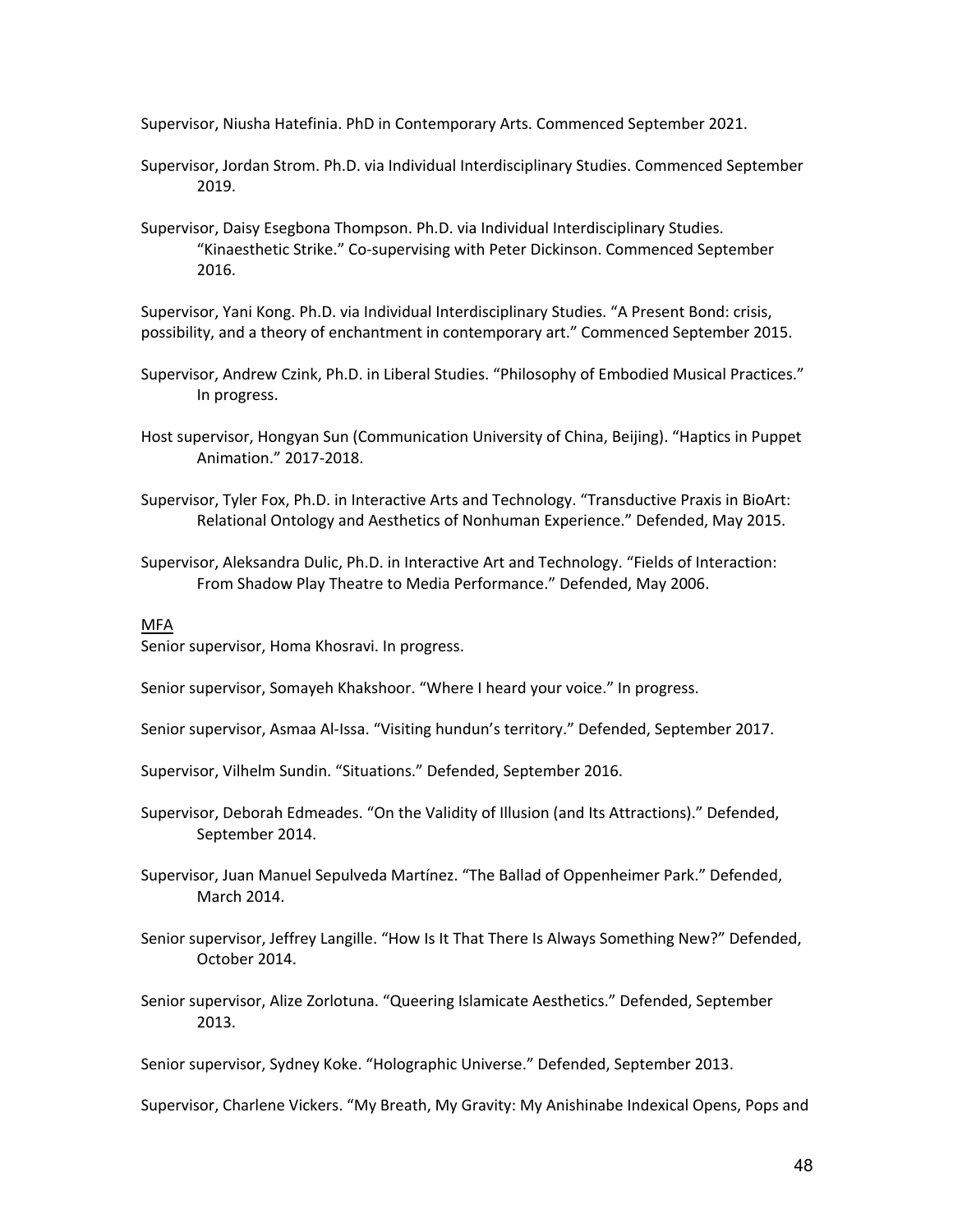Riffs." Defended, September 2013.

Supervisor, Hamidreza Jadid. "Temporary Marriage." Defended, September 2013.

Senior supervisor, Edith Artner. "Surfbox on a Moving Platform." Defended, September 2011.

Senior supervisor, Natalie Sorenson. "The Life's Work of Murphy Piltdown." Defended, March 2010.

Supervisor, Adrian Buitenhuis, MFA, "HWY 99." Defended, November 2008.

- Supervisor, Sharon Kahanoff, MFA, "The Here to Gathered." Defended, September 2008.
- Senior supervisor, Emily Rosamond. "Chewing Chewing Chewing Social Space." Defended, October 2007.
- Senior supervisor, Amanda Christie. "Sensuous Machines: Embodied Mechanics of Cinematic Performances." Defended, May 2007.
- Supervisor, Donna Szoke, MFA. "Optics out of Shadows: The Presence of Absence." Defended, March 2007.

Senior supervisor, Jacky Sawatzky. "The RGB Project." Defended, December 2004.

MA in Comparative Media Arts Supervisor, Katie Yeo. "Korean Division Cinema: Food and Unification." In progress.

Supervisor, Alexandra Tsay. "Another Turn: Contemporary art in Kazakhstan." In progress.

Supervisor, Hardi Bhila. "Photo Narratives: analyzing caste hierarchy in India through Sudharak Olwe's lens." Completed April 2021.

Supervisor, Joey Malbon. "Fun and Good Ways to Break the Law: Videofreex, Telestreet and Pirate Television's Potential within Emancipatory Media Activism." Completed April 2021.

Supervisor, Joshua Marquis. "Mixing, Poking and Compiling: The Slime Video Assemblage and Digital Affective Economies." Completed March 2021.

Supervisor, Madison Mayhew. Completed August 2020.

Supervisor, Weihsin Lee. "'Attractive Grouping'—Short Film Program and The Cinema of Attractions." Completed December 2020.

Supervisor, Israt Taslim. "Liberating a Queer Body in Rituparno Ghosh's *Chitrangada: The Crowning Wish* (2012)." Complete August 2020.

Supervisor, Kwyn Kenaz Aquino. "Curating the Moving Image: Filmmaker Chantal Akerman's Crossover to the Museum." Completed December 2019.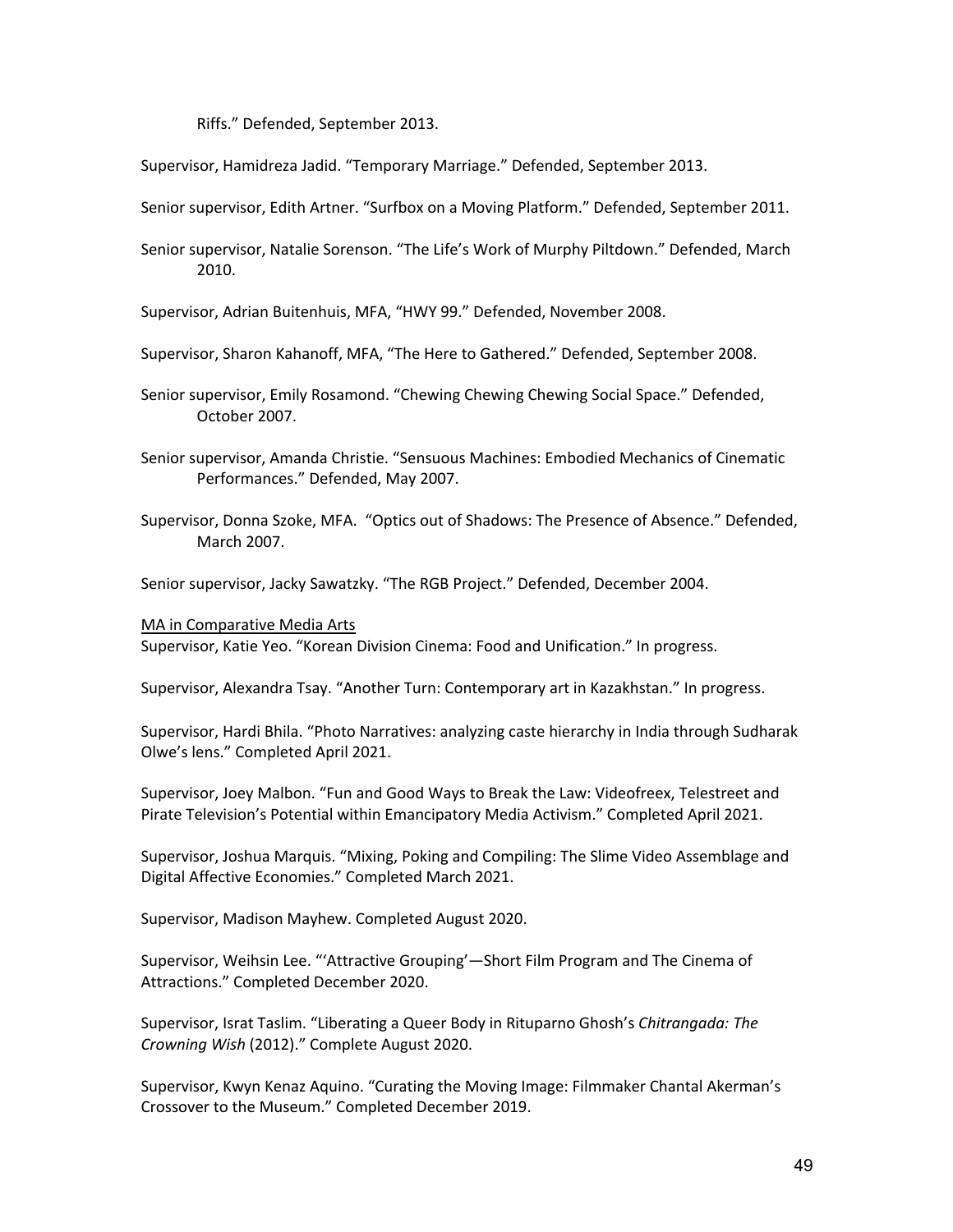Supervisor, Cindy Chan. "Dream Vision Through the Environmental Scenes in Weerasethakul's *Cemetery of Splendor*." Completed December 2019.

- Supervisor, Michelle Kim. "Eating the Screen like Ice Cream: How *heung* is expressed aesthetically in South Korean cinema." Completed December 2019.
- Supervisor, Maria Filipina Palad. "An Aesthetics of Virtual Reality Art Through Embodied Immersion and Interaction." Completed December 2019.
- Supervisor, Zaki Rezwan. "The Art of Resistance: Exploring Rickshaw Art through the Mapping of Individual Film Reception in Bangladesh." Completed December 2019.
- Supervisor, Negar Ipakchiazemi. "How Reenactment as a Process of Becoming Intensifies Reality." Completed December 2019.
- Supervisor, Jason Margolis. "Place as Memory: Time Travel via Backgrounds in Immersive Digital Environments." Completed April 2019.
- Supervisor, Diego Slosse. "Not just another surf and snowboard movie: On embodied transcendency in *Higher* and *Nervous Laughter*." Completed December 2018.
- Supervisor, Rose Anza-Burgess. "Disgust, Desire, and Transformation." Completed December 2018.
- Supervisor, Mallory Gemmell. "Cinematic Curating: All I Need Is the Air I Breathe." Completed December 2018.
- Supervisor, Micaela Kwiatkowski. "What Would Lilith Do?" Completed December 2018.
- Supervisor, Michelle Martin. "Stories That Slow: Narrative Abundance and Austerity in Miguel Gomes' *Arabian Nights*." Completed December 2017.
- Supervisor, Minah Lee. "Third Skin: The Borderless Surface of Migrants' Creative Resistance." Completed December 2017.
- Supervisor, Yumna Iftikhar. "The Lion and the Lamb: A Molecular Analysis of the Vampire 'Reveal' Scene." Completed December 2017.
- Supervisor, Lee Gilad. "Richter, Kippenberger and Bergemann: Capitalist and Communist Memories of the Holocaust." Completed December 2016.
- Supervisor, Dionne Horacsek. "Manic-Pixie and Melancholia: Analyzing the Expressive Potential in the Self(less)." Completed December 2016.
- Supervisor, Megan Jones. "Something about *Ghost Dog*: The Way of the Samurai." Completed December 2016.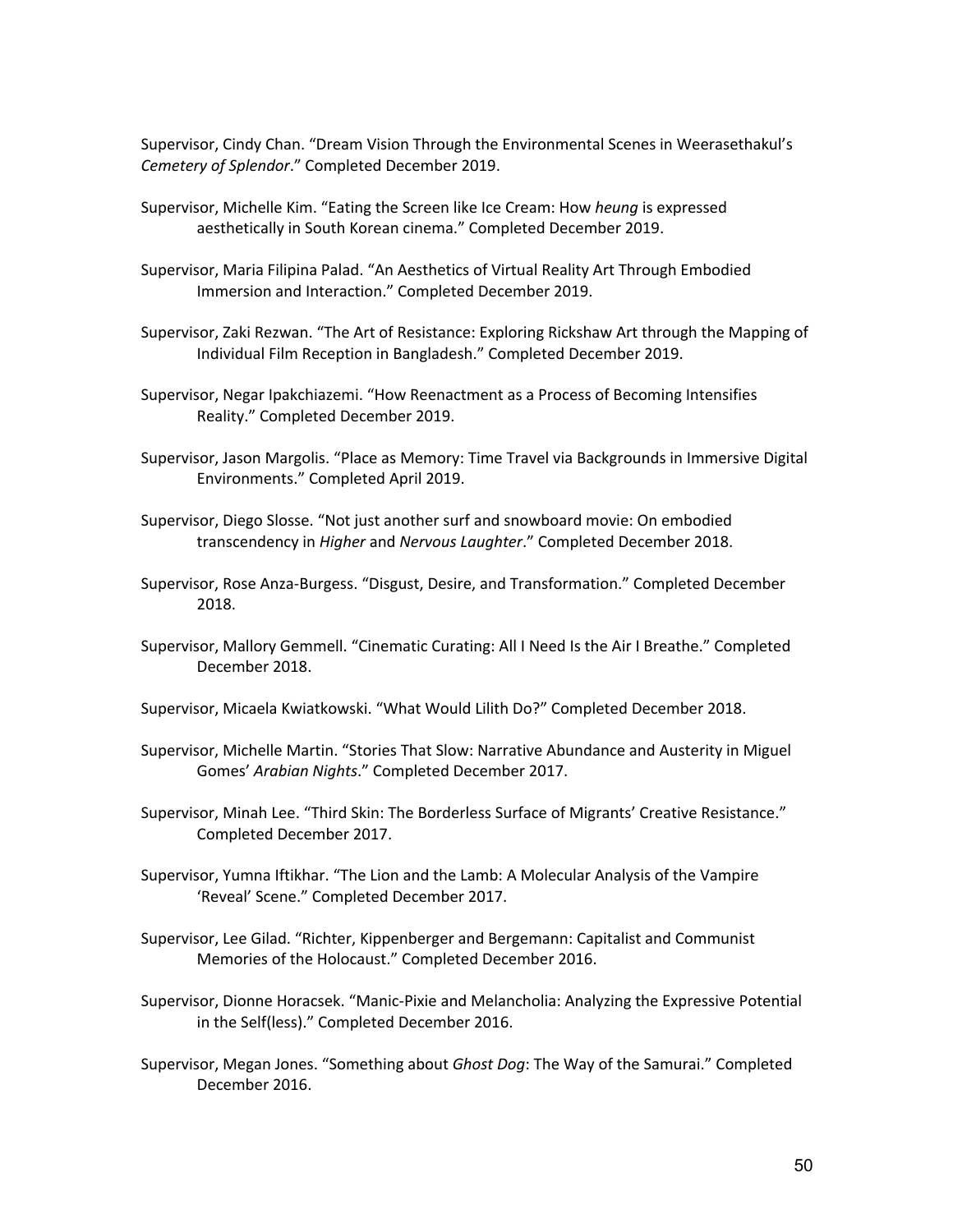- Supervisor, Jorma Kujala. "See Me, Feel Me, Touch, Me, Hear Me: Embodied Cognition and Soundwalks." Completed April 2016.
- Supervisor, Jelena Beocovich. "Turbo Folk." Completed December 2015.
- Supervisor, Carolina Bergonzoni. "Presence in Dance Practical Strategies in a Choreographic Process: An Analysis of Rob Kitsos's new work *Saudade*." Completed December 2015.
- Supervisor, Elysia Bourne. "The Sense Image and the Resurrection of Cultural Memory: elements of haptic image, duration and objecthood in Sergei Parajanov's *The Colour of Pomegranates* (1968)." Completed December 2015.
- Supervisor, Kristina Fiedrich. "The Glut of Faciality: investigating the resonance of biometric technologies in contemporary portraiture." Completed December 2015.
- Supervisor, Molly Grant. "Dynamics of Experience: Visual Ethnographies and Corporeal Knowledge in *The Enclave*." Completed December 2015.
- Supervisor, Mandy Ginson. "Surface Effects: Collage, Photomontage and Contemporary Internet Aesthetics." Completed December 2015.
- Supervisor, Rebecca Karpus. "Defining *Ballerina*: Degas, Shonibare, and ballerina media." Completed December 2015.
- Supervisor, Maria Cecilia Saba Bonilla. "Altered Realities: Visceral journeys into post-war Peruvian Andean horror films." Completed December 2015.
- Supervisor, Bridget Uhl. "Framing Uncharted Territory with Digital Storytelling." Completed December 2015.
- Supervisor, Justin Ramsey. Completed April 2015.
- Supervisor, Dillon Ramsey. Completed April 2015.
- Supervisor, Bob Christie. "New Millennium Queer Cinema and the Affects of Joy." Completed December 2014.

MA in Interactive Art and Technology

- Supervisor, Maria Federova. "Performing Political: Precarious Aesthetics of Digital Video in Capturing Activist Performance." Defended, May 2015.
- Supervisor, Özgün Eylül İşcen. "Migrating Embodied Experiences: The Convergence of Sensory Ethnography and Experimental Documentary." Defended, May 2014.

MA in Communications

Supervisor, Helma Sawatzky. "Unfolding Presence: An Interpretive Phenomenological Analysis of Photography." Defended, September 2011.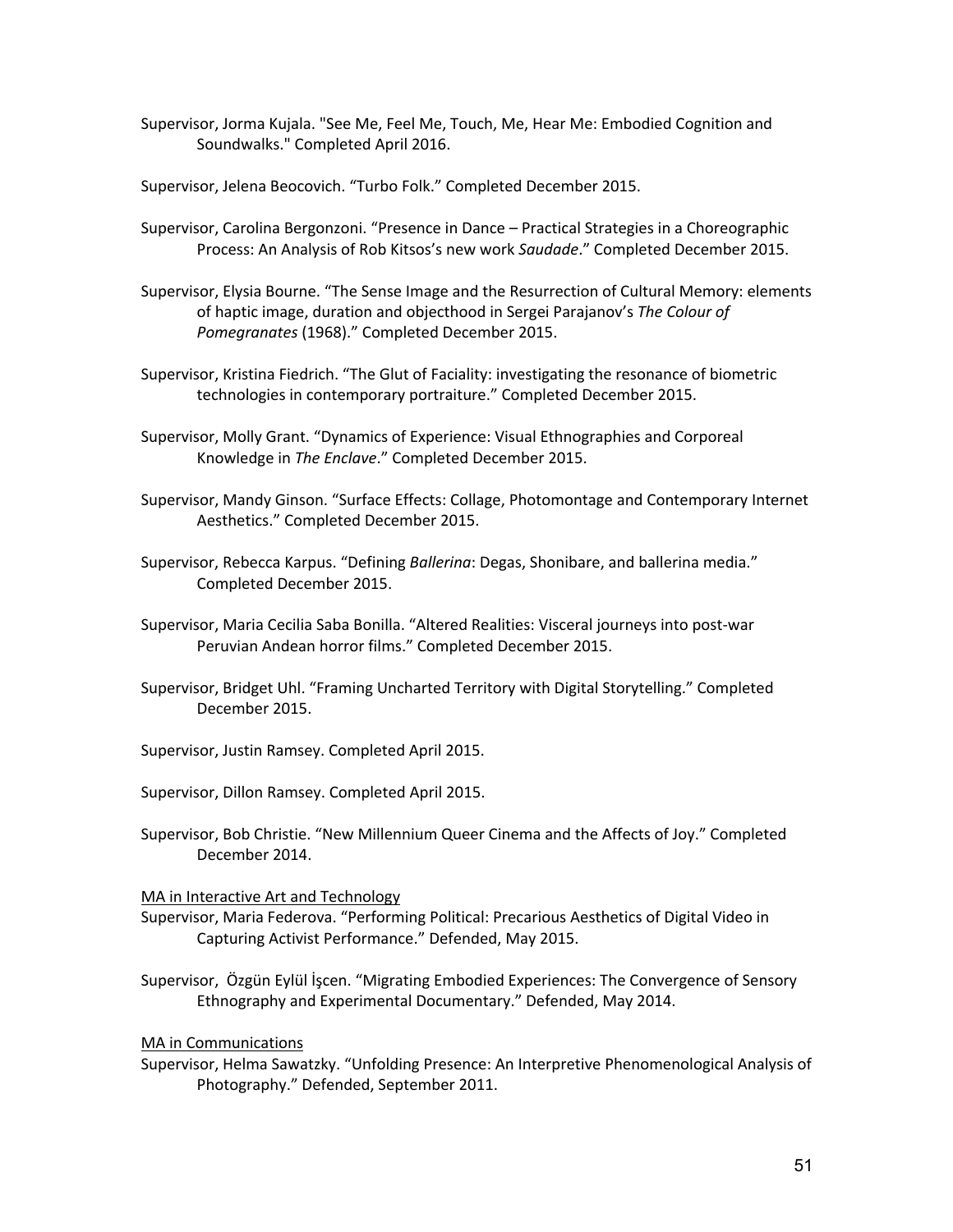### MA in History

Senior supervisor, Sabita Majid. "Bollywood's Diasporan Audience." Defended, May 2008.

#### **Graduate supervision, Auckland University of Technology, New Zealand**

Supervisor, Azadeh Emadi, Ph.D. in Art and Design, "Motion within Motion: Investigating Digital Video in the Light of Substantial Motion." Defended, August 2014.

#### **Graduate supervision, Helsinki Academy of the Arts, Finland**

Doctoral advisor, Tarja Pitkanen-Walter, Ph.D. in Fine Arts. "From Amodal Perception To Abstract Representation – Re-Interpretation Of Modernist Painting." Defended, June 2006.

### **Graduate supervision, Ontario Institute for Studies in Education, Toronto**

Supervisor, Gabrielle Hezekiah, Ph.D. "Experimentation, mediation, and Knowledge: The Videos of Robert Yao Ramesar." Defended, February 20, 2006.

#### **Graduate supervision, Carleton University**

Senior supervisor, James Missen, "Fringe Experientiality: Canadian Experimental Film and Video as Affective Cultural Theory," M.A. thesis in Film Studies, Carleton University. Defended April 2002.

Senior supervisor, Maria Ramadori, "Phenomenal Bodies: Relocating the Senses in Canadian Feminist Experimental Cinema," M.A. thesis in Canadian Studies, Carleton University. Defended May 2001.

Senior supervisor, Barbara Rockburn, "Bonne Entente: Elliptical Elisions and Canadian Narrative Structure," M.A. thesis in Canadian Studies, Carleton University. Defended September 1997.

#### **Graduate examination**

Respondent, Borbála Maté, "Haptics and (Eco)Trauma Experience in Avant-Garde Documentary Films." Universität für angewandte Kunst, Vienna, 2021.

Respondent, Mai Ørskov. School of Communication and Culture, Aarhus University, 2021.

Sol Hashemi. MFA, University of British Columbia Department of Art History, Visual Art & Theory, 2021.

Dion Smith-Dokke. MFA, University of British Columbia Department of Art History, Visual Art & Theory, 2021.

Mriganka Madhukaillya, "The Cinema Is Missing: In Search of the Ontological Temperature of Being in Northeast India." PhD, Department of Design, Indian Institute of Technology Guwahati, 2020.

Elia Eliev Rémillard, "Uneasy Acts: Queer Masculinities in Akram Zaatari's Lens-Based Artworks," Ph.D. in Women's Studies, University of Ottawa, 2018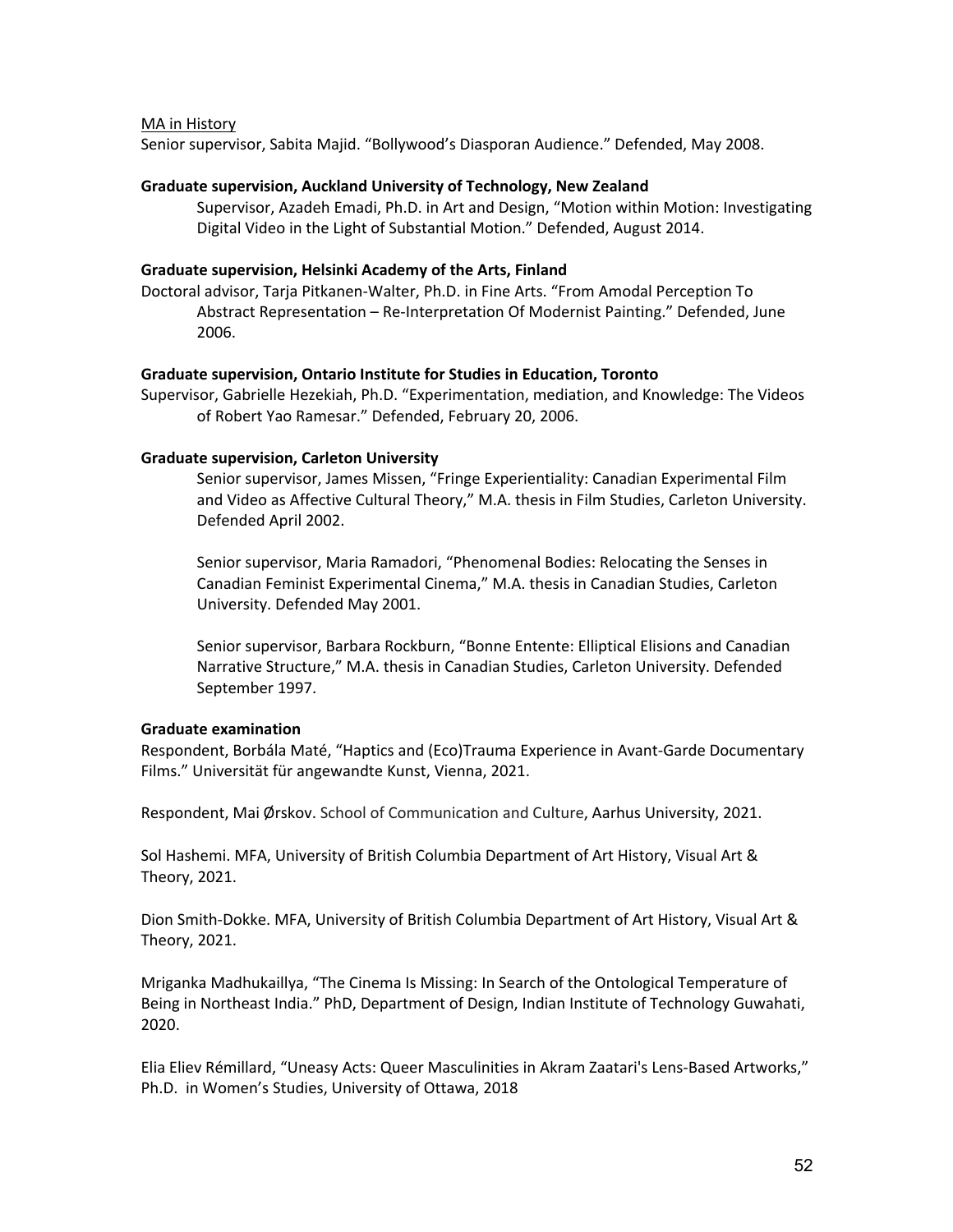Adiba Muzaffar, "Skin as feeling vessel," MFA, Emily Carr University of Art and Design, 2018

- Paul Goodfellow, "Art as a Distributed Ecosystem: mapping the limits of systems-based art," Ph.D., Faculty of Arts, Design and Social Sciences, Northumbria University, 2018
- Mohsen Nasrin, "The Intensity of Recollection-Images in *Suspicious River* and *The Law of Enclosures*", Ph.D. in Cultural Mediations, Carleton University, 2016
- Nick Dicecco, "The Ends of Adaptation: Comparative Media, Digital Culture, and Performance," Ph.D. in English, Simon Fraser University, 2015
- Mansoor Behnam, "Rhizomatic Thinking: Mystical Philosophy in Experimental Film and Video Art," Ph.D. in Cultural Studies, Queen's University, Kingston, ON, 2015
- Tammer El Sheikh, " Strategies of refusal: art and cultural politics in the work of Edward W. Said and Hassan Khan," Department of Art History & Communication, McGill University, 2013
- Christian Suhr, "Descending with Angels: Psychiatry, Exorcism, and the Invisible in Denmark," Ph.D. in Anthropology and Ethnography, University of Aarhus, Denmark, 2013.
- Tereza Stehlikova, "Tangible Territory: Inviting the Body into the Experience of Moving Image," Ph.D. in Animation, Royal College of Art, London, 2012
- Moderator, Nasim Zamanzadeh, "New Media, Communication Networks and Contemporary Art in Iran; Recognizing Iranian contemporary art practices through Sufism" (to determine whether the candidate should move from M.Phil to Ph.D. program)
- Ilona Hongisto, "Soul of the Documentary: Expression and the Capture of the Real," Ph.D. dissertation, University of Turku, Finland, 2011
- Kjetil Rodje, "Seeing Red: Blood Images in American Cinema, 1958-1969, Ph.D. dissertation, School of Communication, Simon Fraser University, 2011
- Nour Dados, "Lost and Found in Beirut: Memory and Place in Narratives of the City," Ph.D. dissertation, Department of Communication, University of Technology Sydney, 2010
- Mahmoud Yektaparast, "An Aesthetics of Anger," Ph.D. dissertation, University of Western Sydney, 2009
- Saige Nadine Walton, "Cinema's Baroque Flesh," Ph.D. dissertation, University of Melbourne, 2009
- Mary Watson-Seoighe, "The Cutting Edge: Deviant Realisms and Cinematic Interruption," Ph.D. dissertation, University of Cape Town, 2007.
- Jennifer Deger, "Shimmering Screens: Media, Mimesis, and a Vision of Yolngu Modernity," Ph.D. dissertation, Macquarie University, Department of Anthropology, 2004.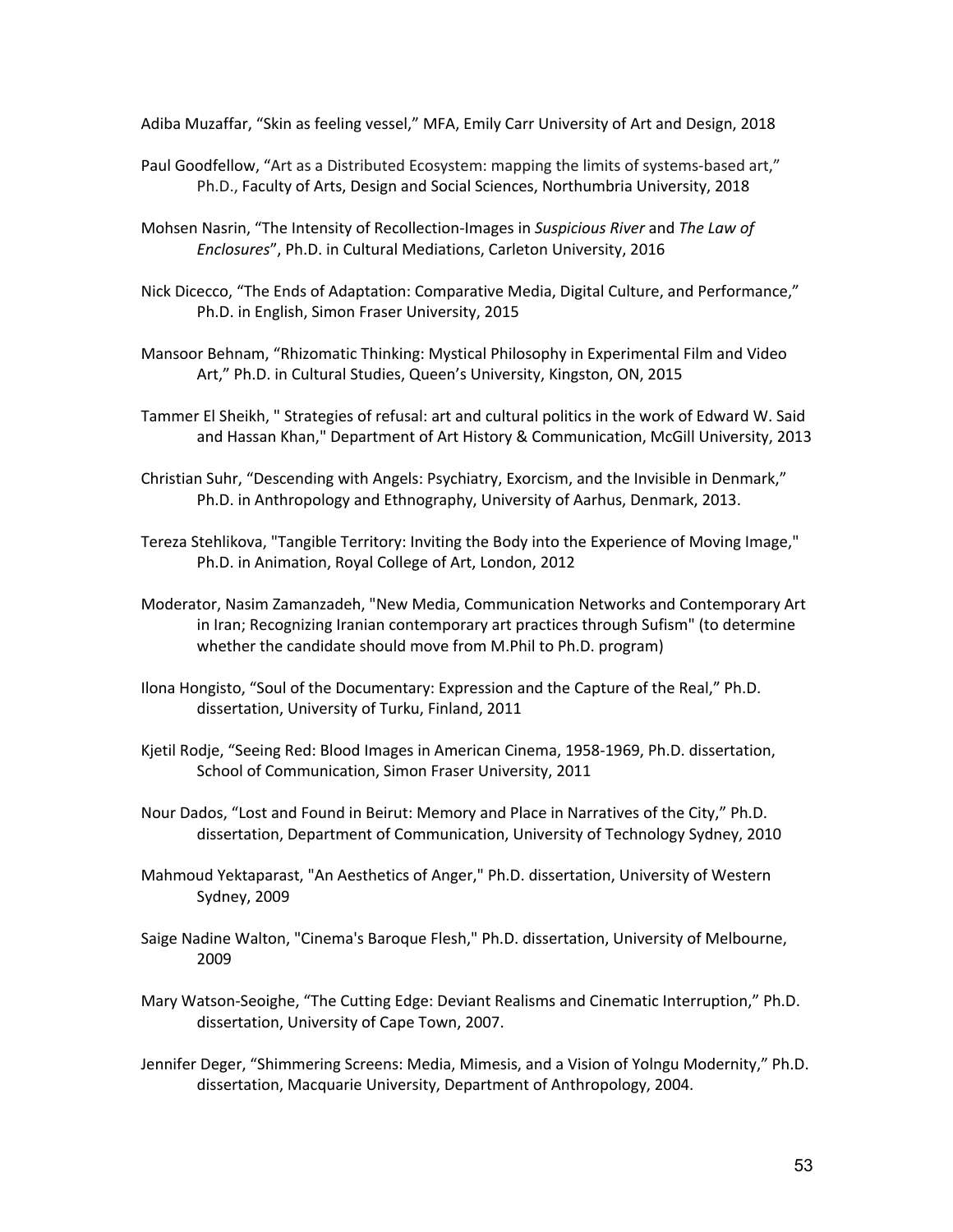Numerous internal examinations, M.A. in Film Studies, Carleton University

- Melinda Swalwell, "Aesthetics and Hyper/Aesthetics: Rethinking the Senses in Contemporary Media Contexts," Ph.D. thesis, Faculty of Arts and Social Sciences, University of Technology, Sydney, September 2002
- Hudson Moura, "L'Image-exil," Ph.D. thesis, Département des Littératures Comparés, Université de Montréal, July 2002
- Michel Luc Bellemare, " Guy Debord and the Future of Anarchism," M.A. thesis, Mass Communication, Carleton University, August 2001
- Jenefer Curtis, "Wait a Minute Mr. Postman! Neil Postman's Critique of Media Culture," M.A. thesis, Mass Communication, Carleton University, July 2001
- Lazarus L.D.K. Dokora, "A Postcolonial Paradigm for Mass Communications in Zimbabwe," M.A. thesis, Mass Communication, Carleton University, May 2000

## **Research assistants**

Simon Fraser University

Niusha Hatefinia (2021-2022), Healing Media for Renewable Energy.

Radek Przedpelski (2020-2021) Tackling the Carbon Footprint of Streaming Media

Alejandro Rodriguez-Silva (2020-2021) Tackling the Carbon Footprint of Streaming Media

Joey Malbon (2020) Tackling the Carbon Footprint of Streaming Media

Sophia Biedka (2020) Tackling the Carbon Footprint of Streaming Media

- Farshid Kazemi (201902021) Travels of the Abstract Line: Intercultural deep histories of new media art
- Somayeh Khakshoor (2019-2021), Travels of the Abstract Line: Intercultural deep histories of new media art
- Negar Ipakchiazimi (2019), Travels of the Abstract Line: Intercultural deep histories of new media art

Zaki Rezwan (2019), Travels of the Abstract Line: Intercultural deep histories of new media art

Michelle Mossop (2019), Travels of the Abstract Line: Intercultural deep histories of new media art

Daisy Thompson (2018), Travels of the Abstract Line: Intercultural deep histories of new media art

Rosa Anza-Burgess (2018), "Travels of the Abstract Line: Intercultural deep histories of new media art"

Yani Kong (2017-2021), Managing editor, *CMA Journal*

Minah Lee (2017), Travels of the Abstract Line: Intercultural deep histories of new media art

Asmaa Al-Issa (2017), Intercultural Approaches in Comparative Media Arts

Yani Kong (2016), Intercultural Approaches in Comparative Media Arts

Yumna Iftikhar (2015), Strengthening the Core curriculum research

Lee Gilad (2015), Teaching and Learning in the Disciplines

Jorma Kujala (2015), Teaching and Learning in the Disciplines

Alysha Seriani (2015-2016), FCAT undegraduate fellow

Matthew MacLellan (2014-2015), researcher, contemporary Arab cinema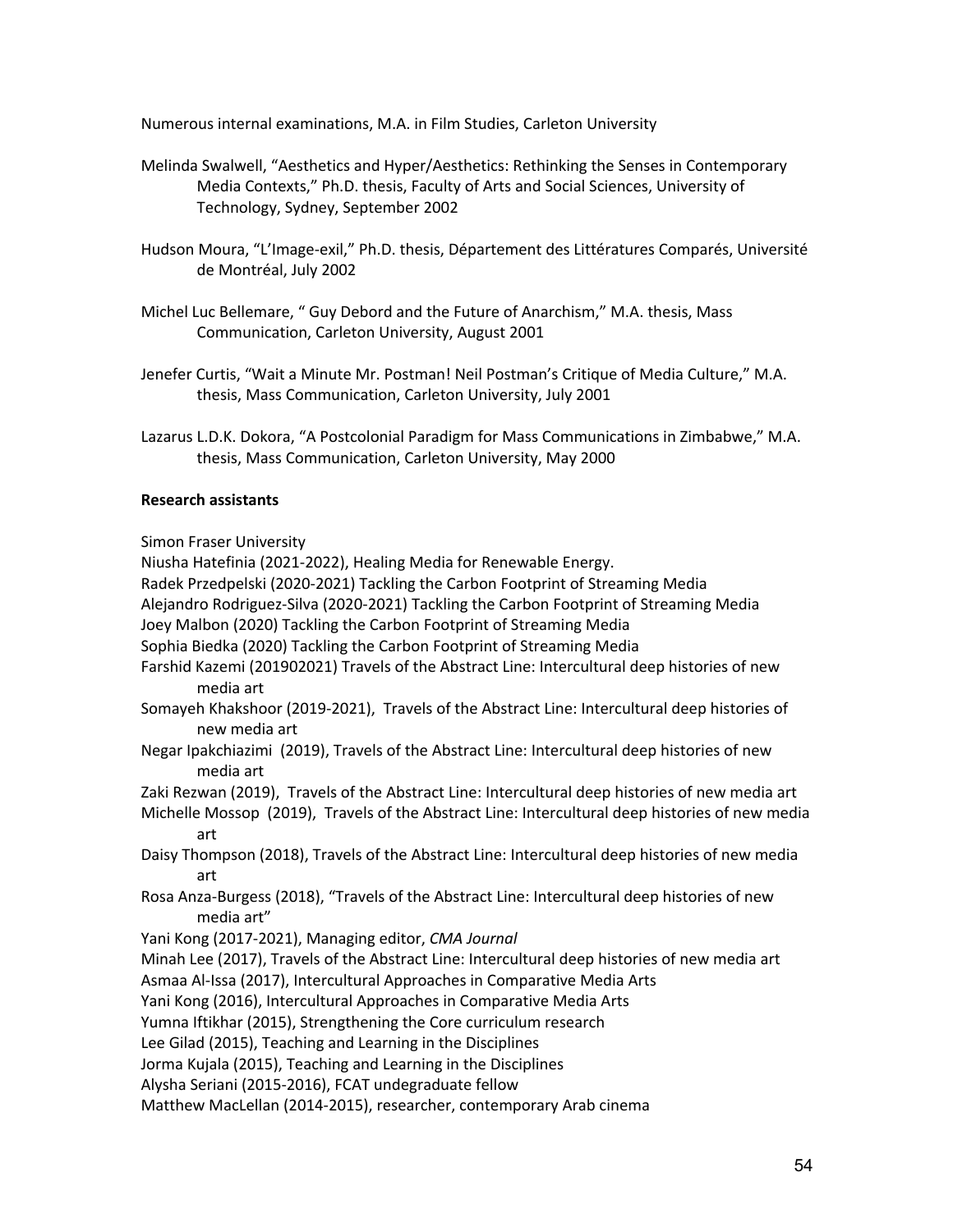Elysia Bourne (2014), researcher, contemporary Arab cinema Daisy Thompson (2013), researcher, contemporary Arab cinema Fay Nass (2012), researcher, contemporary Arab cinema Dylan Cree (2009-10), researcher, "An Islamic Genealogy of New Media" Sharon Kahanoff (2008-2009), researcher, "An Islamic Genealogy of New Media" Sobhi al-Zobaidi (2007), researcher, "An Islamic Genealogy of New Media" Pessi Parvianen (2006): researcher, "An Islamic Genealogy of New Media" Donna Szoke (2006-7): researcher, "An Islamic Genealogy of New Media" Karen Earl (2005): researcher, "An Islamic Genealogy of New Media"

Carleton University

Jim Dean (2002), researcher, "Cultural Difference and New Media Practices" James Missen (2001), picture researcher and consultant, *Touch* Lee Carruthers (2000-2001), editor, *Touch* Natalie Neill (1999), indexer, *The Skin of the Film*

# **Service, School for the Contemporary Arts**

2021-2022 Tenure and Promotion Committee

- 2021 Hiring committee, Filmmaker
- 2011-2014, 2019-2020 Director's Advisory Committee
- 2004-2009, 2011-May 2016, 2017- Graduate Program Committee
- 2015-2016 Hiring committee, Art Historian
- Fall 2014 Acting Graduate Program Chair
- 2012-2015 Tenure and Promotion Committee
- 2012-May 2016; May 2017-August 2018MA Program Coordinator
- 2011 Successfully developed proposal for Cohort Special Arrangements MA in Comparative Media Arts, which began September 2013
- 2003-present School Committee

2005-2009, 2009-2013 Art and Culture Studies area coordinator

- 2008-2010 Initiative for a university-wide Ph.D. in Cinema Studies
- 2007-2009 Graduate Program Chair
- 2007-2009 Appointments Committee
- 2004-2009, 2012-2016 Library representative
- 2004-2005, 2011-2012 Curriculum Committee
- 2003-2008 Tenure and Promotion Committee
- 2008 "Two art lovers in Iran," travel talk with MFA student Natalie Sorenson, School for the Contemporary Arts (September)
- 2007 Organizer, "Wired for Passion" colloquium, Green Light Festival (April)

# **Service, FCAT**

2014-2015 FCAT Decanal Search Committee

# **Service, Simon Fraser University**

- 2018- Centre for Comparative Muslim Studies committee member
- 2018 First Nations Studies Tenure and Promotion Committee member
- 2015-2016 Academic Senate
- 2015-2016; 2017-2021 Diverse Qualifications Adjudication Committee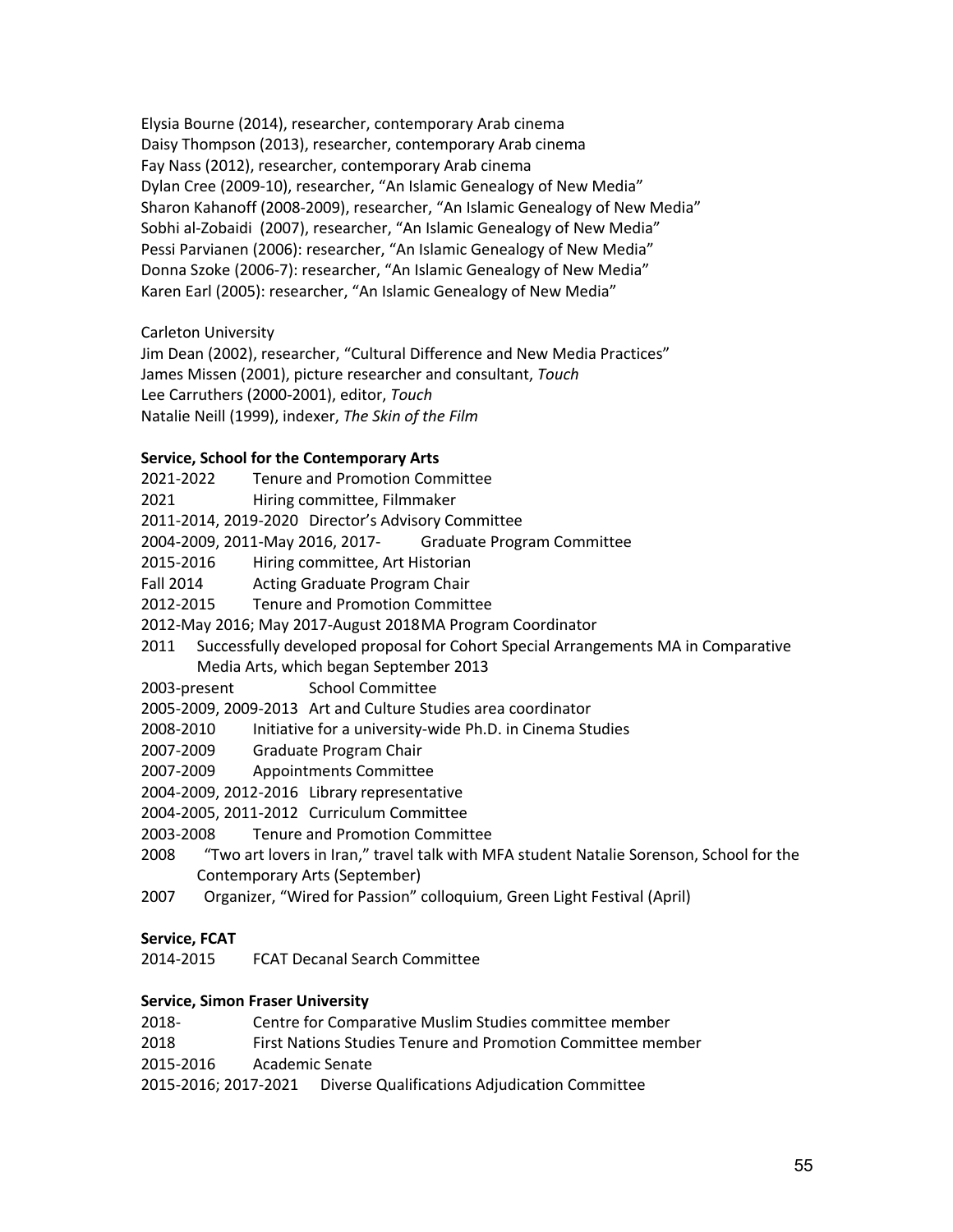- 2015 "Eisenstein-Sembène-Akomfrah," talk on panel with Dr. Daniel McNeill, October 14; and roundtable "Continuing Conversations: Stuart Hall's Legacy," organized by Dr. Henry Daniel, October 15
- 2012-2015 Senate Library Committee
- 2012 "Contemporary Art in the Islamic World," lecture in CSCCME summer workshop (July 19)
- 2011-2013 University Appointments Committee
- 2011 "From idea to index," featured talk in Celebration of SFU Authors at Bennett Library, March 22
- 2006-2011 Founding member, Centre for the Comparative Study of Muslim Cultures and Societies
- 2011 "Conference fashion, conference food," talk at "The Conference on the Conference, MFA project (March)
- 2011 "The Index in Everyday Life," talk in Contemporary Art 101, course for downtown residents offered through Vancity Community Engagement Office (July)
- 2009 "Inspiring Islamic Art" and "Contemporary Times," lectures, guided tour of Victoria and Albert Museum, in CSCCME summer workshop, at the Aga Khan University, London (July)
- 2008 "Inspiring Islamic Art," lectures in CSCCME summer workshop (July)
- 2008 "Baroque fascination in casino movies and Safavid carpets," keynote lecture at "Interculturality and Intermediality: an encounter of cultures, cinema and media," graduate student film symposium organized by Dr. Hudson Moura (April)

## **Languages**

Fluent written and spoken French; intermediate written and spoken Arabic. Ongoing training in Modern Standard Arabic and Lebanese dialect.

### **Additional Training**

2020 "Renewable Energy Transition Strategies," course through SFU Faculty of Environment, April-June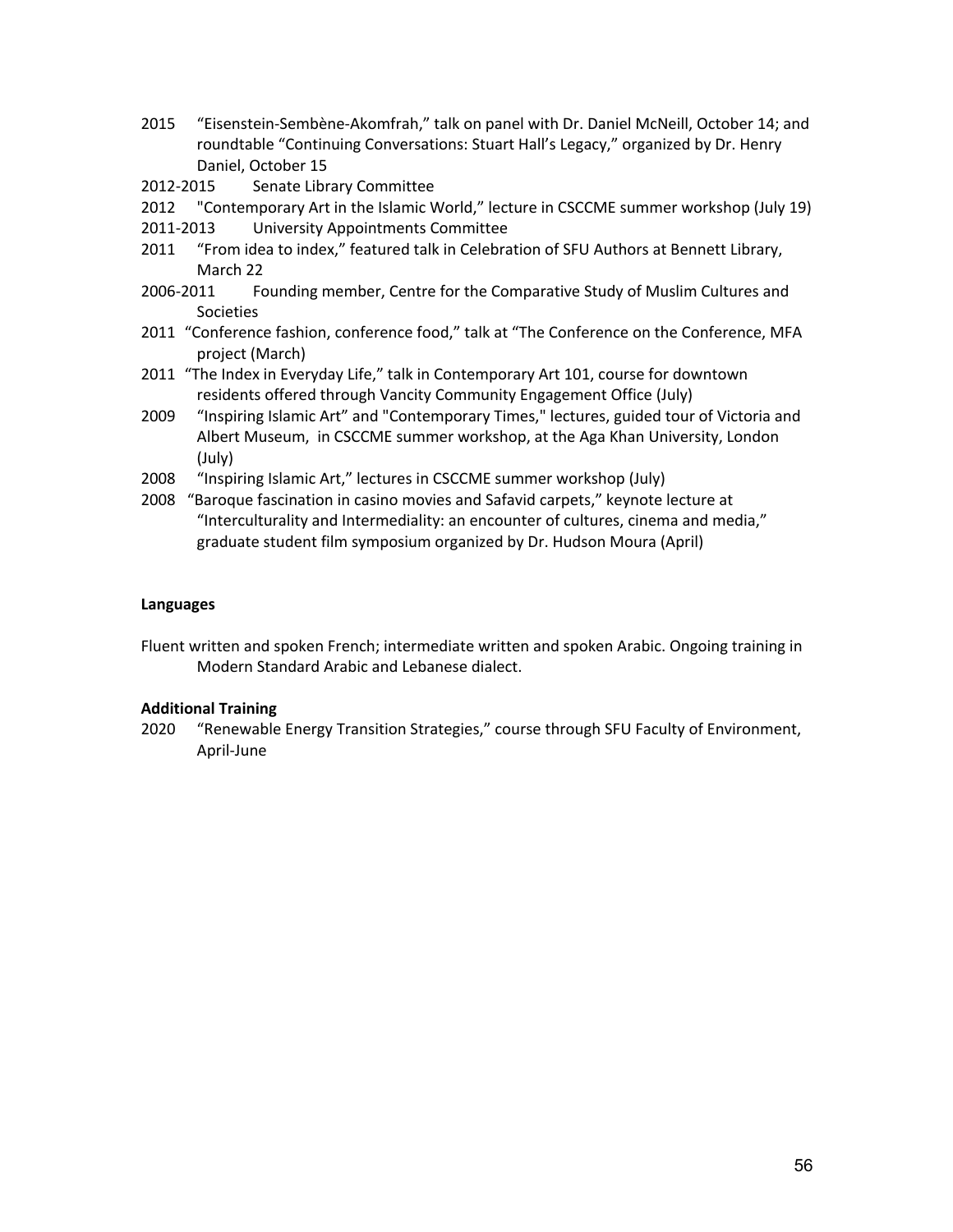#### **Grants and awards**

- University of Rochester, George Eastman House, Islamic Center. "Palestine: the Aesthetics of Exile," screening series and panel. USD 4000 (including in-kind)
- University of Rochester. USD 7000
- University of Rochester. USD 7000
- University of Rochester travel fund. USD 300
- University of Rochester Susan B. Anthony Center. USD 300
- 1994 Group application, Pyramid Arts Center. New York State Council on the Arts. Programming: "Rituals of Memory," "Montage-Bricolage-Frottage." USD 5000
- Banff Centre for the Arts. "A Deleuzian Politics of Hybrid Cinema." CAD 3000 (in kind)
- University of Rochester Susan B. Anthony Center. USD 400.
- University of Rochester travel fund. USD 300
- Luce Foundation/ACLS. USD 15,000
- University of Rochester travel fund. USD 300
- University of Rochester Rush Rhees Foundation. USD 5000
- Mellon Foundation/Pew Charitable Trust. USD 25,000
- Lyn Blumenthal Fund. ""Video Haptics and Erotics." USD 1000
- Ontario Arts Council. "The Haptic Critic." CAD 1000
- CalArts travel fund. USD 800
- Carleton University. *The Skin of the Film*. CAD 3500
- 1997 Group: Available Light Collective screening series. City of Ottawa. CAD 2400
- 1997 Group: Available Light Collective screening series. SAW Video Co-Op. CAD 3000
- Carleton University travel fund and Dean's travel fund. CAD 2790
- Carleton University travel fund and Dean's travel fund. CAD 1250
- 1998. Carleton University travel fund. CAD 568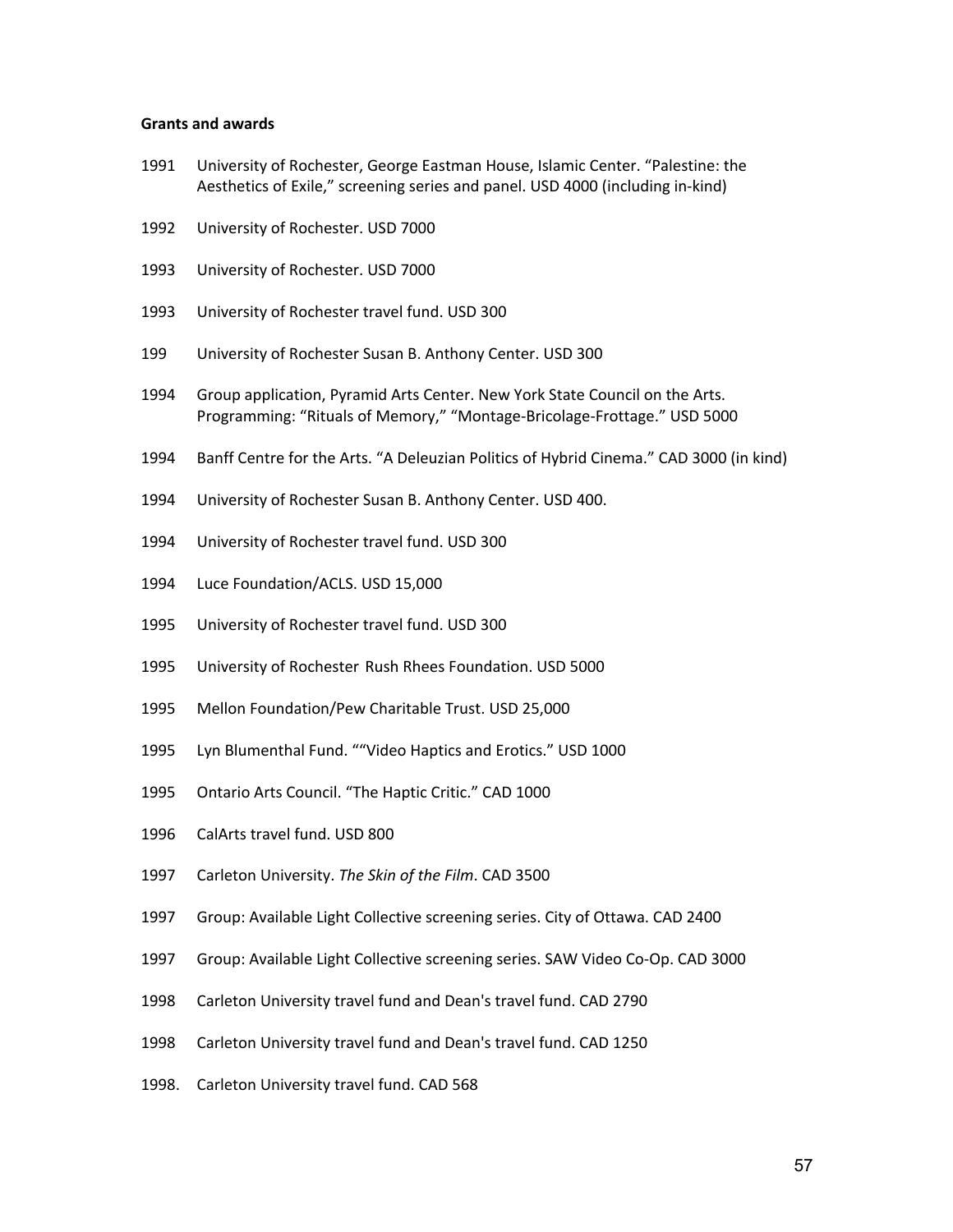- Group: Available Light Collective event and screening series. Canada Council for the Arts. CAD 6000
- Carleton University. "Scholarly Applications of Interactive Multimedia." CAD \$3000
- Carleton University. "Cultural Difference and New Media Practices" and "Cinemas of the African Diaspora." CAD 13,890
- Social Sciences and Humanities Research Council of Canada. "Cultural Difference and New Media Practices" and *Touch: Sensuous Theory and Multisensory* Media. CAD 35,000
- Carleton University Faculty publication fund. *Touch: Sensuous Theory and Multisensory*  Media. CAD 300
- Film Studies group application. Carleton University Dean of Faculty. Student media studio. CAD 10,500
- Carleton University Dean's Travel Fund. CAD 1282
- Canada Council for the Arts Travel Grant. Curated program, Argos festival, Brussels. CAD
- Simon Fraser University Dena Wosk University Professorship. Research stipend, teaching release, and salary stipend. CAD 40,000
- SFU Dena Wosk University Professorship. CAD 40,000
- Simon Fraser University President's Research Grant. CAD 10,000
- SFU Dena Wosk University Professorship. CAD 40,000
- SFU Dena Wosk University Professorship. CAD 40,000
- Social Sciences and Humanities Research Council of Canada. "Arab and Islamic Approaches to Contemporary Media Art." CAD 102,204
- SFU Dena Wosk University Professorship. CAD 40,000
- SFU Dena Wosk University Professorship. CAD 40,000
- SFU Dena Wosk University Professorship. CAD 40,000
- SFU Dena Wosk University Professorship. CAD 40,000
- SFU Dena Wosk University Professorship. CAD 40,000
- SFU Dena Wosk University Professorship. CAD 40,000